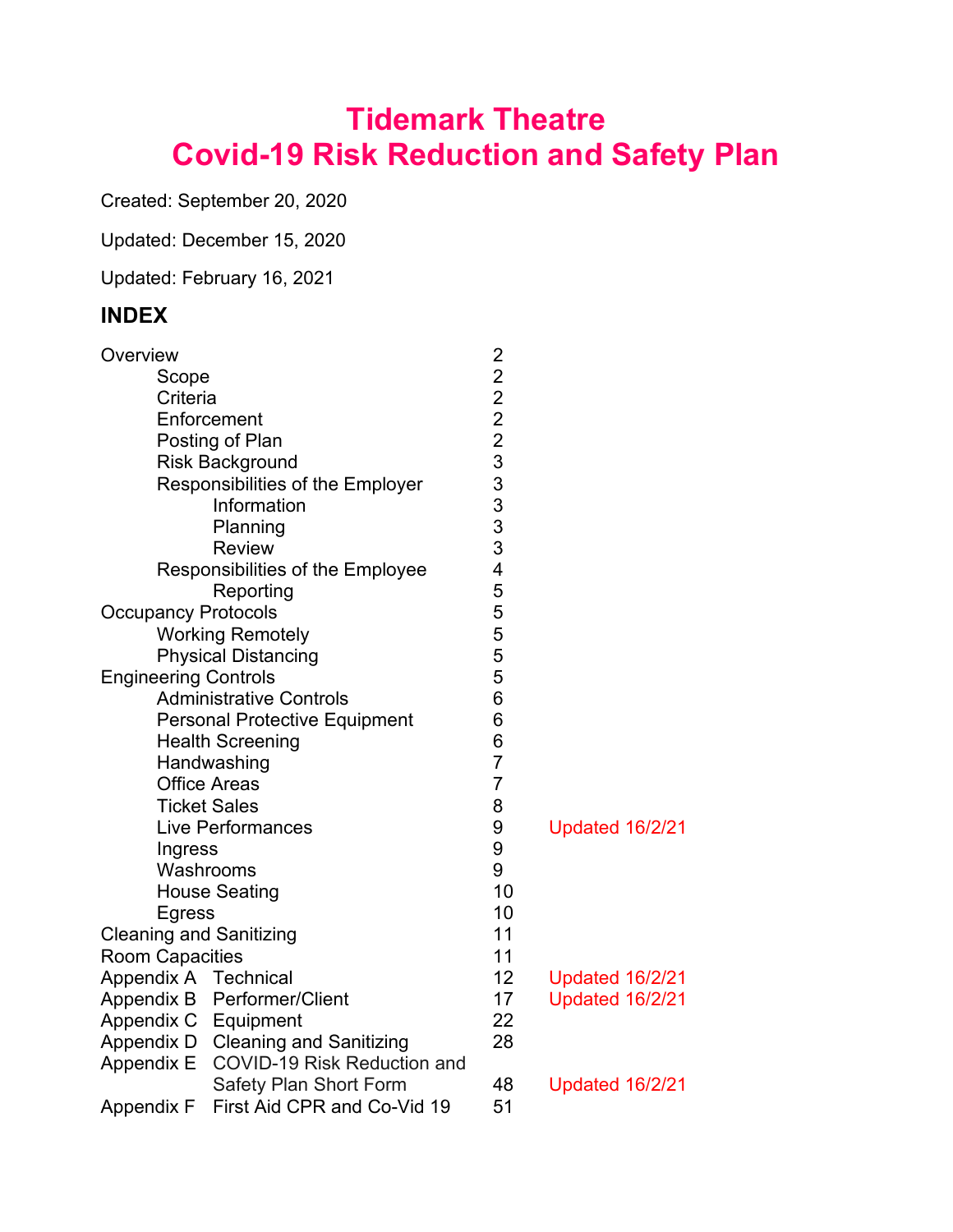# **Tidemark Theatre Covid-19 Risk Reduction and Safety Plan**

# **OVERVIEW**

The Tidemark Theatre is taking measures to reduce or prevent the spread of COVID-19 and to maintain a safe workplace.

We have created the following COVID-19 Risk Reduction and Safety Plan to accomplish this.

This plan will be updated and amended as required as we move through the COVID situation.

# **Scope:**

This plan applies to:

All workers, volunteers, performers, renters, patrons, and the public.

Any work undertaken at the Tidemark Theatre by any individual, contractor or subcontractor.

### **Criteria:**

This plan in is reference to the Phase 3 requirements of the Province of British Columbia regarding Physical Distancing Measures and a maximum of 50 patrons in the audience. The overall attendance capacities are not required to include staff, volunteers or performers.

# **Enforcement:**

Failure to comply with this plan and the associated safety procedures plan may result in eviction from the premises at the discretion of the Executive Director, Technical Director, Assistant Technical Director, Front of House Manager, Technicians, Box Office Manager, or other designated employees of the Tidemark Theatre.

Failure to comply may result in government-imposed fines.

# **Posting of COVID-19 Risk Reduction and Safety Plan**

The COVID-19 Risk Reduction and Safety Plan must be posted on site and on the Tidemark Theatre website, as well as be provided to employees, renters and performers.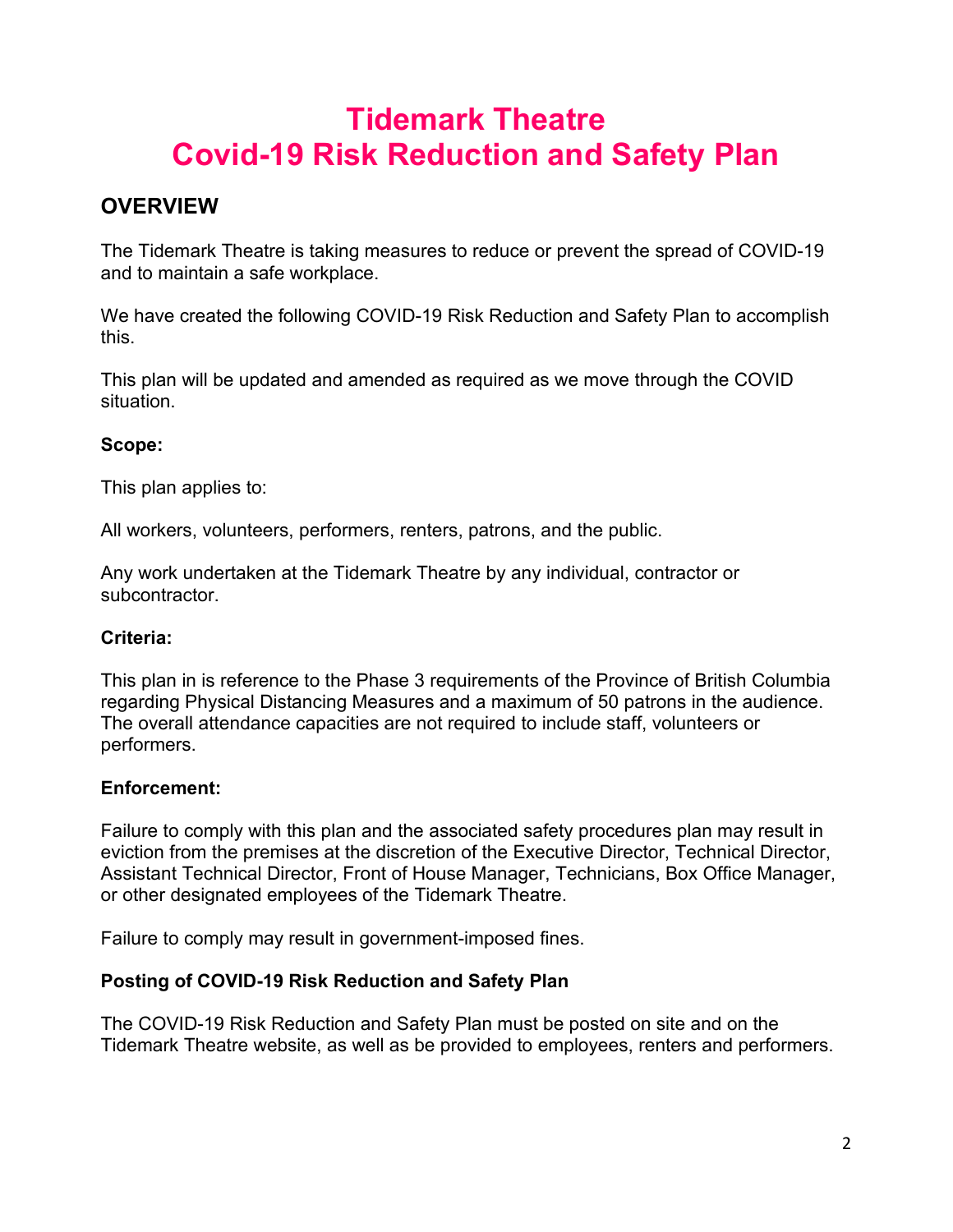# **Risk Background**

The virus which causes Covid-19 spreads in several ways. It can spread in droplets when someone speaks, sneezes, or coughs. It can also spread if you touch a contaminated surface and then touch your face.

The risk of person-to-person transmission increases with proximity to other people. The period of time spent with others, and the more people within a group can also increase the risk of transmission.

The risk of surface transmission increases when many people come in contact with the same surface and when that happens over a short period of time.

# **Responsibilities of the Employer**

### **Information**

The employer shall:

- Involve all employees in the development, review, and updating of this plan.
- Distribute this plan to all employees and clients and make it available to the public.
- Post a copy of this plan will be posted on the Tidemark Theatre website.

# **Planning**

The employer shall:

- Arrange training prior to commencement of work.
- Provide advanced communication of policies and procedures related to the prevention of the spread of COVID-19 to attendees.
- Confirm with artistic groups or individuals that they have reviewed and are actively taking steps to meet safety protocols.
- Ensure that anyone using a protective mask or shield is trained on proper use and disposal of the PPE.

# **Review**

The employer shall:

- Review this plan annually, or as necessary to best reflect the most recent updates provided by public health or other interested parties.
- Keep informed regarding public health best practices and orders when a pandemic has been declared, and will modify this procedure as necessary.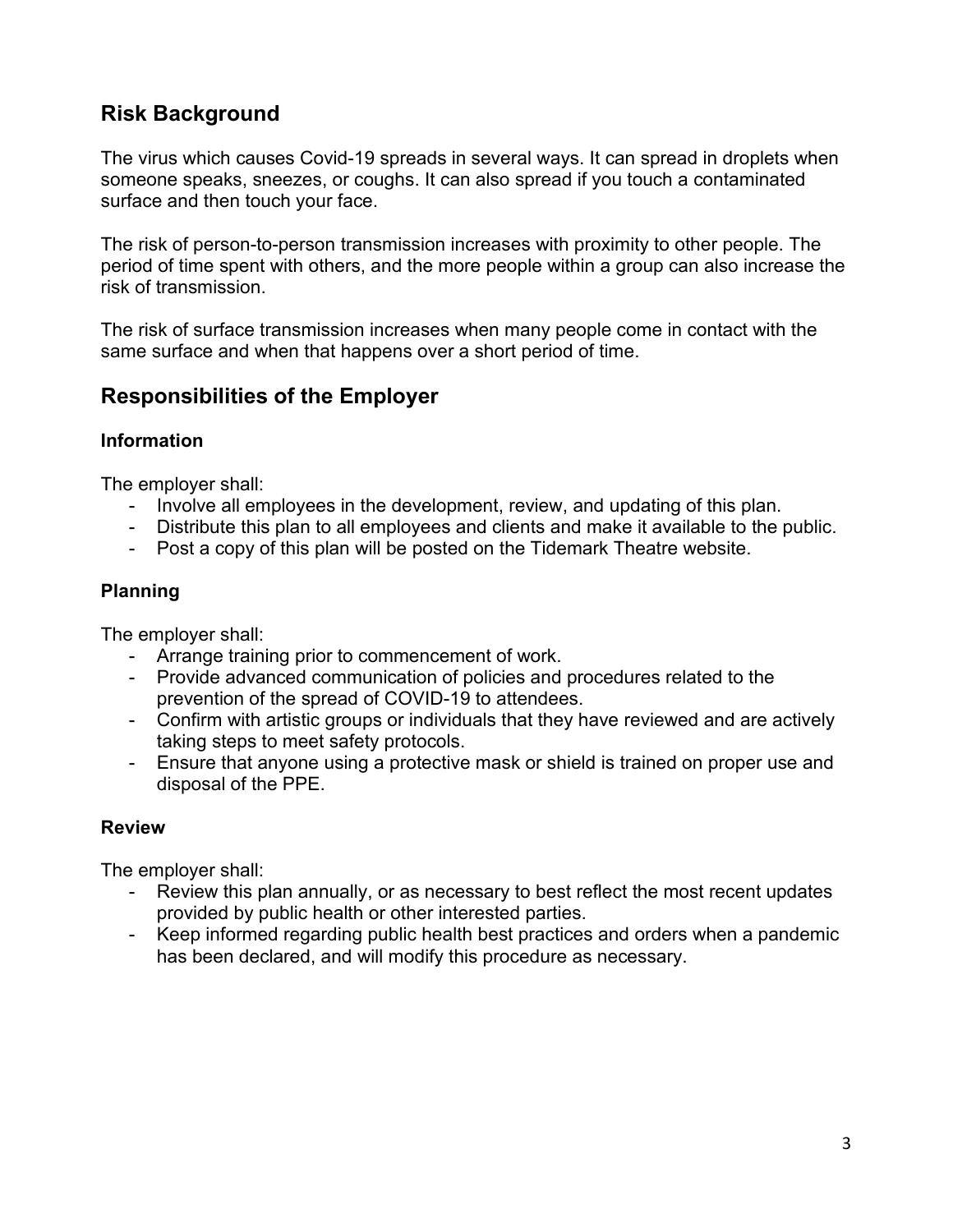# **Responsibilities of the Employee**

# **Reporting**

The employee shall:

- Stay home when sick, regardless of their position.
- Complete a *Health Declaration.*
- Report any illness or symptoms to their supervisor immediately.

Any suggestions or comments regarding this procedure should be directed to the COVID-19 representative or supervisor.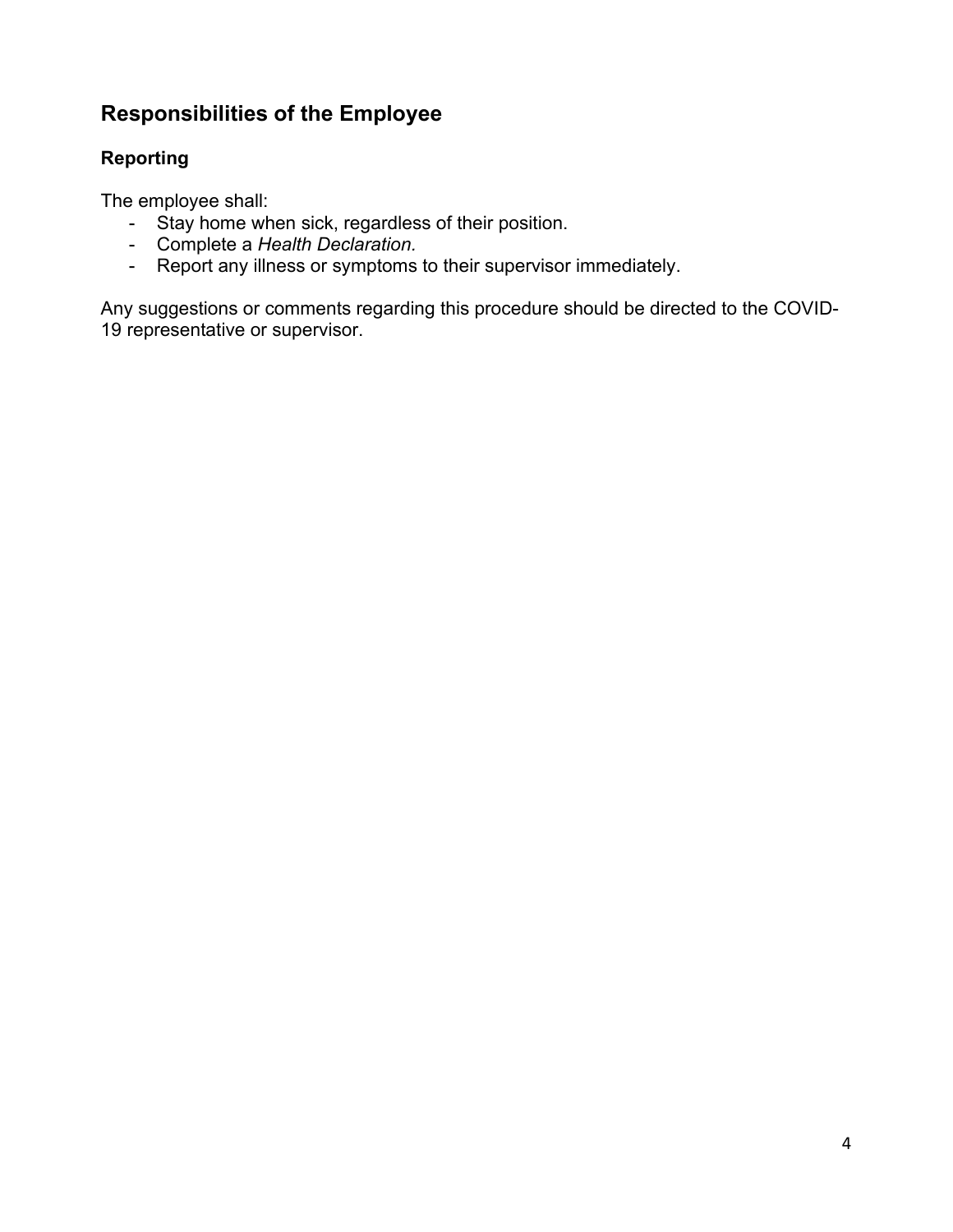# **OCCUPANCY PROTOCOLS**

If a worker feels they are being exposed to an undue hazard, they must report the situation to their supervisor, or to the Executive Director if their supervisor is unavailable, or is the person creating the hazard.

We have incorporated strategies for reducing the transmission risks of COVID-19 to safeguard workers.

The following controls will be in effect:

#### **Working Remotely**

All employees who can work from home are requested to do so.

These positions include:

Ticket & Rentals Coordinator Development Co-ordinator Ticket Centre Clerk Theatre Publicist Marketing & Programing Coordinator

The following positions are requested to work from home when possible:

FOH Supervisor Assistant FOH Supervisor

The Tidemark Theatre will hold monthly staff meetings virtually and will conduct any other group meeting or communication via electronic means.

#### **Physical Distancing**

Physical Distancing is the most effective health measure to decrease the transmission of COVID-19

When any workers are required to work in the Tidemark Theatre they must maintain a sixfoot (two metre) separation from each other. When it is not possible to maintain this distance, face masks are required by all parties.

### **Engineering Controls**

Plexiglass shields will be installed where staff and volunteers provide sales and where the six-foot (2 metres) distancing is not always possible.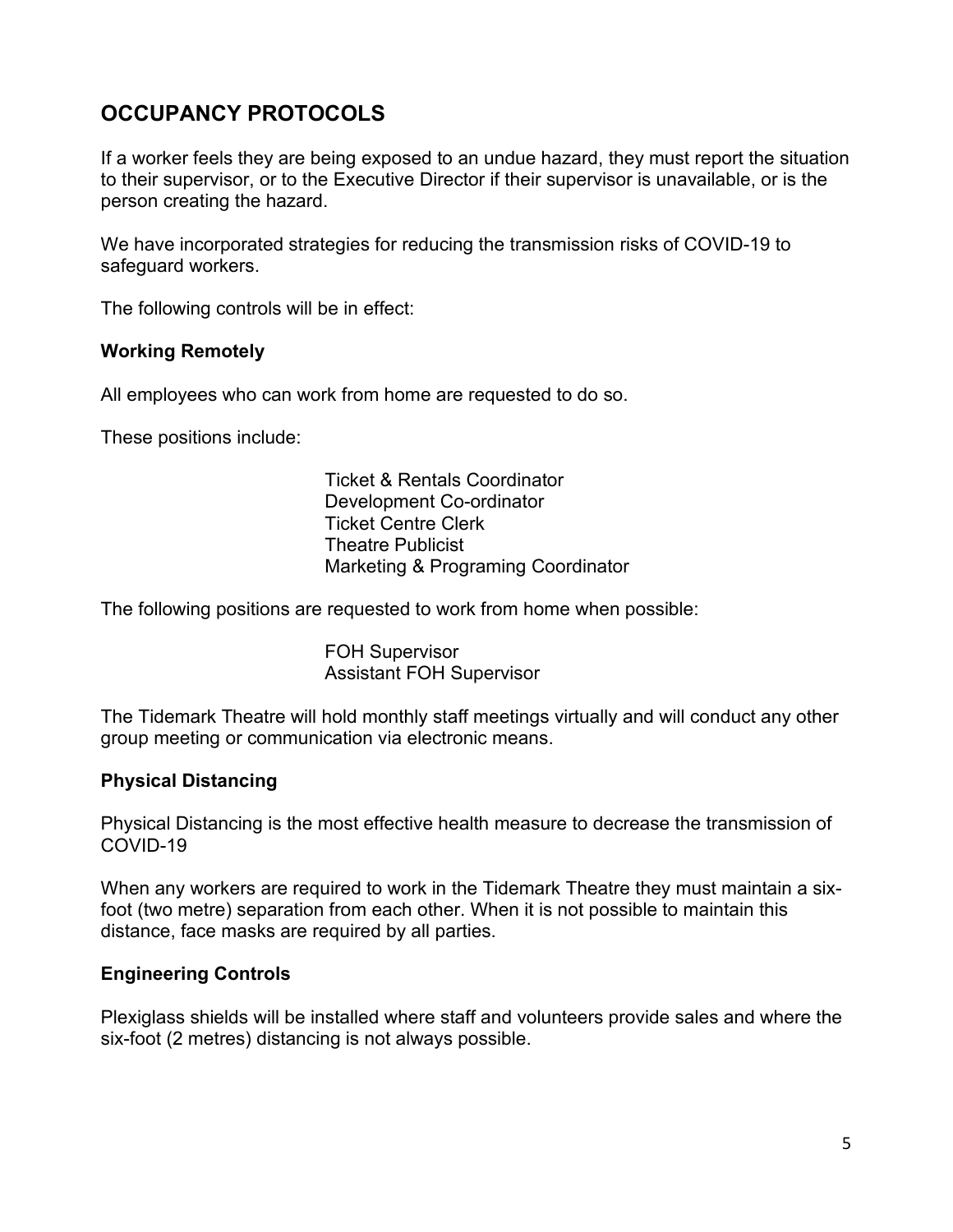# **Administrative Controls**

The Tidemark Theatre has implemented a number of administrative controls to ensure communication. These include, but are not limited to signage, emails, and pre-event phone calls to patrons. We have installed directional arrows and line-up dots to assist with physical distancing. We encourage online payments over cash and ask patrons to not linger in the lobby. Handwashing/sanitizing is mandatory.

### **Personal Protective Equipment (PPE)**

As recommended, PPE will be utilized as a last resort, only to be implemented if no other options are available. The use of gloves and face masks may be considered where one of the above controls are not possible or effective. Workers must follow the proper usage guidelines included in staff training.

### **Health Screening**

All persons are advised to not enter the Tidemark Theatre if to the best of their knowledge:

- They or anyone in their household has returned from a trip outside of Canada in the past 14 days
- They have had contact with anyone with a confirmed COVID-19 case in the past 14 days
- They or any household members are experiencing any of these symptoms:

| Fever above 38°C/100°F | Sneezing             | Difficulty breathing |
|------------------------|----------------------|----------------------|
| Dry cough              | Sore throat Diarrhea |                      |

If a staff member becomes ill while in the building, we ask that you remove yourself from the facility immediately. If a patron becomes ill while in the building, we ask that they leave the facility immediately. In both cases, immediately contact your supervisor or the General Manager to notify staff. This will allow us to conduct the following:

- 1. Staff will complete a thorough cleaning of the spaces/equipment where the symptomatic person was. No one will be permitted to enter these spaces or use the equipment until cleaning has been completed.
- 2. If a patron tests positive for COVID-19, staff will immediately follow directions provided by the General Manager or Vancouver Island Health.

If a staff member believes a patron/staff member is displaying symptoms while at the facility, the patron/staff member will be asked to leave. The following measures will take place:

1. Staff member who requested the patron/staff member to leave will contact their supervisor to inform and document.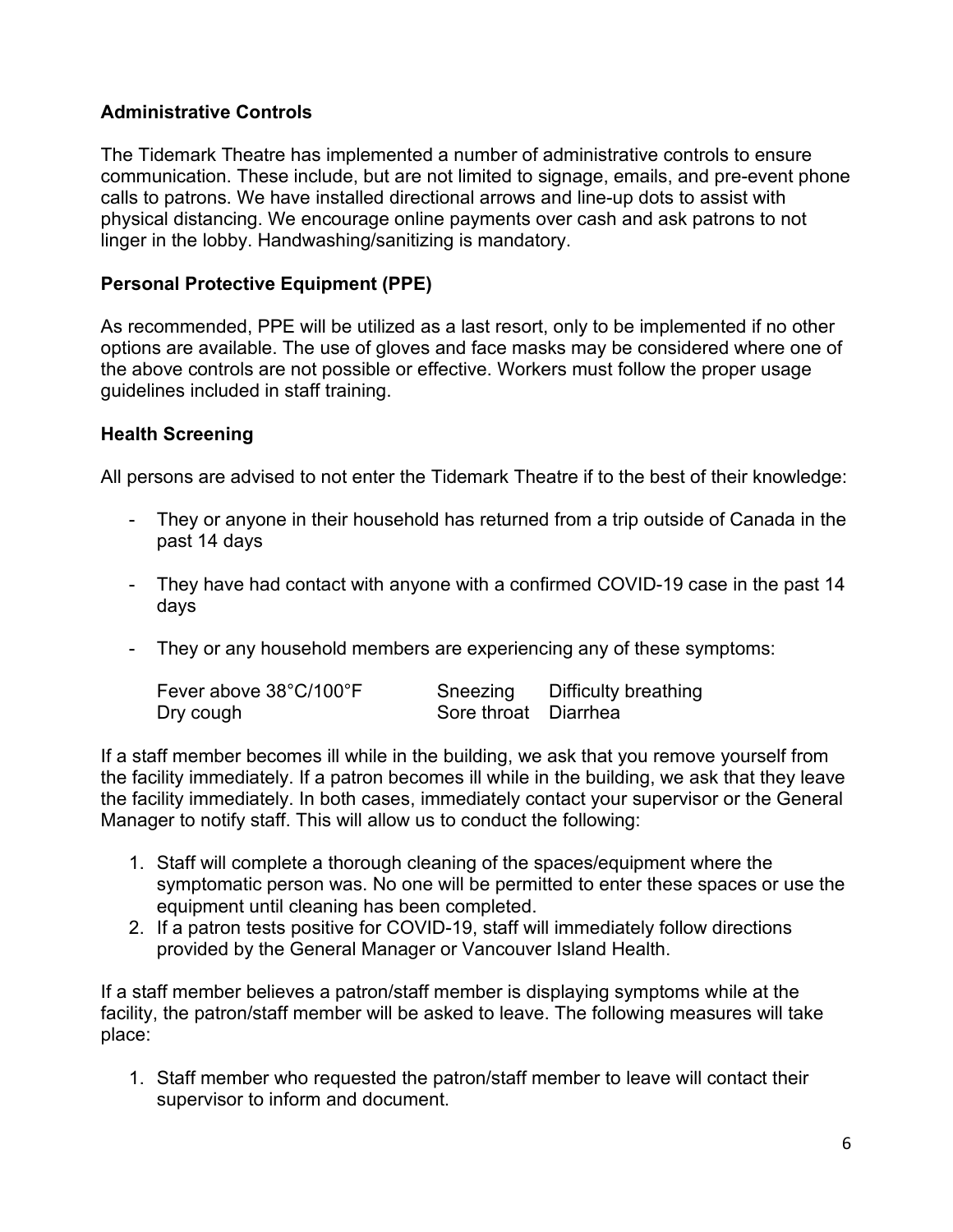- 2. Patron/Staff member must exit premises as quickly as possible. If immediate departure is not possible, they will be asked to self-isolate in an appropriate area, distancing themselves from other staff and patrons.
- 3. Staff will complete a thorough cleaning of the spaces/equipment where the symptomatic person was. No one will be permitted to enter these spaces or use the equipment until cleaning has been completed.
- 4. If patron/staff member tests positive for COVID-19, follow directions provided by Vancouver Island Health.

## **Handwashing**

Handwashing has been identified as an effective method in reducing the risk of transmission of COVID-19.

Staff and Patrons will be required to increase handwashing. Proper handwashing procedures have been posted throughout the facility and handwashing is recommended:

- Upon arrival and before departure of the facility
- Before and after using equipment, and after eating and drinking
- After using the washroom
- After sneezing or coughing

# **Office Areas**

Work from home is requested where possible.

Each workspace/office will have a maximum capacity listed but single occupancy is preferred.

There will be no sharing of workstations.

Telephone calls and videoconferencing are preferred over face-to-face meetings. When face-to-face meeting must occur, all physical distancing and cleaning protocols will be in affect.

Hand sanitizing lotion will be available in all offices, along with sanitary wipes to use to clean common office equipment. Cleaning should happen after each use and the used wipe should be discarded immediately.

All employees shall clean and sanitize their own workstations and equipment at both the beginning and end of day.

Staff is encouraged to stagger breaks and lunch to ensure physical distancing.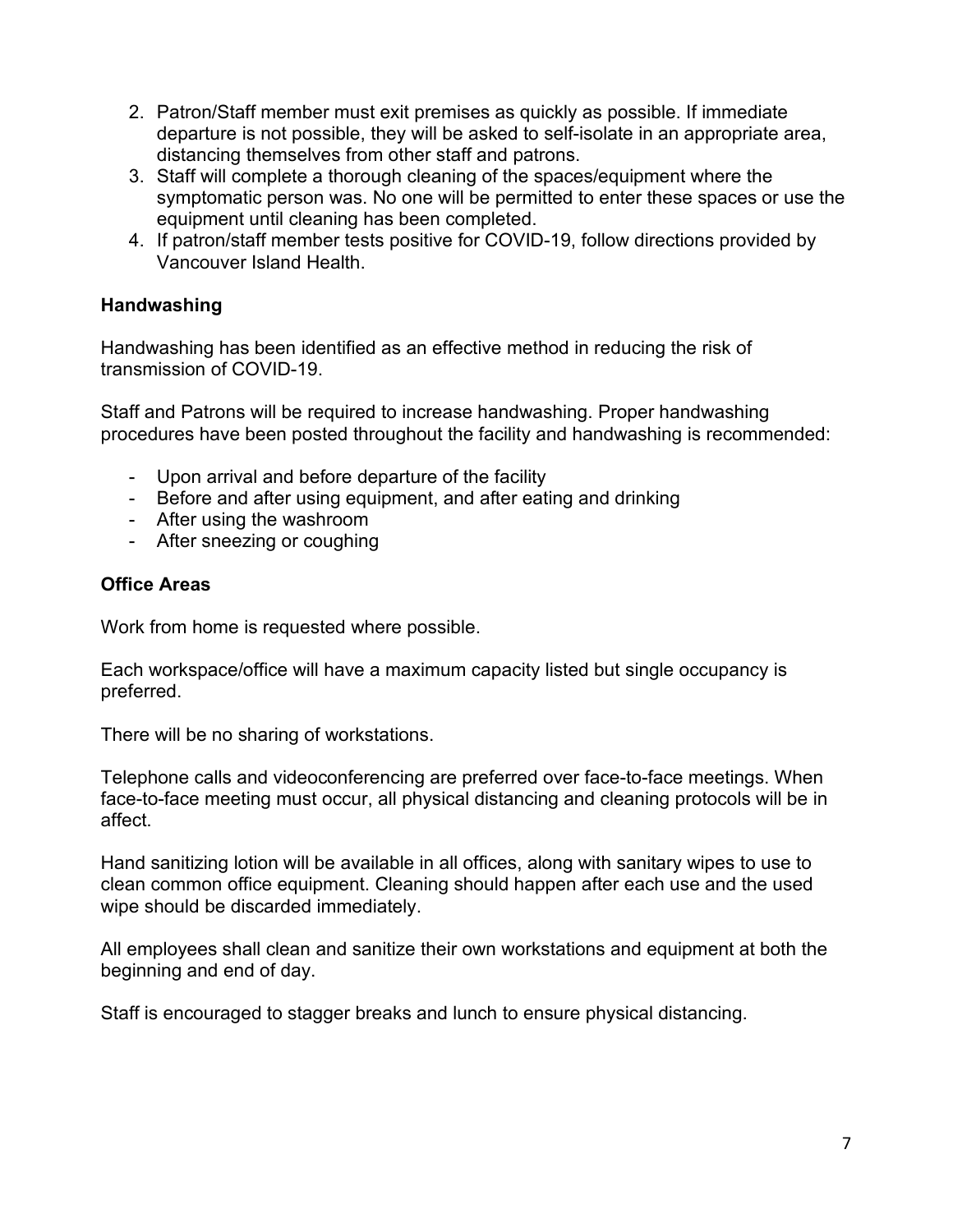# **Ticket Sales**

All ticket sales will be done online or by telephone.

Tickets must be assigned to a specific patron to assist in contact tracing if required. Contact tracing information is confidential and will only be disclosed to public health authorities when requested.

Staff shall confirm that the current phone number is on record with the patron at time of purchase.

Prior to each event, ticket purchasers will be contacted by phone to discuss risk reduction protocols including physical distancing, hand sanitization, face covering requirements, and ingress procedures. A health survey will also be conducted.

#### **Refund Policy (in the event of patron or performer illness)**

To encourage patrons to remain at home if unwell or if unable to attend due to the protocols of this plan, a refund or credit will be issued to the patron's account.

If a performance needs to be rescheduled due to an artist's illness, patrons will be offered an exchange for the rescheduled performance, a credit on the patron's account, or a refund.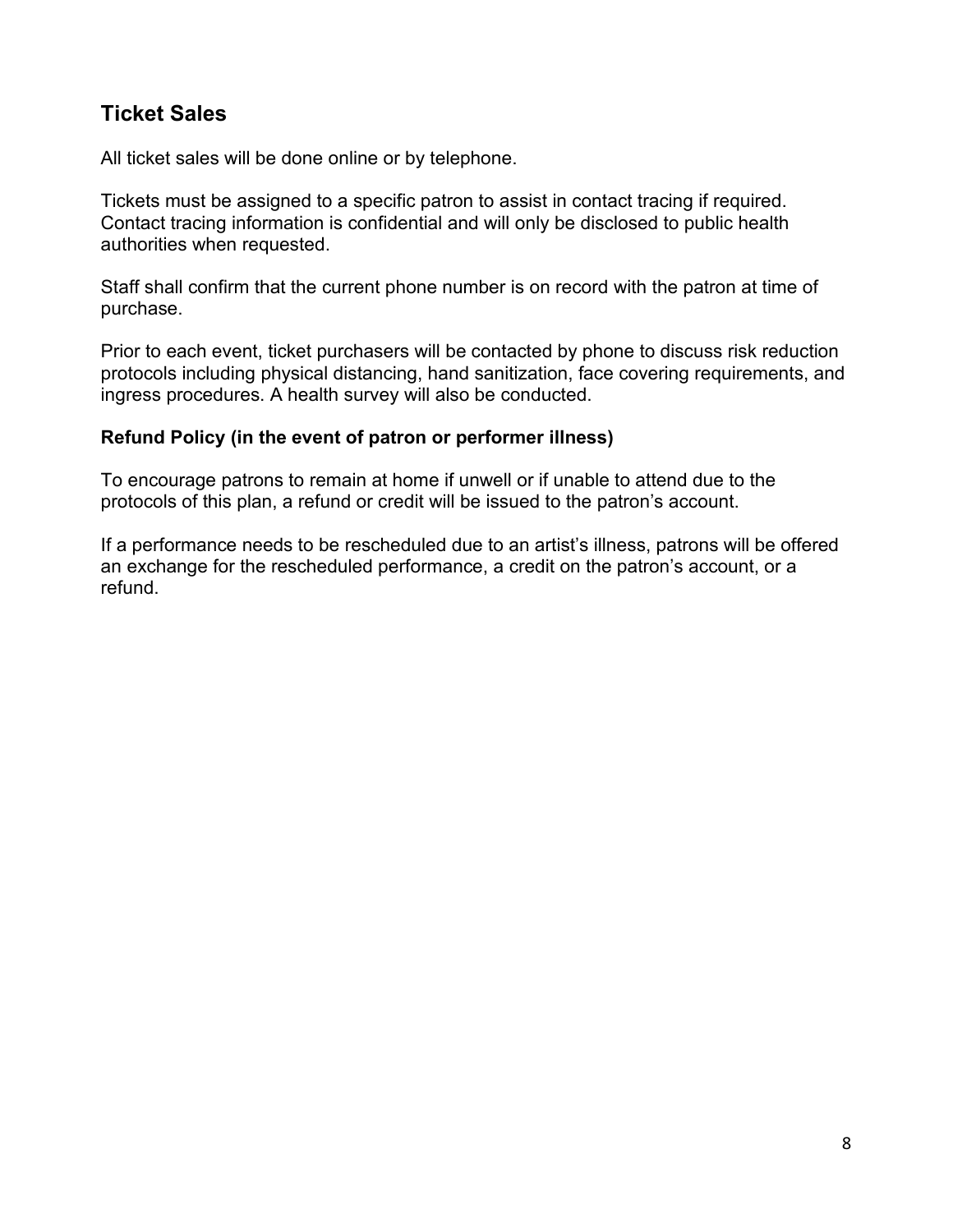# **Live Performances**

#### **There shall be NO Public Performances of any type. 16/2/21**

Health questions will be asked at time of entry to theatre.

Face masks/face coverings are required while entering and exiting the building, moving through the lobby and auditorium, and when using the washrooms. Once seated in the auditorium masks/face coverings are optional.

Events will be under 90 minutes and will not include an intermission.

#### **Ingress**

Both front entrance doors will be propped open 30 minutes before show time.

Patrons will be met outside the front entry by staff/volunteers who will welcome patrons, ask health questions, and request face covers be in place.

Entry will be denied if illness is apparent or if patrons cannot properly answer the heath questions.

Volunteers will direct patrons to the door for "Have Tickets" or the door for "Will Call".

Signage for physical distancing and protocols will be in place.

Volunteers will request patrons to sanitize their hands and suggest that if patrons need to use the washroom to do so before being seated.

Volunteers will scan tickets and request patrons to proceed directly to the concession line, the pre-order line, or to the ushers to be immediately seated.

Floor stickers for physical distancing are in place for all possible line-up locations.

Ushers will lead patrons to either the house right or house left doors, as required, to ensure that patrons will not cross over or in front of other patrons in the house.

There will be no Coat Check services offered.

#### **Washrooms**

As entering and exiting washrooms is through one narrow hallway, masks are required to mitigate the lack of physical distancing. Patrons will be asked to use the washrooms one at a time. A volunteer will monitor washroom entry and exits and indicate to patrons when it is available for use.

Hand sanitizing before and after washroom use is required.

Volunteers to ensure any line-up is physically distanced.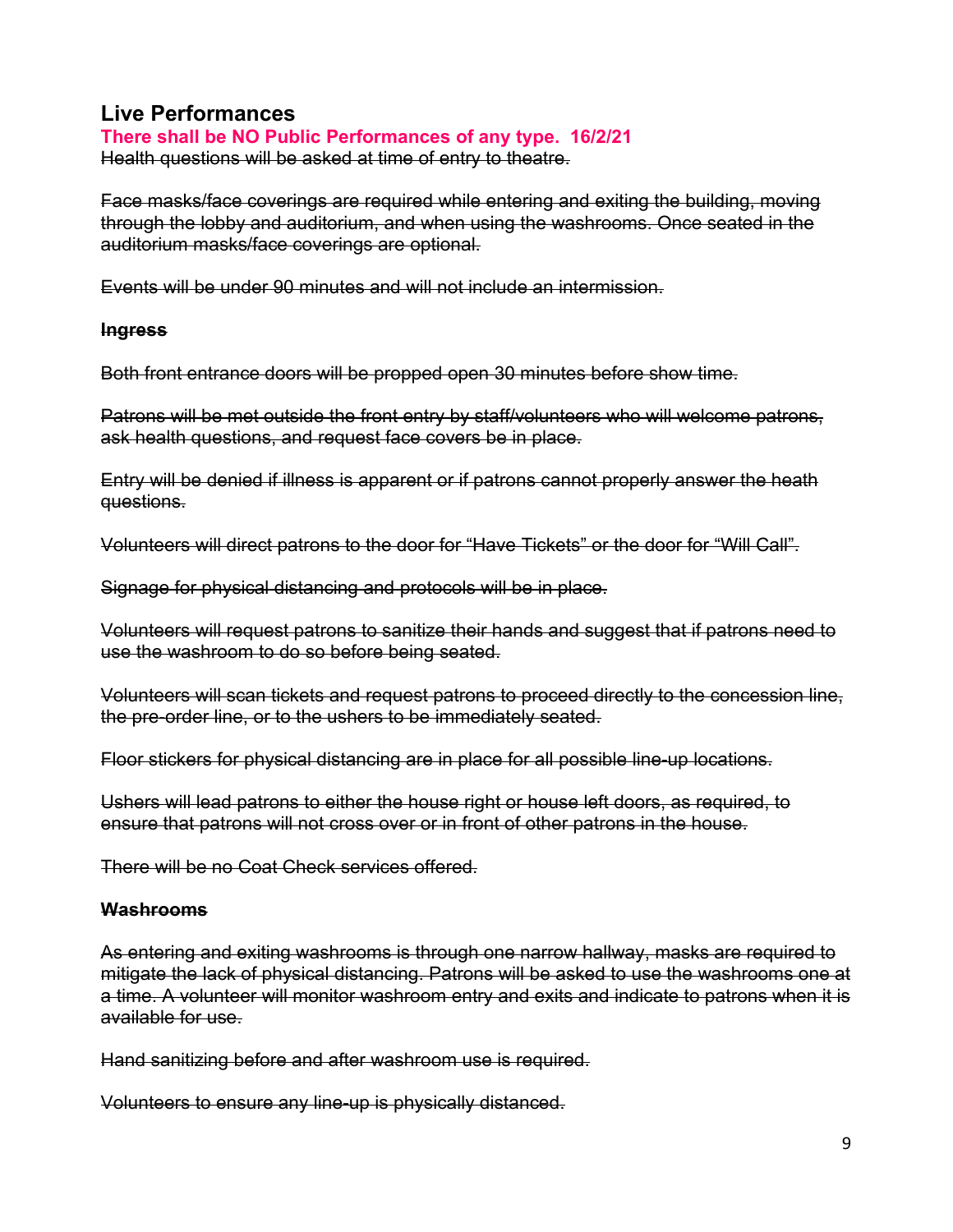### **House Seating**

House doors will open at the same time as the front entrance doors to eliminate patrons gathering in the lobby.

Ushers will lead patrons immediately to their seats and request they take their seats quickly and avoid lingering in the aisles.

Assigned seating will be in place for all performances in order to maintain physical distancing.

All unsold seats will remain covered with seat protectors. Only the sold seats will be available sit in to ensure physical distancing and quick seating.

Patrons must sit only in their assigned seats.

Ticket software will allow "Pods" of related patrons to sit together in any number (purchased in one transaction) and will automatically restrict sales of any seats within sixfeet (two metres).

No seats will be sold within three metres of the performance area.

Thorough cleaning and disinfecting will be completed between performances.

#### **Egress**

House and front entry doors will be propped open.

FOH Staff or performer will address audience at the end of the performance instructing them to replace their masks and remain seated until the ushers direct them to stand and exit. Patrons will be discouraged from gathering in the lobby and will be asked to move directly from their seats to the exits.

Ushers will direct the patrons nearest the back of the House to exit first. After which, ushers will direct the following groups to exit at regular intervals to maintain physical distancing. This will eliminate patrons passing those that are still seated.

Volunteers in the lobby will encourage patrons to keep moving towards the exit to ensure physical distancing is maintained.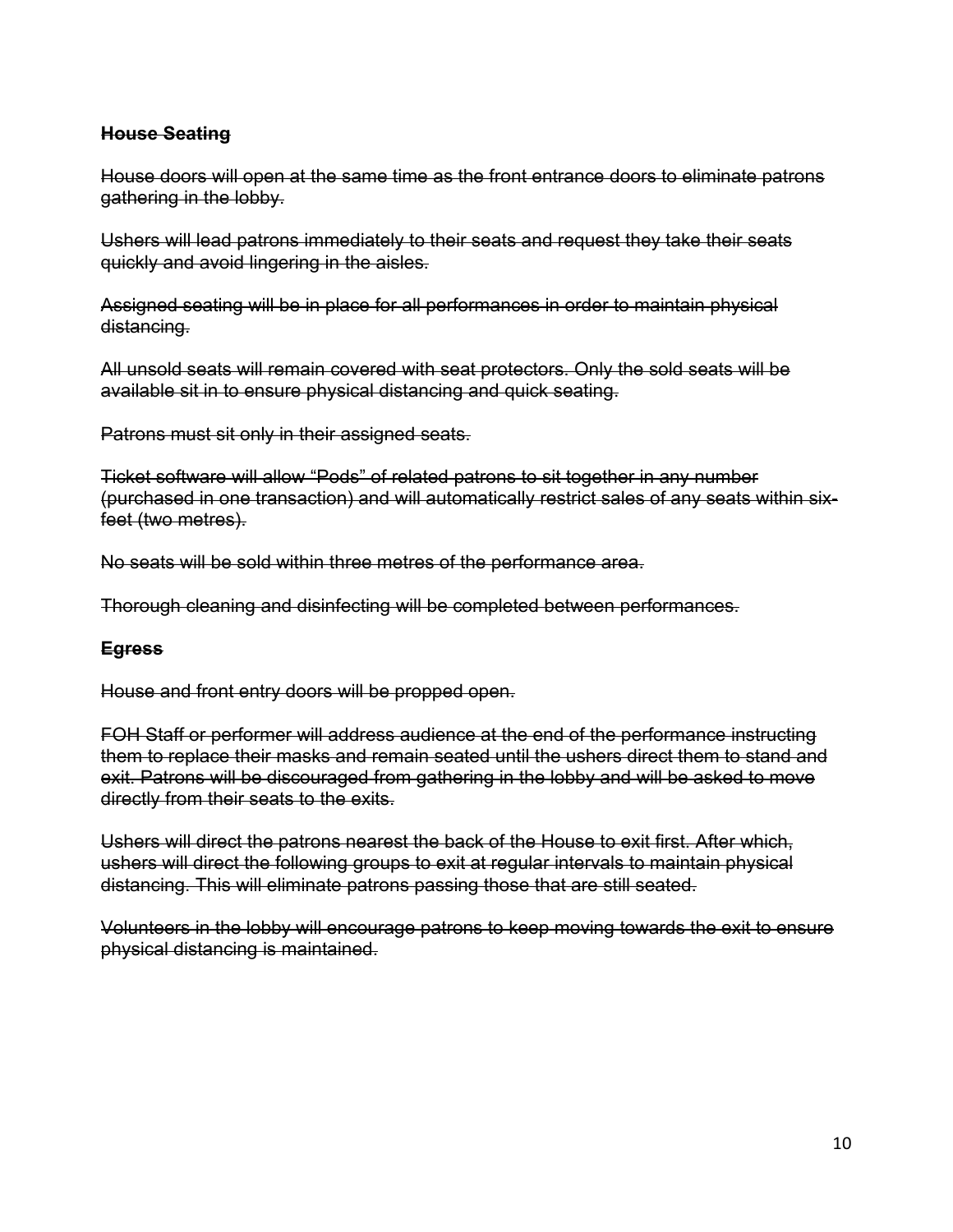# **Cleaning and Sanitizing**

The Tidemark Theatre has implemented new protocols for the cleaning and sanitizing of the entire building, including increased frequency for high touch areas.

Please refer to Appendix D

# **Maximum Room Capacities**

#### **Main Floor**

| <b>Ticket Centre</b>                  | 2  | Lobby                   | 40 |
|---------------------------------------|----|-------------------------|----|
| Men's Washroom                        |    | Women's Washroom        |    |
| House                                 | 50 | Green Room              | 5  |
| Men's Dressing Room                   | 2  | Women's Dressing Room 2 |    |
| Pit                                   | 5  | Stage                   | 15 |
| <b>Stage Right Wing</b>               | 2  | Stage Left Wing         | 5  |
| Hallways are for passing through only |    |                         |    |
| 2nd Floor                             |    |                         |    |
| <b>Control Room</b>                   | 2  | Temp. Audio Room        | 2  |
| Men's Washroom                        |    | Women's Washroom        |    |
| <b>Meeting Room</b>                   | 5  | <b>Offices</b>          | 2  |
| Hallways are for passing through only |    |                         |    |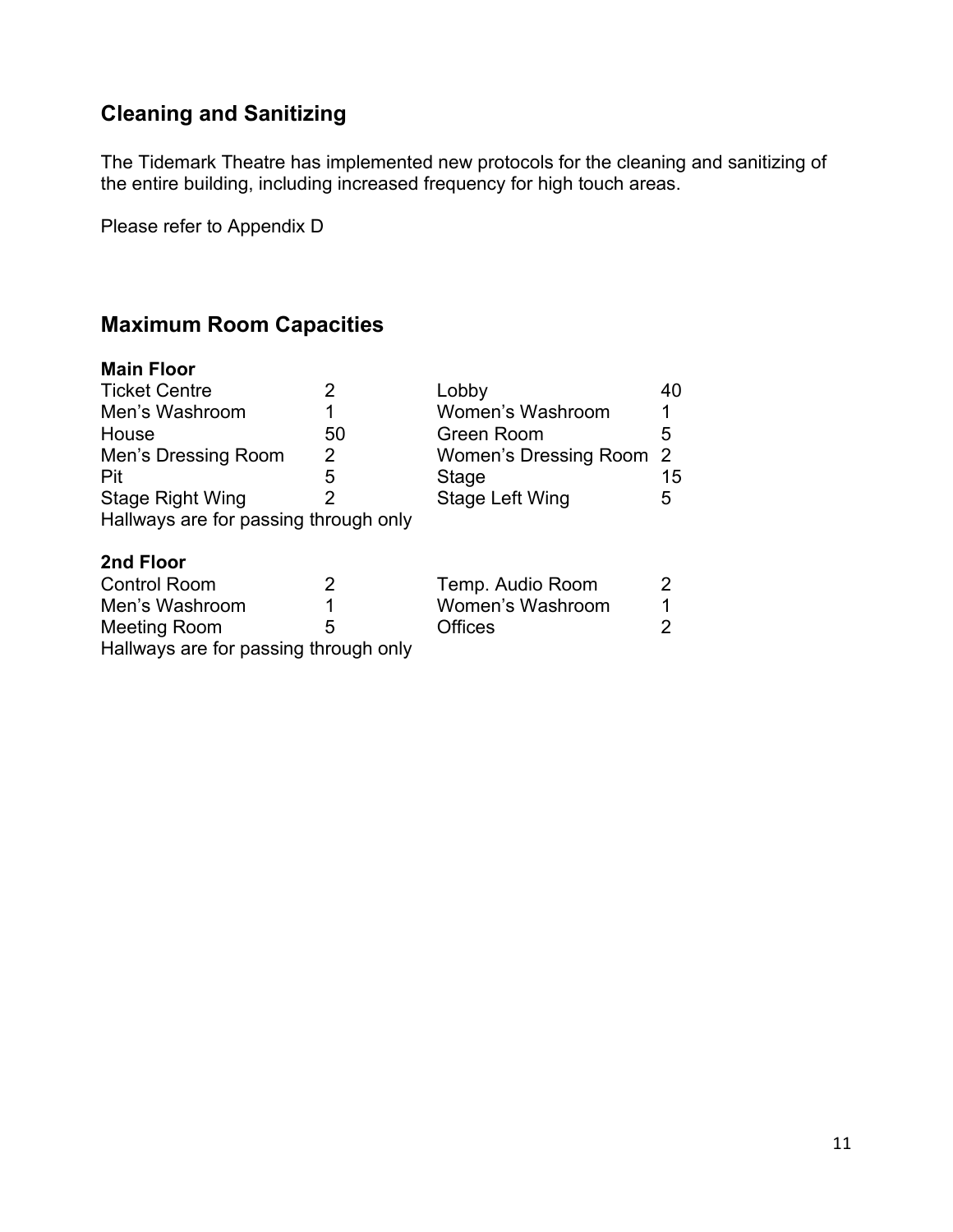# **Tidemark Theatre Covid-19 Risk Reduction and Safety Plan**

# **Appendix A Technical**

### **Scope**

This section will apply to all House Technicians, Road Crew Technicians, Performers, Stage Managers, and Tour Managers.

#### **Risk Assessment**

The risks associated with the technical duties have been identified as:

- Close contact with others
- Frequent or shared contact equipment

#### **Basic Protocols**

The relevant information contained in the Tidemark Theatre COVID-19 Risk Reduction and Safety Plan will be added to the Pre-Show Safety Briefing conducted by the Crew Chief with incoming renters and artists prior to each event.

All crew and renter personnel will complete a Health Declaration with their name and contact number.

#### **Health Screening**

All persons are advised to not enter the Tidemark Theatre if to the best of their knowledge:

- They or anyone in their household has returned from a trip outside of Canada in the past 14 days
- They have had contact with anyone with a confirmed COVID-19 case in the past 14 days
- They or any household members are experiencing any of these symptoms:

| Fever above 38°C/100°F | Sneezing             | Difficulty breathing |
|------------------------|----------------------|----------------------|
| Dry cough              | Sore throat Diarrhea |                      |

If a staff member becomes ill while in the building, we ask that you remove yourself from the facility immediately. If a patron becomes ill while in the building, we ask that they leave the facility immediately. In both cases, immediately contact your supervisor or the General Manager to notify staff. This will allow us to conduct the following: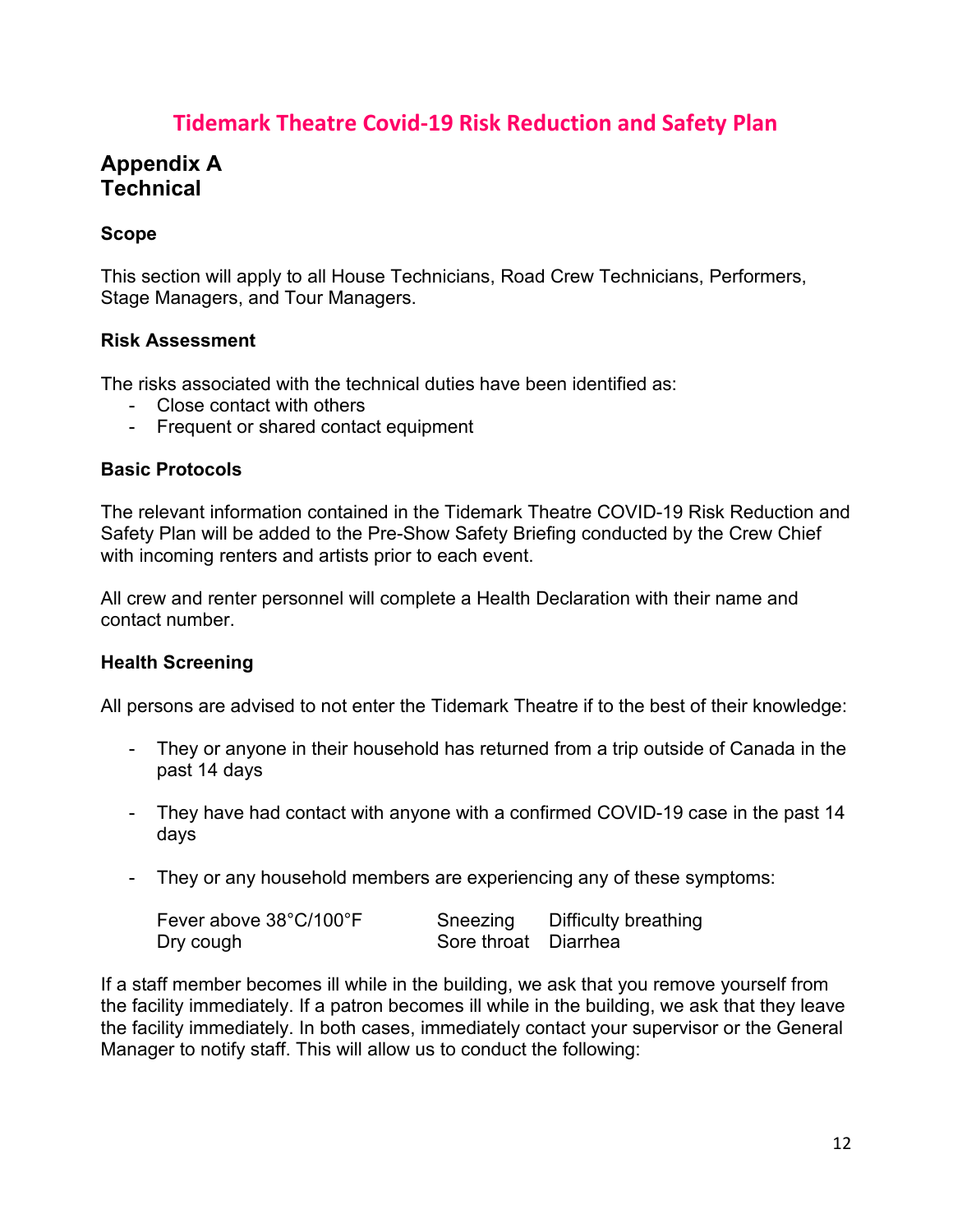- 1. Staff will complete a thorough cleaning of the spaces/equipment where the symptomatic person was. No one will be permitted to enter these spaces or use the equipment until cleaning has been completed.
- 2. If a patron tests positive for COVID-19, staff will immediately follow directions provided by the General Manager or Vancouver Island Health.

If a staff member believes a patron/staff member is displaying symptoms while at the facility, the patron/staff member will be asked to leave. The following measures will take place:

- 1. Staff member who requested the patron/staff member to leave will contact their supervisor to inform and document.
- 2. Patron/Staff member must exit premises as quickly as possible. If immediate departure is not possible, they will be asked to self-isolate in an appropriate area, distancing themselves from other staff and patrons.
- 3. Staff will complete a thorough cleaning of the spaces/equipment where the symptomatic person was. No one will be permitted to enter these spaces or use the equipment until cleaning has been completed.
- 4. If patron/staff member tests positive for COVID-19, follow directions provided by Vancouver Island Health.

# **Physical Distancing**

Physical Distancing is the most effective health measure to decrease the transmission of COVID-19

When any workers are required to work in the Tidemark Theatre they must maintain a sixfoot (two metre) separation from each other. When it is not possible to maintain this distance, face masks are required by all parties.

Performers must wear a face mask at all times unless it directly impedes their ability to perform, ie. Singing or playing a wind instrument. 16/2/21

must always maintain, at minimum, a three-metre distance from the audience. This means that *at no time* may a performer go into the House or go through the House to get to the Lobby or the FOH desk when the audience is in place.

No member of the audience is permitted to go onto the stage or into the Green Room at any time.

# **Responsibilities of the Employer**

# **Information**

The employer shall:

- Involve all employees in the development, review, and updating of this plan
- Distribute this plan to all employees and clients, and make it available to the public.
- Post a copy of this plan will be posted on the Tidemark Theatre website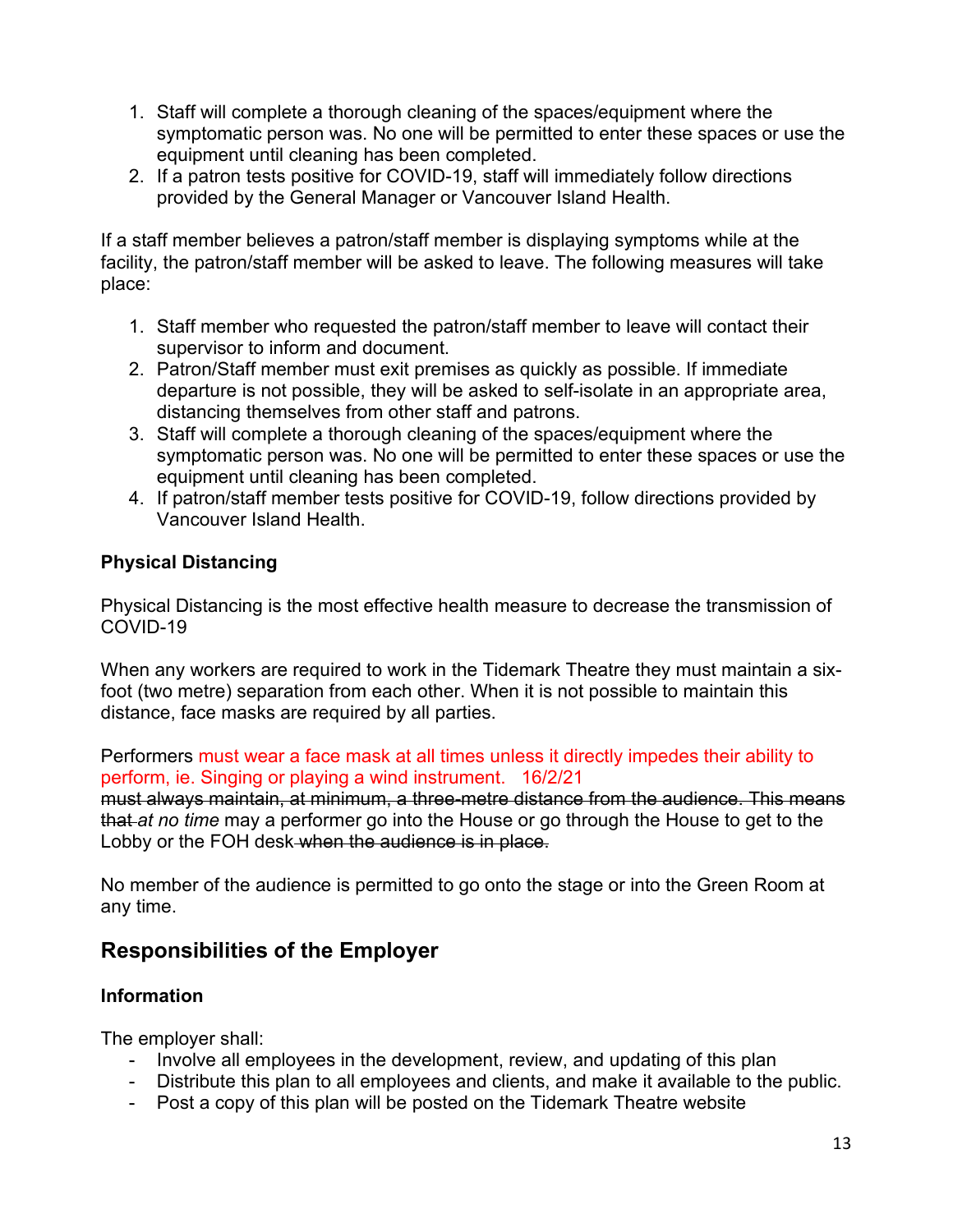# **Planning**

The employer shall:

- Arrange training prior to commencement of work.
- Provide advanced communication of policies and procedures related to the prevention of the spread of COVID-19 to attendees.
- Confirm with artistic groups or individuals that they have reviewed and are actively taking steps to meet safety protocols.
- Ensure that anyone using a protective mask or shield is trained on proper use and disposal of the PPE.

# **Review**

The employer shall:

- Review this plan annually, or as necessary to best reflect the most recent updates provided by public health or other interested parties.
- Keep informed regarding public health best practices and orders when a pandemic has been declared and will modify this procedure as necessary.

# **Responsibilities of the Employee**

# **Reporting**

The employee shall:

- Stay home when sick, regardless of their position.
- Complete a *Health Declaration.*
- Report any illness or symptoms to their supervisor immediately.

Any suggestions or comments regarding this procedure should be directed to the COVID-19 representative or supervisor.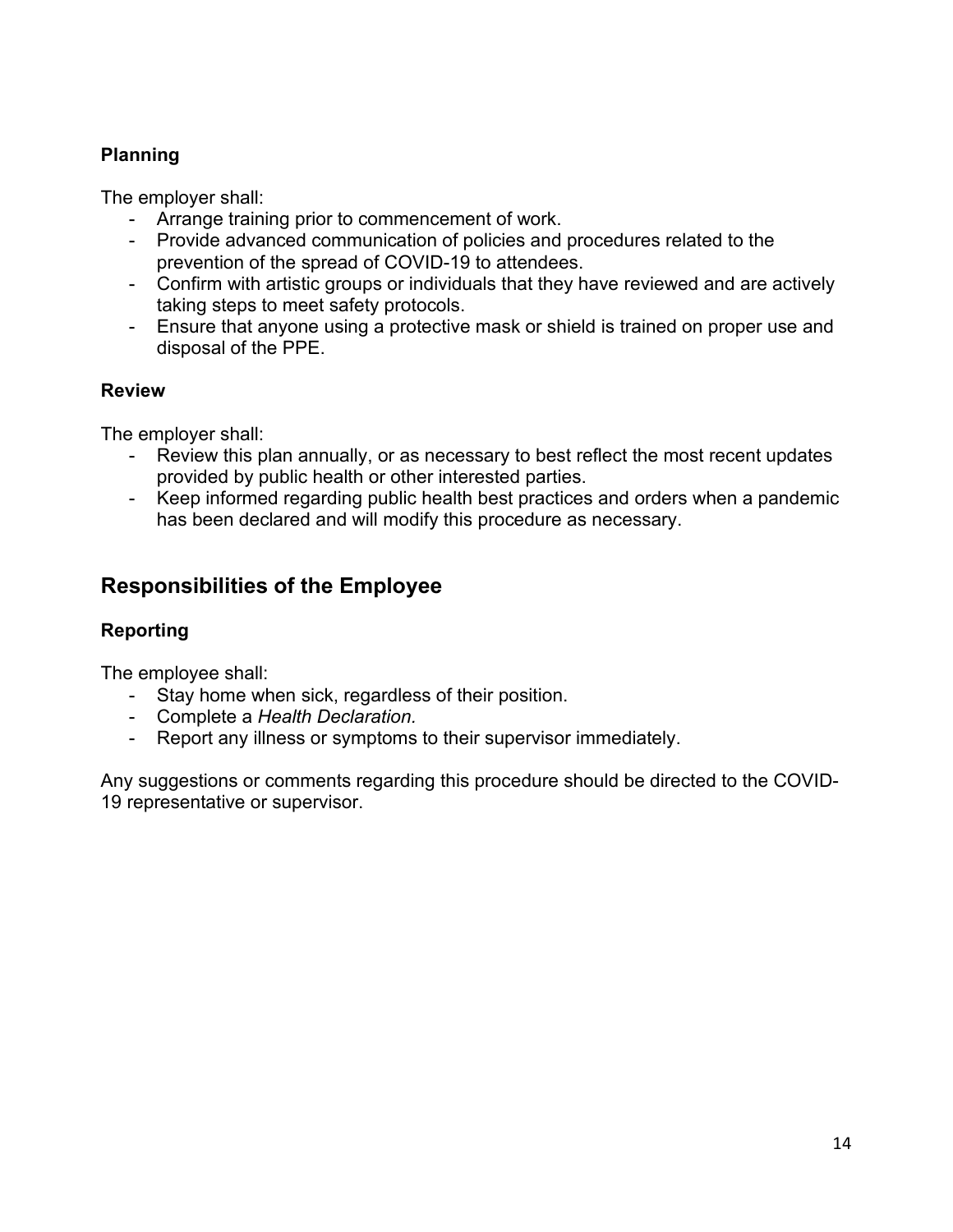# **Areas**

### **Green room**

Performers and crew will be required to follow the Room Capacity signage for the Green Room and Dressing Rooms.

Keep 6 feet (2 metres) physical distance from others.

Keep shared areas clean, including counters, tables, refrigerator, and, if necessary, common cups, dishes, and utensils.

Sanitize surfaces and appliances after use.

Wash hands again before returning to work.

### **Control Room**

The Control Room is for technical staff only. Client SM or LD may be permitted at staff discretion.

Six feet (2 metres) physical distancing will be observed when possible. Face masks will always be worn when more than one person is in the room.

At the beginning and the end of each shift wipe down all tools, consoles, light surfaces, switches, and doorknobs.

Hand sanitizer is supplied in the Control Room and shall be used often in between hand washings.

### **Stage**

Six feet (2 metres) distancing from each other and performers shall be observed at all times.

House crew shall offer guidance to performers entering & exiting the stage.

Tape off worker–only areas as required.

Hand Sanitizer and cleansing wipes are available on stage.

Face masks must be worn for procedures that involve working closely with others.

Create and protect your own personal space.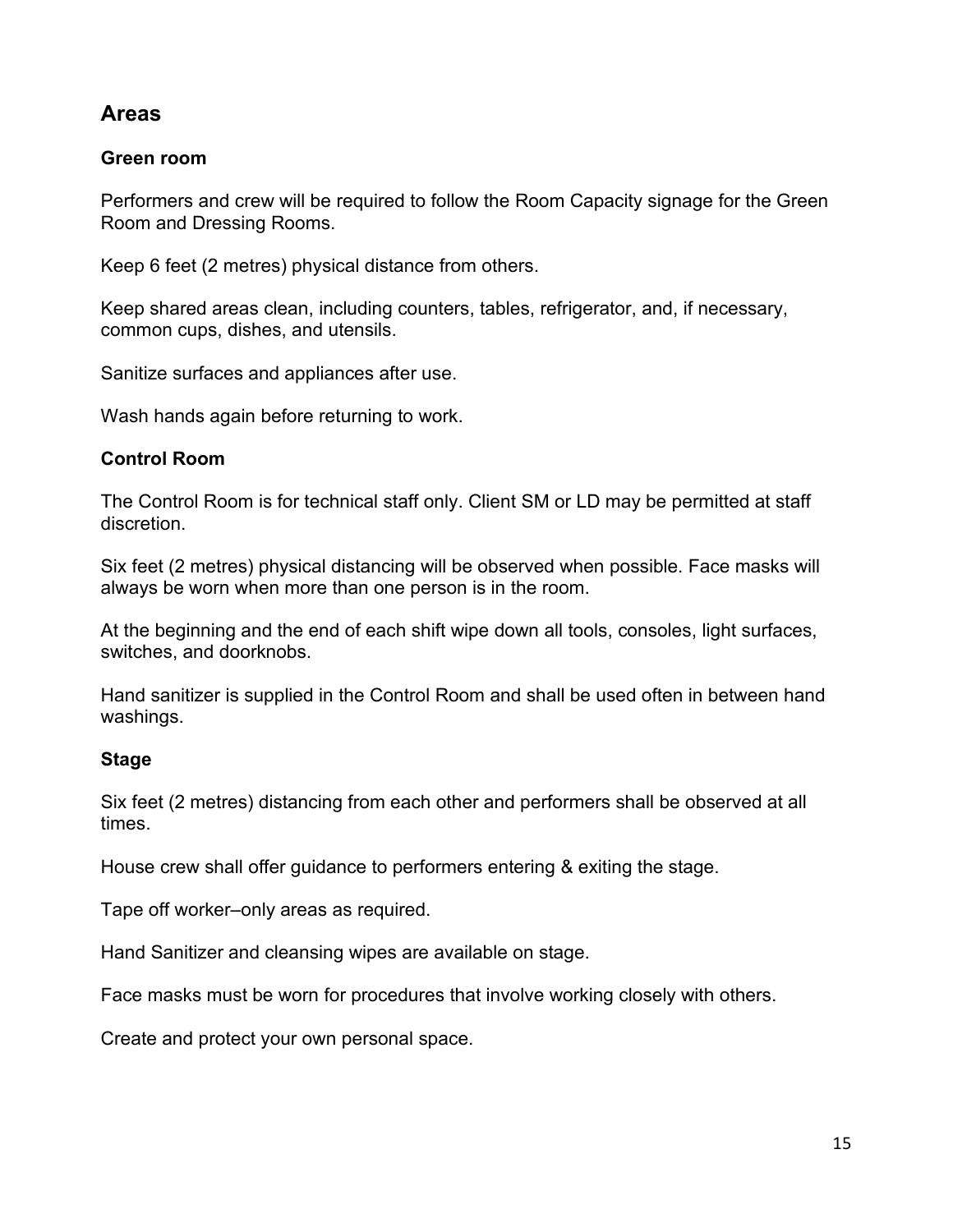# **Risk Reduction Protocols**

## **Engineering Controls**

Physical Distancing.

## **Administrative Controls**

We have implemented a number of administrative controls to ensure communication through signage, emails, and pre-event phone calls to patrons. We have installed directional arrows/line up dots to assist with physical distancing. We encourage online payments over cash and ask patrons to not linger in the lobby. Handwashing/sanitizing is mandatory.

### **Personal Protective Equipment (PPE)**

As recommended, PPE will be utilized as a last resort, only to be implemented if no other options are available. The use of gloves and face masks may be considered where one of the above controls are not possible or effective. Workers must follow the proper usage guidelines included in staff training.

### **Load-in**

All crew and performers to enter and exit the building via the Stage Door or the Alley House Door only.

Six feet (two metres) distancing from each other and performers will be observed at all times.

House technicians will not handle personal musical equipment.

The stage layout will be pre-set before scheduled performer/artist arrival time.

# **Strike**

Before strike begins, performers are to remove clothing/personal belongings/beverage containers, etc. from stage area.

Performers are to leave the stage area before crews begin striking house gear and equipment.

Use extra precautions during strike, including physical distancing and more frequent handwashing and sanitizing.

Remove microphones, cables, and stands and wipe the exterior surfaces with supplied wipes. Sanitize hands after wiping everything down.

Damp wash risers before putting them away.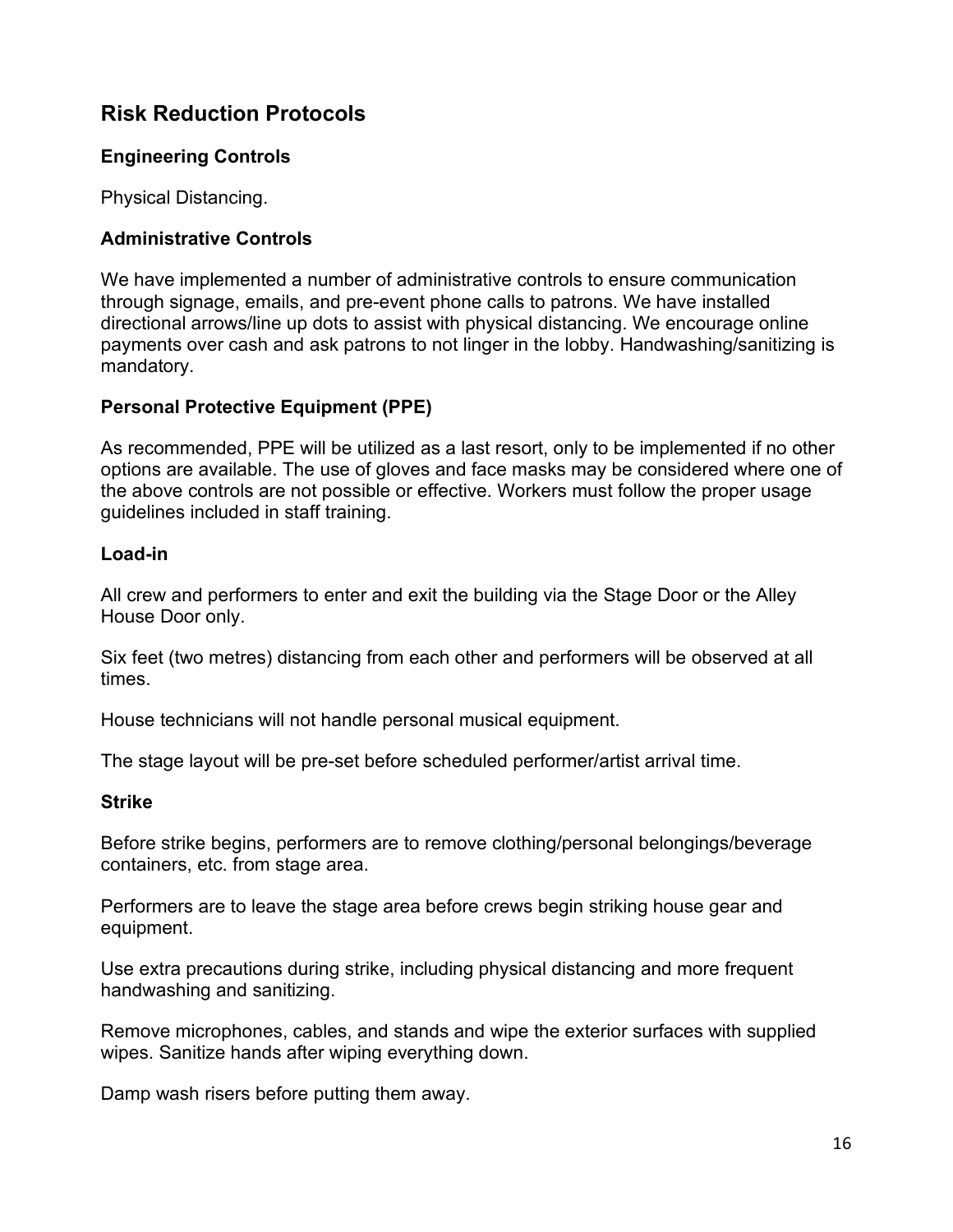# **Appendix B Performer/Client**

## **Scope**

This section will apply to all Road Crew Technicians, Performers, Stage Managers and Tour Managers.

### **Risk Assessment**

The risks associated with the Performers/Clients have been identified as:

- Close contact with others.
- Frequent or shared contact equipment.

### **Basic Protocols**

The relevant information contained in the Tidemark Theatre COVID-19 Risk Reduction and Safety Plan will be added to the Preshow Safety Briefing conducted by the Crew Chief with incoming renters and artists prior to each event.

All crew and renter personnel will complete a *Health Declaration* with their name and contact number.

### **Health Screening**

All persons are advised to not enter the Tidemark Theatre if to the best of their knowledge:

- They or anyone in their household has returned from a trip outside of Canada in the past 14 days
- They have had contact with anyone with a confirmed COVID-19 case in the past 14 days
- They or any household members are experiencing any of these symptoms:

| Fever above 38°C/100°F | Sneezing             | Difficulty breathing |
|------------------------|----------------------|----------------------|
| Dry cough              | Sore throat Diarrhea |                      |

If a staff member/performer/client becomes ill while in the building, we ask that you remove yourself from the facility immediately. In both cases, immediately contact your supervisor or the General Manager to notify staff. This will allow us to conduct the following:

1. Staff will complete a thorough cleaning of the spaces/equipment where the symptomatic person was. No one will be permitted to enter these spaces or use the equipment until cleaning has been completed.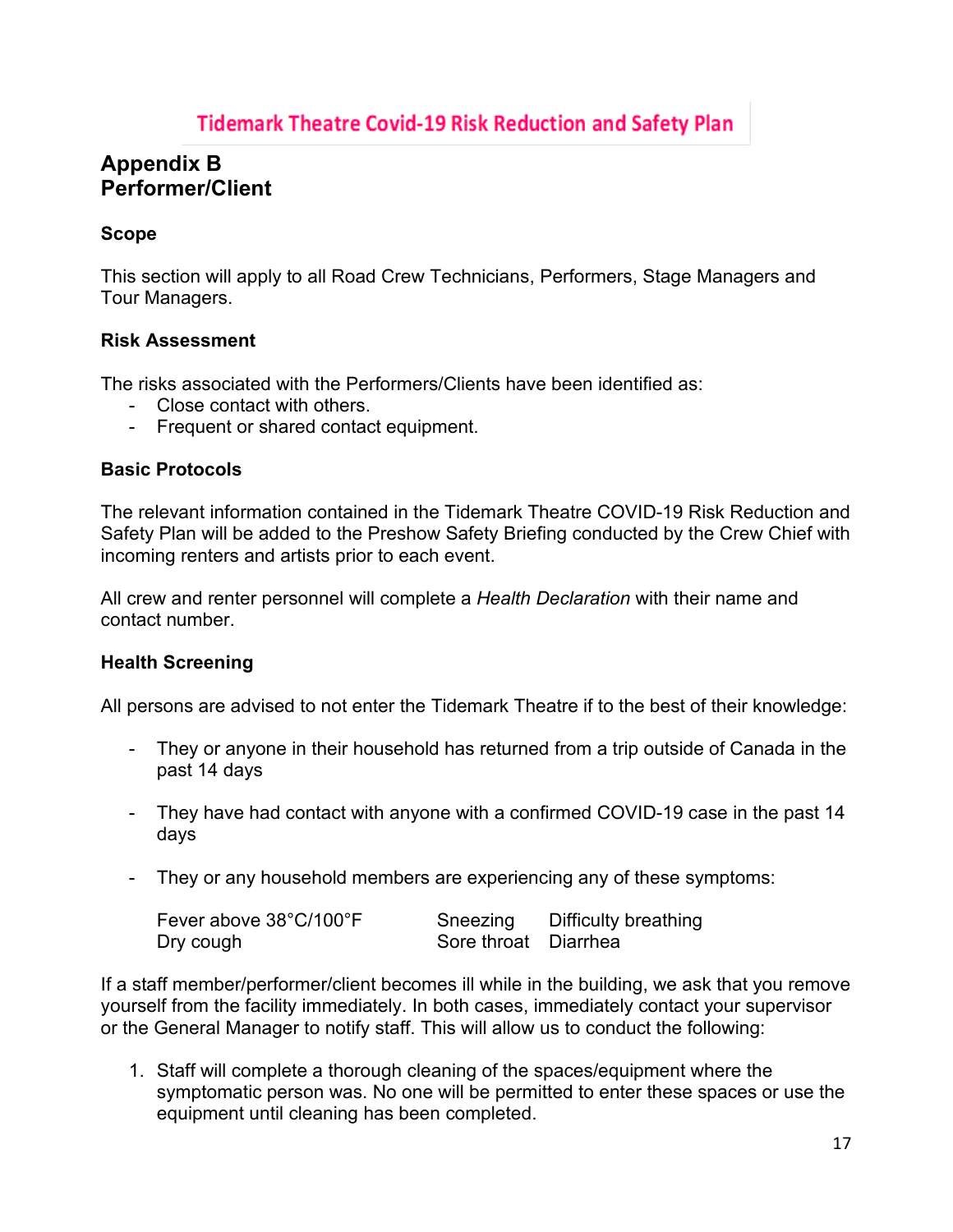2. If a performer/client tests positive for COVID-19, staff will immediately follow directions provided by the General Manager or Vancouver Island Health.

If a staff member believes a performer/client/staff member is displaying symptoms while at the facility, the performer/client/staff member will be asked to leave. The following measures will take place:

- 1. Staff member who requested the performer/client/staff member to leave will contact their supervisor to inform and document.
- 2. Performer/client/staff member must exit premises as quickly as possible. If immediate departure is not possible, they will be asked to self-isolate in an appropriate area, distancing themselves from other staff and patrons.
- 3. Staff will complete a thorough cleaning of the spaces/equipment where the symptomatic person was. No one will be permitted to enter these spaces or use the equipment until cleaning has been completed.
- 4. If performer/client/staff member tests positive for COVID-19, follow directions provided by Vancouver Island Health.

# **Physical Distancing**

Physical Distancing is the most effective health measure to decrease the transmission of COVID-19

When any workers are required to work in the Tidemark Theatre they must maintain a sixfoot (two metre) separation from each other. When it is not possible to maintain this distance, face masks are required by all parties.

Performers must wear a face mask at all times unless it directly impedes their ability to perform, ie. Singing or playing a wind instrument. 16/2/21

must always maintain, at minimum, a three-metre distance from the audience. This means that *at no time* may a performer go into the House or go through the House to get to the Lobby or the FOH desk when the audience is in place.

No member of the audience is permitted to go onto the stage or into the Green Room at any time.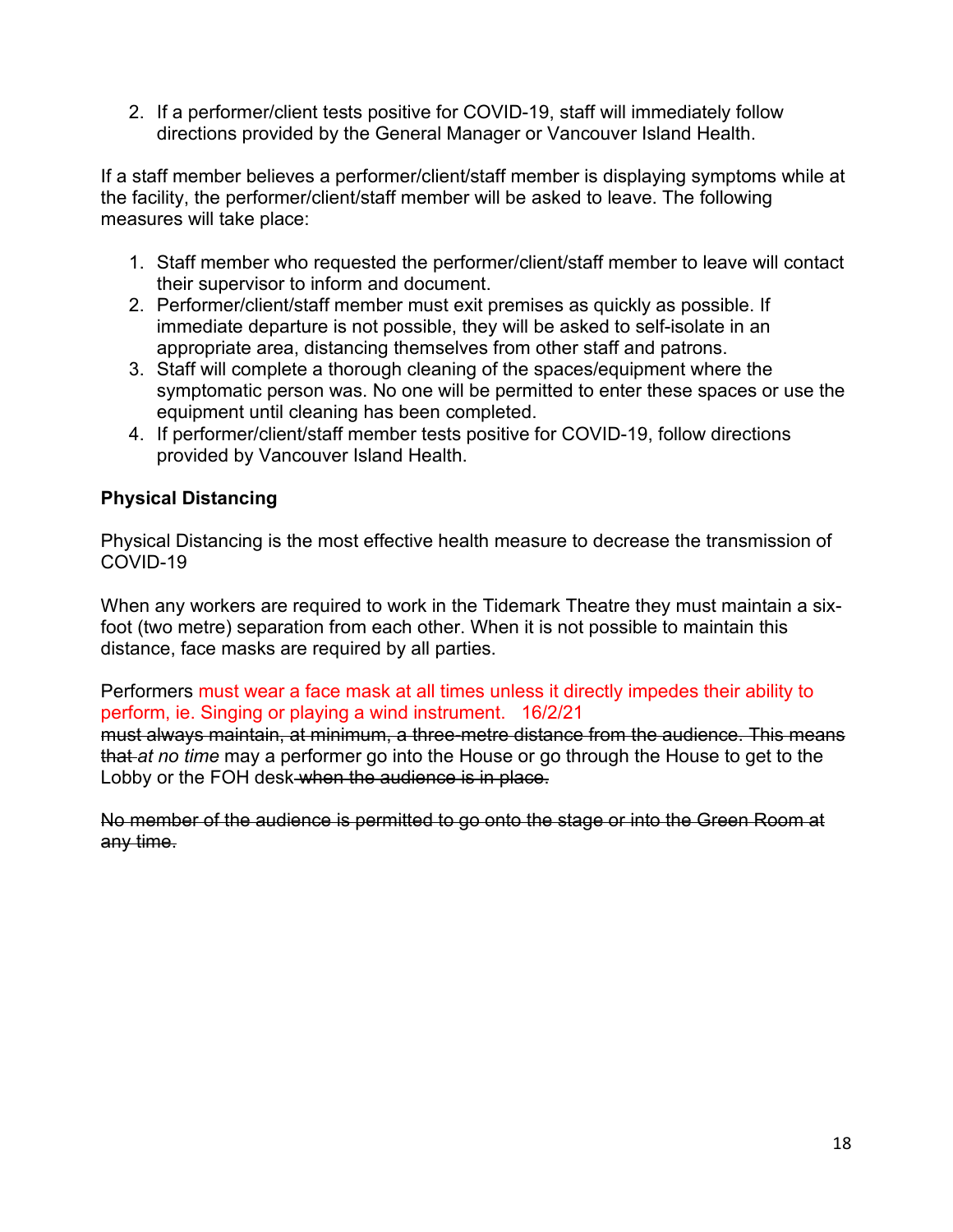# **Responsibilities of the Employer**

### **Information**

The employer shall:

Distribute the Tidemark Theatre COVID-19 Risk Reduction and Safety Plan to Performers and Clients in advance.

## **Planning**

The employer shall:

- Provide advanced communication of policies and procedures related to the prevention of spread of COVID-19 to attendees, performers, and clients.
- Confirm with artistic groups or individuals that they have reviewed and are actively taking steps to meet safety protocols.
- Ensure that anyone using a protective mask or shield is trained on proper use and disposal of the PPE.

#### **Review**

The employer shall:

- Review this plan annually, or as necessary to best reflect the most recent updates provided by public health or other interested parties.
- Keep informed regarding public health best practices and orders when a pandemic has been declared, and will modify this procedure as necessary.

# **Responsibilities of the Worker**

# **Reporting**

The employee shall:

- Stay home when sick, regardless of their position.
- Complete a *Health Declaration.*
- Report any illness or symptoms to their supervisor immediately.

Any suggestions or comments regarding this procedure should be directed to the COVID-19 representative or supervisor.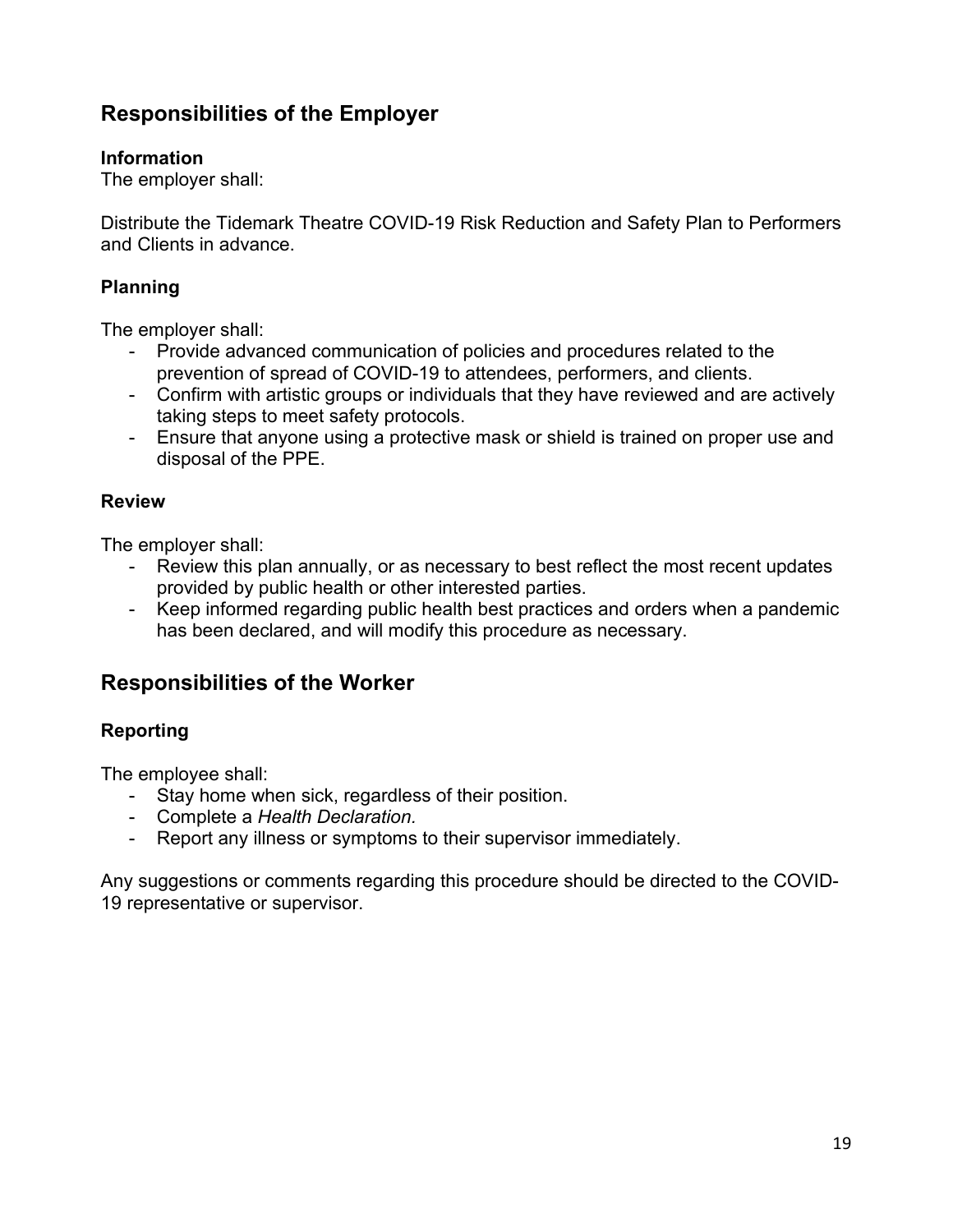# **Risk Reduction Protocols**

## **Substitution Controls**

Request performers to bring as much of their own gear as possible and have them set it up.

## **Engineering Controls**

Physical Distancing.

# **Administrative Controls**

We have implemented a number of administrative controls to ensure communication through signage, emails, and pre-event phone calls to patrons. We have installed directional arrows/line up dots to assist with physical distancing. We encourage online payments over cash, and ask patrons to not linger in the lobby. Handwashing/sanitizing is mandatory.

# **Personal Protective Equipment (PPE)**

As recommended, PPE will be utilized as a last resort, only to be implemented if no other options are available. The use of gloves and face masks may be considered where one of the above controls are not possible or effective. Workers must follow the proper usage guidelines included in staff training.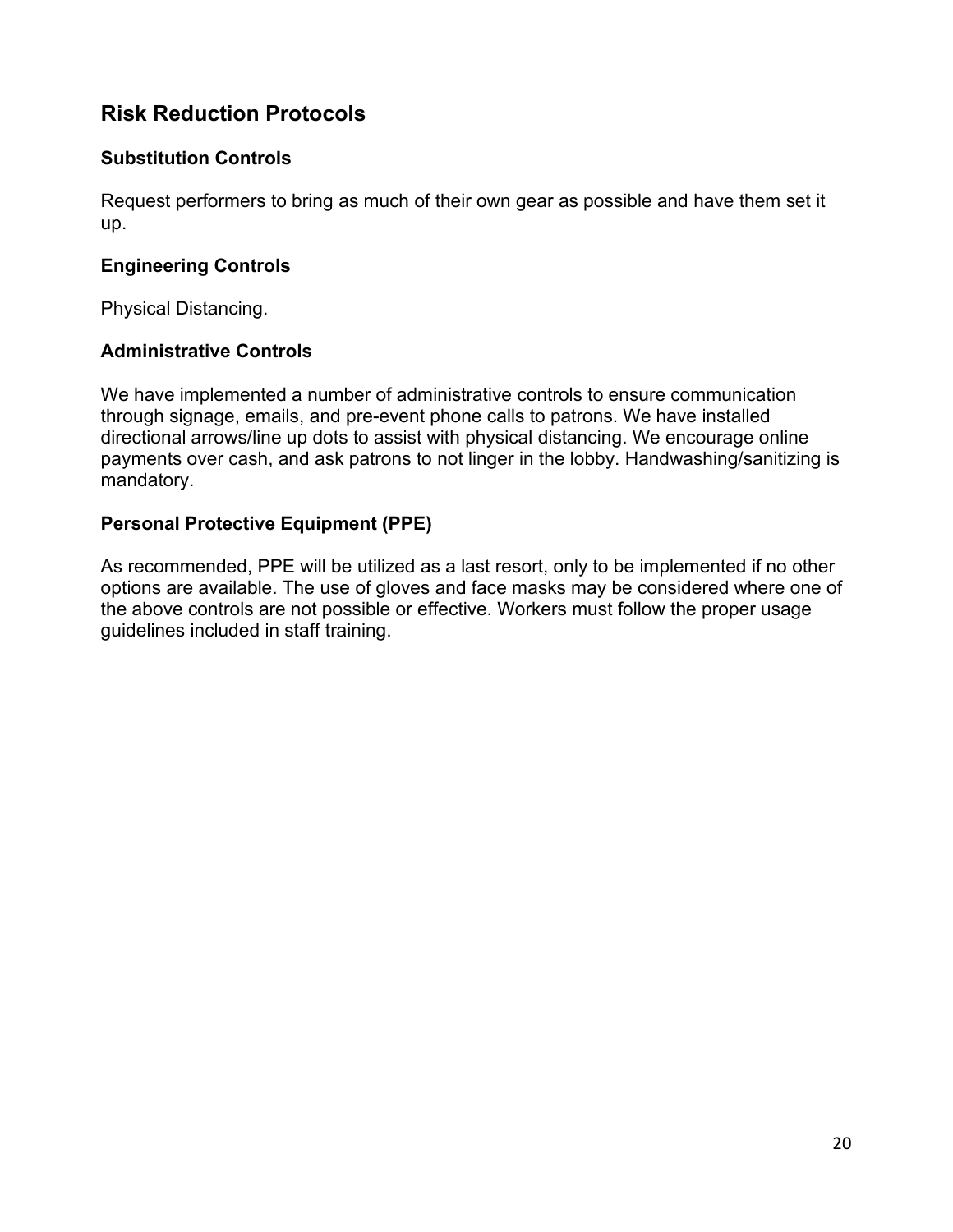#### **Notes:**

#### **Before arriving at the performance or rehearsal space:**

- As able ensure persons using transit, shuttles, car-sharing, ridesharing and/or tour buses adhere to all protocols in place. Any client procedures (tour protocols) should be communicated with the venue in advance.
- Provide to the Tidemark Theatre, in advance, a complete list of names and contact numbers of performers, technical crew, and any other participants.
- This should include volunteer crew and performers for the purpose of contact tracing.

#### **While at the venue, performers and rental clients are expected to:**

- Wear a face mask at all times unless it directly impedes their ability to perform, ie. Singing or playing a wind instrument. 16/2/21
- Respect occupancy limits
- Only arrive on site when you are healthy, and leave when finished cleaning and disinfecting (as needed)
- Maintain physical distancing, by staying six feet (2 metres) apart whenever possible.
- Disinfect commonly touched tools and surfaces, with which you interact. Special considerations: dance barres, floors, audio equipment.
- Follow general hygiene practices such as frequent handwashing and coughing/sneezing into your elbow.
- Pack out everything that you brought into the space, except for properly recycled or disposed of products.
- Stagger breaks and eating opportunities.
- Only authorized persons may adjust lights, temperature control, windows, doors, audio/video equipment, etc. If you don't know then you are not authorized.
- Consider changes to artistic vision as needed to comply with health and safety protocols of various agencies and facility requirements.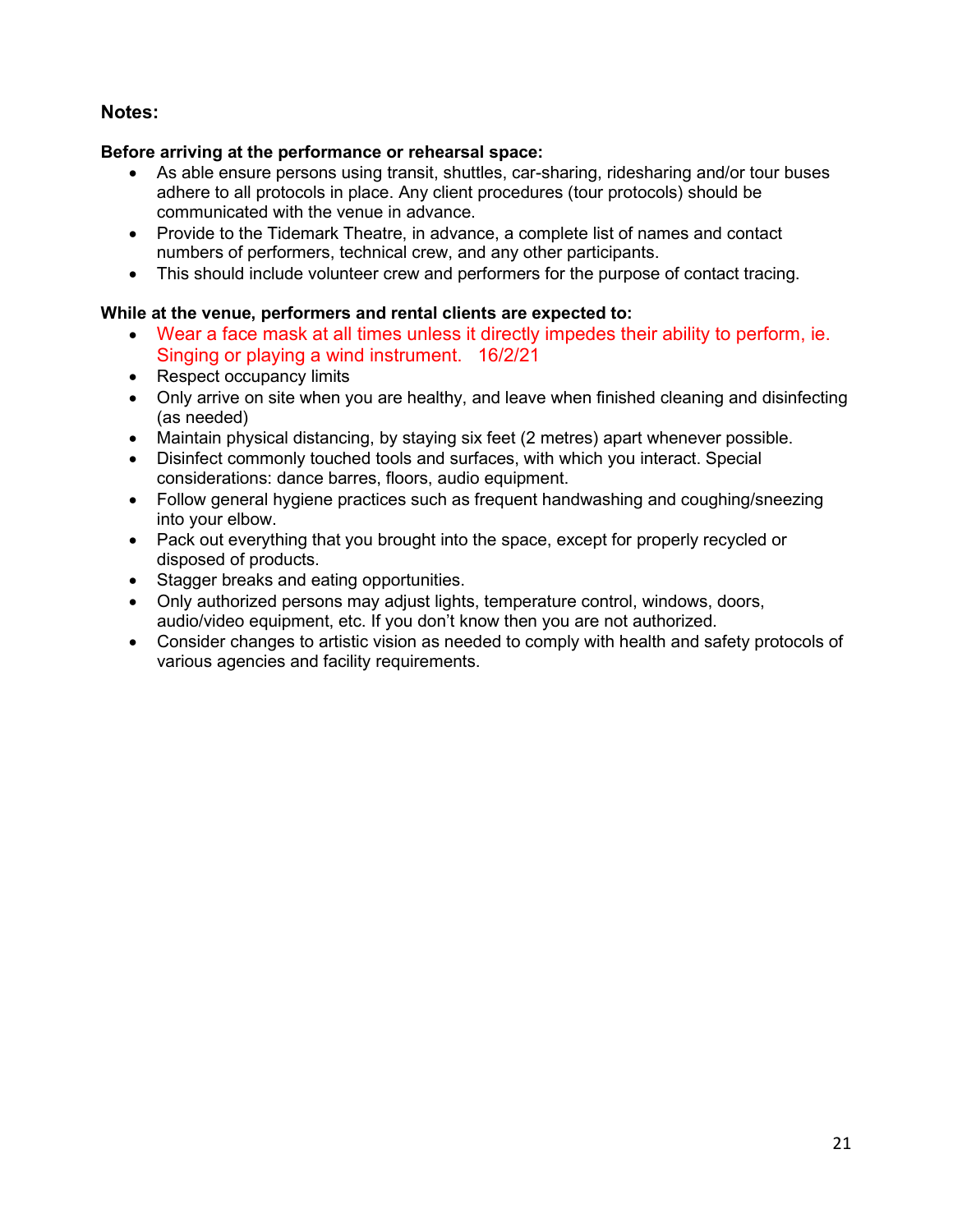# **Tidemark Theatre Covid-19 Risk Reduction and Safety Plan**

# **Appendix C Equipment**

# **Scope**

This section applies to everyone required to make use of shared, house, rental, or personal equipment, anytime whether employee, volunteer, or contractor.

# **Responsibilities of the Employer**

#### **Information**

The employer shall:

Distribute the Tidemark Theatre COVID-19 Risk Reduction and Safety Plan to Performers and Clients in advance.

#### **Planning**

The employer shall:

- Provide advanced communication of policies and procedures related to the prevention of spread of COVID-19 to attendees, performers, and clients.
- Confirm with artistic groups or individuals that they have reviewed and are actively taking steps to meet safety protocols.
- Ensure that anyone using a protective mask or shield is trained on proper use and disposal of the PPE.

#### **Review**

The employer shall:

- Review this plan annually, or as necessary to best reflect the most recent updates provided by public health or other interested parties.
- Keep informed regarding public health best practices and orders when a pandemic has been declared, and will modify this procedure as necessary.

# **Responsibilities of the Worker**

### **Reporting**

The employee shall:

- Stay home when sick, regardless of their position.
- Complete a *Health Declaration.*
- Report any illness or symptoms to their supervisor immediately.

Any suggestions or comments regarding this procedure should be directed to the COVID-19 representative or supervisor.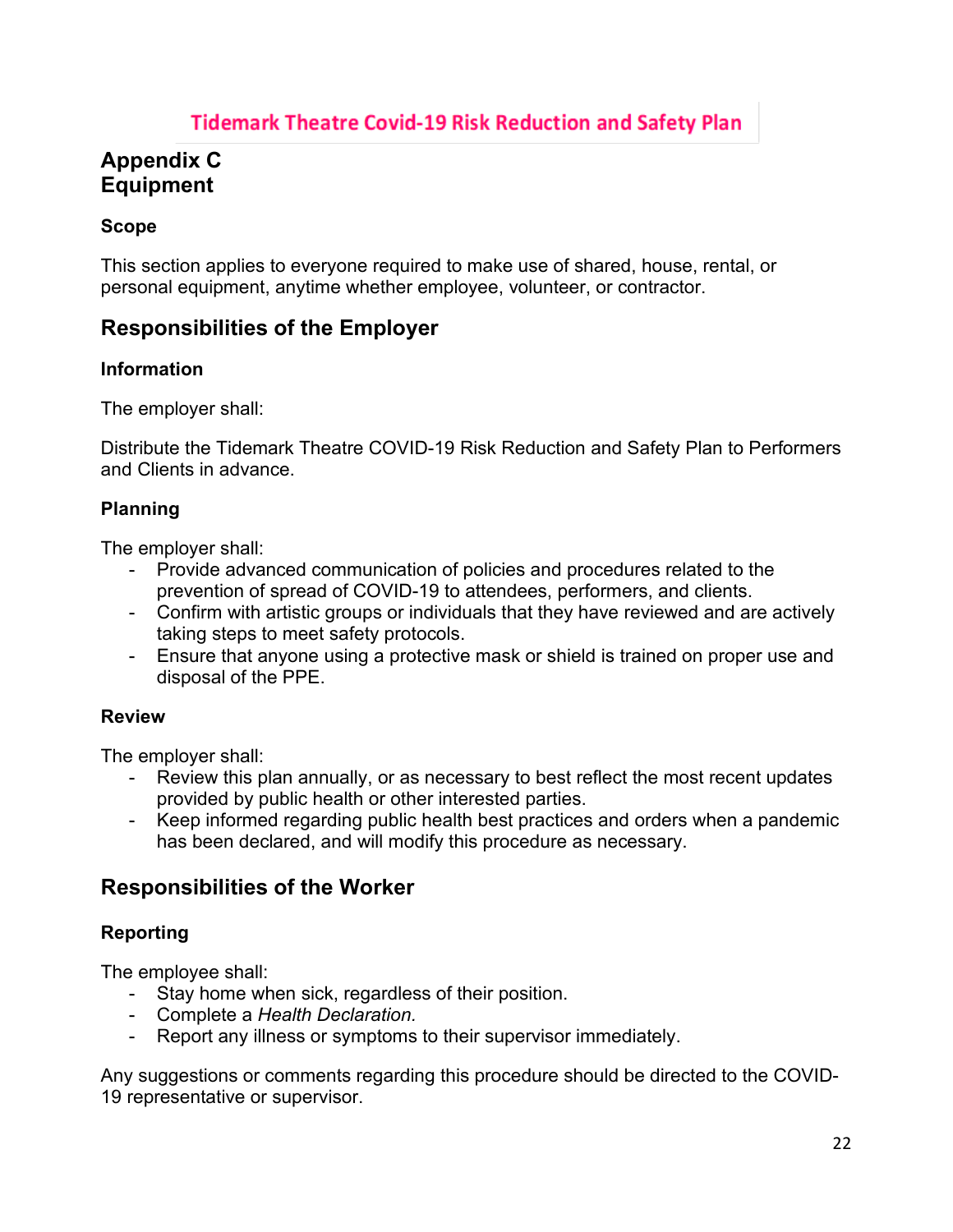# **Risk - Various microphones, headsets, cameras, and related equipment**

## **Controls**

- Elimination:
	- o Only use microphones, headsets, cameras, and other equipment as needed.
- Substitution:
	- $\circ$  Use boom or shotgun microphones when able to separate the performer, artist, or musician from the equipment.
- Engineering:
	- o Determine if barriers may be used, such as disposable muff covers for headsets, or personal foams on vocal microphones.
- Admin:
	- o Refer to and implement manufacturer directions regarding sanitization of audio or other consoles and equipment on site.
	- o Assign each person to their own microphone.
	- o Clean all equipment after use.
	- $\circ$  Quarantine equipment (minimum three days) to ensure any virus is inactive. Use this in combination with cleaning.
	- o Be sure to include training and communication on these protocols
- PPE:
	- o Use face masks or shields to separate performers and crew from microphones if possible.

# **Risk - Musical instruments, spit-valves**

### **Controls**

- Elimination:
	- o Physical distancing between musicians.
- Substitution:
	- $\circ$  N/A
- Engineering:
	- o Install barriers between musicians where possible.
- Admin:
	- $\circ$  Only the musician playing the instrument is permitted to touch, play, or move the instrument and protective cases.
	- $\circ$  Ensure the risers and floors are cleaned where spit-valves may have contaminated the surface.
- PPE:
	- $\circ$  Use face masks or shields to separate performers and crew from each other and the spread of droplets through sweat or other fluids if possible.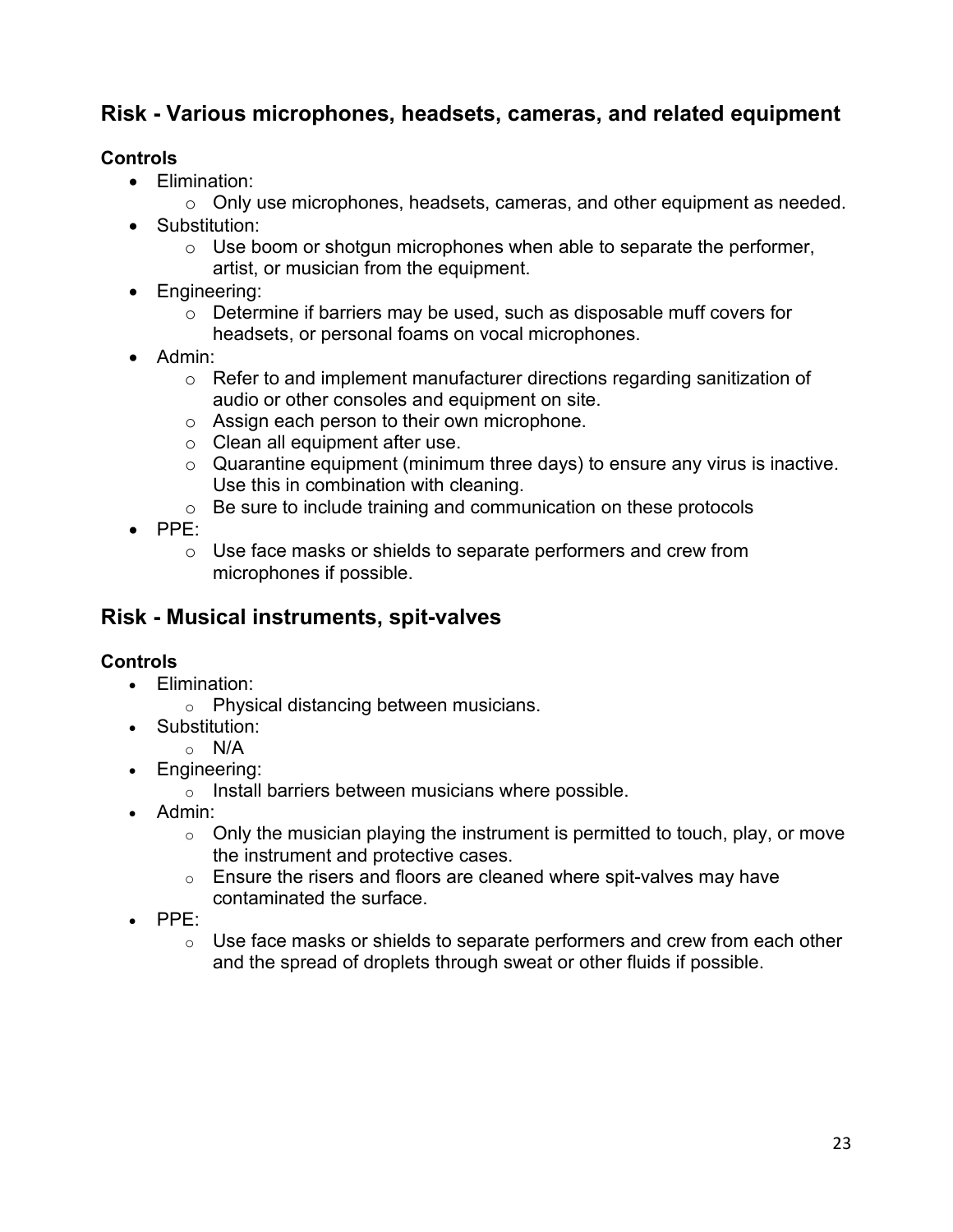# **Risk - Hand Props, Wardrobe, and Wigs**

# **Controls**

- Elimination:
	- $\circ$  Determine if the props, wardrobe, and/or wigs are necessary for the effect. Eliminate those that are not.
- Substitution:
	- $\circ$  Not possible. However, depending on the effect, other options may be available
- Engineering:
	- $\circ$  Reduce props that require interaction from cast or artists (especially props that would be interacted with by multiple users).
- Admin:
	- $\circ$  Only the props master or artist who interacts with the prop is authorized to touch, use, clean, and store the prop.
	- $\circ$  Be sure to include training and communication on these protocols.
- PPE:
	- $\circ$  Consider whether masks, shields, or gloves should be worn for handling and interacting with the props or wardrobe.

# **Risk - Scenery and Floors (Dance)**

# **Controls**

- Elimination:
	- $\circ$  Determine if the scenery is necessary for the effect. Eliminate those that are not.
- Substitution:
	- $\circ$  Not possible. However, depending on the effect, other options may be available.
- Engineering:
	- o Reduce scenery as much as possible.
- Admin:
	- $\circ$  As possible, only the crew should interact with scenery. Frequently contacted areas (such as ladders or handles for adjustment) are restricted to authorized personnel only.
	- $\circ$  Be sure to include training and communication on these protocols.
- PPE:
	- o Consider whether masks, shields, or gloves should be worn for handling and interacting with the scenery or dance floors.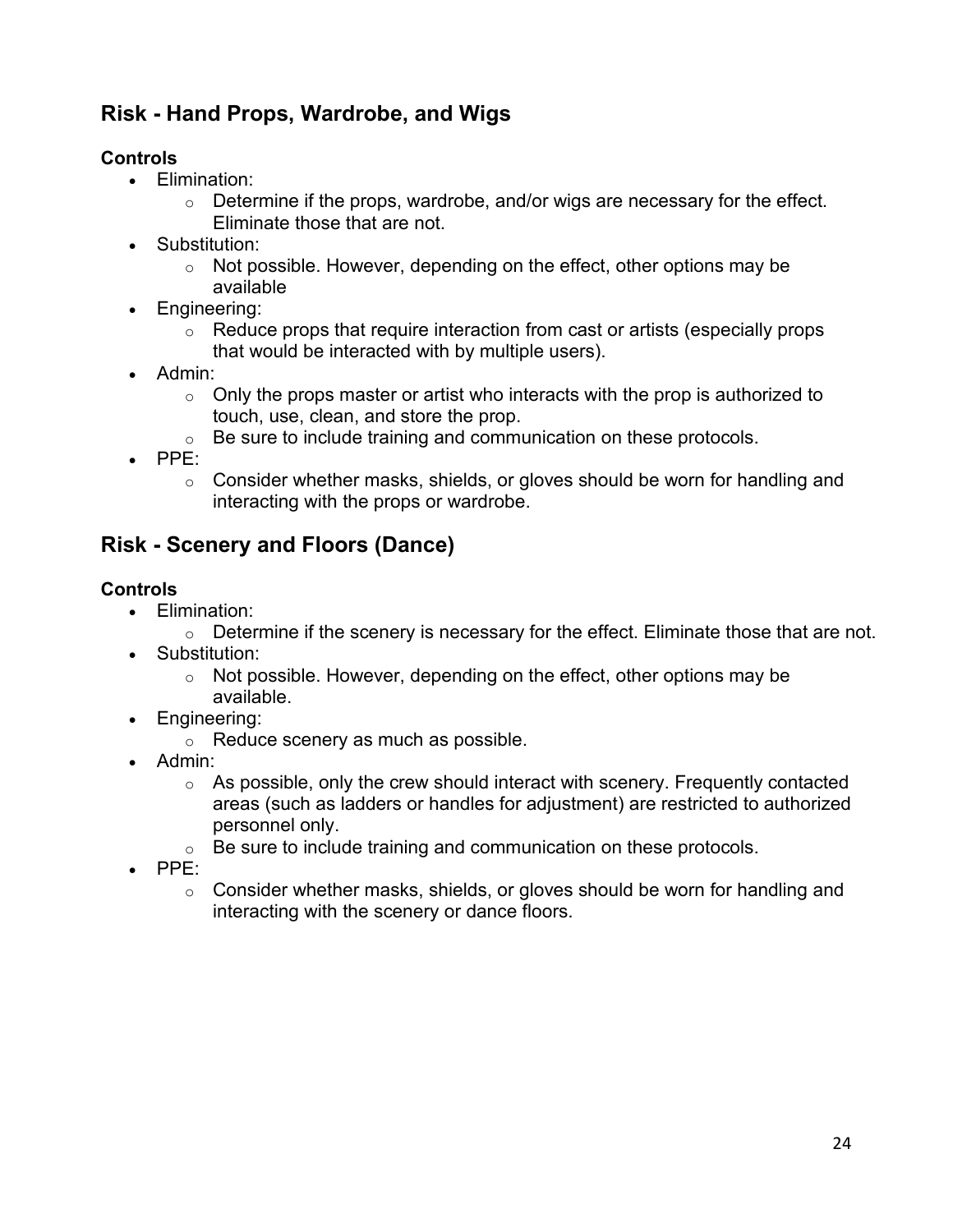# **0Risk - Fog and haze**

# **Controls**

- Elimination:
	- o Eliminate use of fog and haze if possible.
- Substitution:
	- o Not possible.
- Engineering:
	- $\circ$  Create physical barriers to zones where fog or haze may be concentrated.
- Admin:
	- $\circ$  Limit the amount of time the fog or haze machine operates.
	- $\circ$  Limit the number of people responsible for the machine.
	- $\circ$  Limit access to areas where the fog or haze machine is in operation.
	- o Include training and communication on these protocols.
- PPE:
	- o Consider whether masks, shields, or gloves should be worn.

# **Risk - Personal tools**

# **Controls**

- Elimination:
	- o Not possible.
- Substitution:
	- o Not possible.
- Engineering:
	- $\circ$  Promote individualized tool cribs (places to store tools) that reduce multiple user opportunities.
- Admin:
	- $\circ$  Only the owner of the tool interacts with it.
	- $\circ$  Request colour coding tools: Blue = Gord, Green = Hugh, Yellow = Laura
	- o Clean and disinfect after use.
- PPE:
	- o Consider whether masks, shields, or gloves should be worn for handling and interacting with personal tools.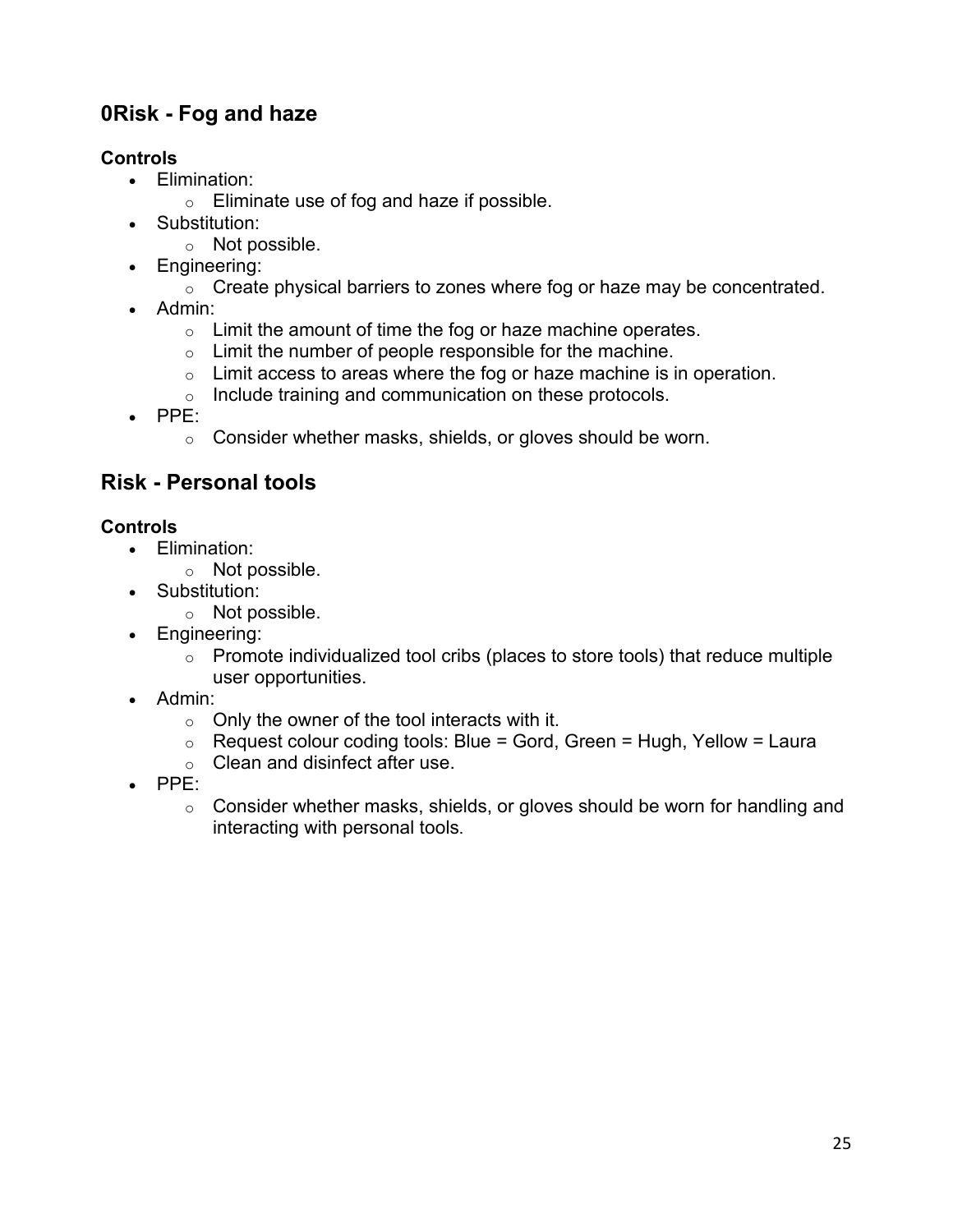# **SAFE WORK PROCEDURE**

The most recent information indicates that current cleaning, disinfection, and sanitization protocols may be adequate.

• Maintain a schedule of who is cleaning, what they are cleaning, when they are cleaning it, and how it is being cleaned.

Follow instructions from your supervisor.

Implement the following controls to reduce or eliminate the risk:

| <b>Hazard</b><br><b>Identified:</b> | <b>Risks Associated</b><br>(from Risk Assessment)                   | <b>Risk Rating</b><br>(with controls in place) | <b>Controls</b><br>(summary from Risk<br>Assessment)                                                                                                                                                                                                                                                                                                            |
|-------------------------------------|---------------------------------------------------------------------|------------------------------------------------|-----------------------------------------------------------------------------------------------------------------------------------------------------------------------------------------------------------------------------------------------------------------------------------------------------------------------------------------------------------------|
| Equipment                           | Various microphones,<br>headsets, cameras,<br>and related equipment | <b>Medium</b>                                  | Elimination: Only use as<br>needed<br><b>Substitution: Boom</b><br>supported microphones<br><b>Engineering: Physical</b><br>distancing, personal foams,<br>or muff covers<br><b>Administrative: Safe Work</b><br>Procedure and signage,<br>training<br><b>Personal Protective</b><br>Equipment: face masks,<br>gloves                                           |
| Equipment                           | Musical instruments,<br>spit-valves                                 | <b>Medium</b>                                  | <b>Elimination: Physical</b><br>distancing between<br>musicians<br><b>Substitution: Pre-recorded</b><br>audio<br><b>Engineering: Physical</b><br>distancing, barriers<br><b>Administrative: Safe Work</b><br>Procedure & signage,<br>training, limit access to single<br>users<br><b>Personal Protective</b><br>Equipment: face masks,<br>gloves                |
| Equipment                           | Hand props, wardrobe,<br>and wigs                                   | Low                                            | <b>Elimination: Eliminate</b><br>unnecessary props,<br>wardrobes, or wigs<br>Substitution: Use props and<br>wardrobe requiring less<br>contact<br><b>Engineering: Reduce</b><br>interaction with props,<br>especially for multiple users<br>Administrative: Safe Work<br>Procedure & signage,<br>training, limit access to single<br>(few) cast and prop master |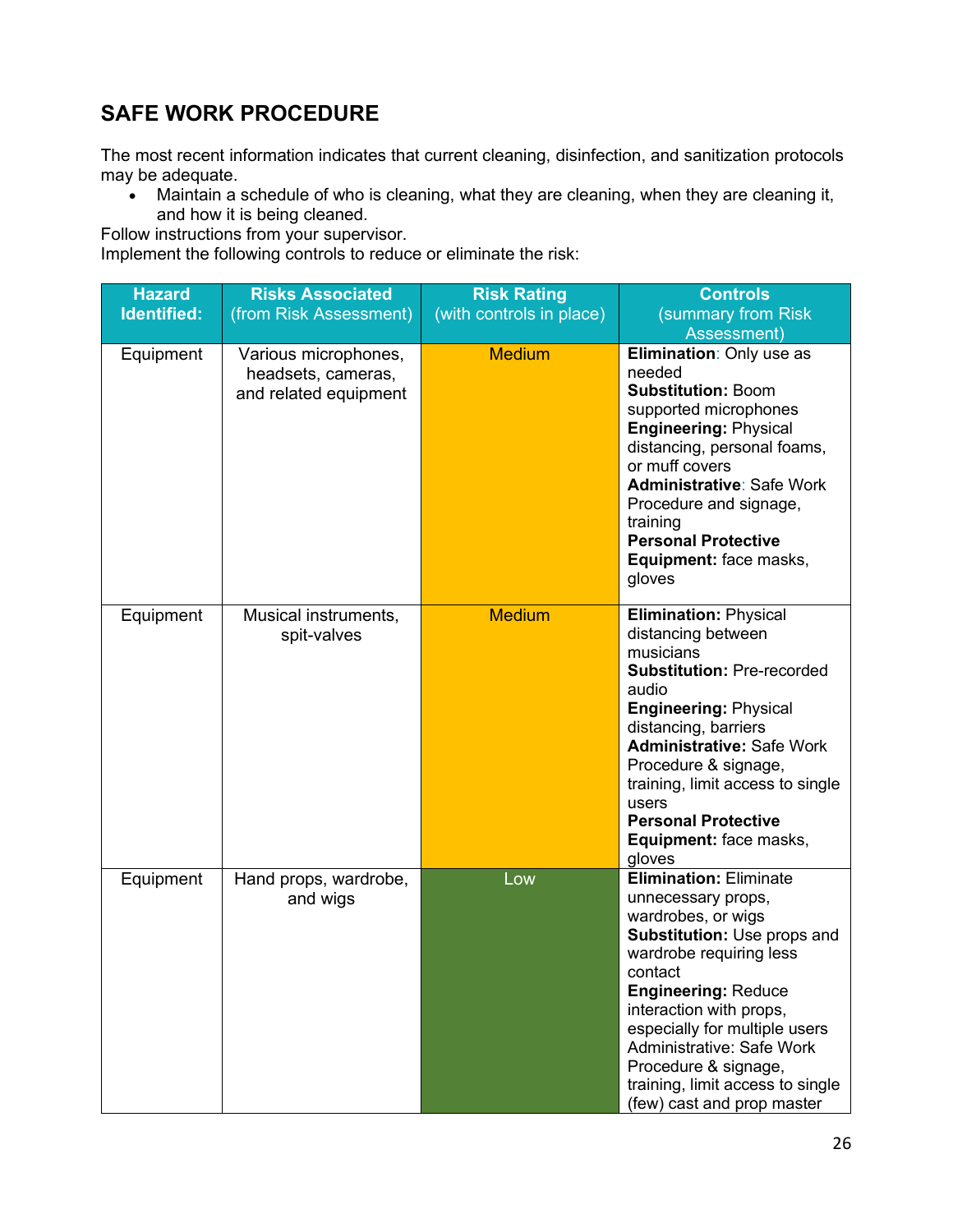|                              |                                                   |                                                | <b>Personal Protective</b><br>Equipment: face masks,<br>gloves                                                                                                                                                                                                                                                                         |
|------------------------------|---------------------------------------------------|------------------------------------------------|----------------------------------------------------------------------------------------------------------------------------------------------------------------------------------------------------------------------------------------------------------------------------------------------------------------------------------------|
| <b>Hazard</b><br>Identified: | <b>Risks Associated</b><br>(from Risk Assessment) | <b>Risk Rating</b><br>(with controls in place) | <b>Controls</b><br>(summary from Risk<br>Assessment)                                                                                                                                                                                                                                                                                   |
| Equipment                    | Scenery and floors<br>(dance)                     | Low                                            | <b>Elimination: Eliminate</b><br>unnecessary scenery<br><b>Substitution: Use scenery</b><br>that doesn't require as much<br>contact<br><b>Engineering: Create barriers</b><br>around scenery<br><b>Administrative: Safe Work</b><br>Procedure & signage,<br>training<br><b>Personal Protective</b><br>Equipment: face masks,<br>gloves |
| Equipment                    | Fog and haze                                      | Low                                            | <b>Elimination: Eliminate fog</b><br>and haze<br>Substitution: Not possible<br><b>Engineering: Create barriers</b><br>around fogged or hazed<br>areas<br><b>Administrative: Safe Work</b><br>Procedure & signage,<br>training<br><b>Personal Protective</b><br>Equipment: face masks,<br>gloves                                        |
| Equipment                    | Personal tools                                    | Low                                            | <b>Elimination: Not possible</b><br>Substitution: Not possible<br><b>Engineering: Create</b><br>personal tool cribs to reduce<br>number of users of one's<br>personal tools<br><b>Administrative: Safe Work</b><br>Procedure & signage,<br>training<br><b>Personal Protective</b><br>Equipment: face masks,<br>gloves                  |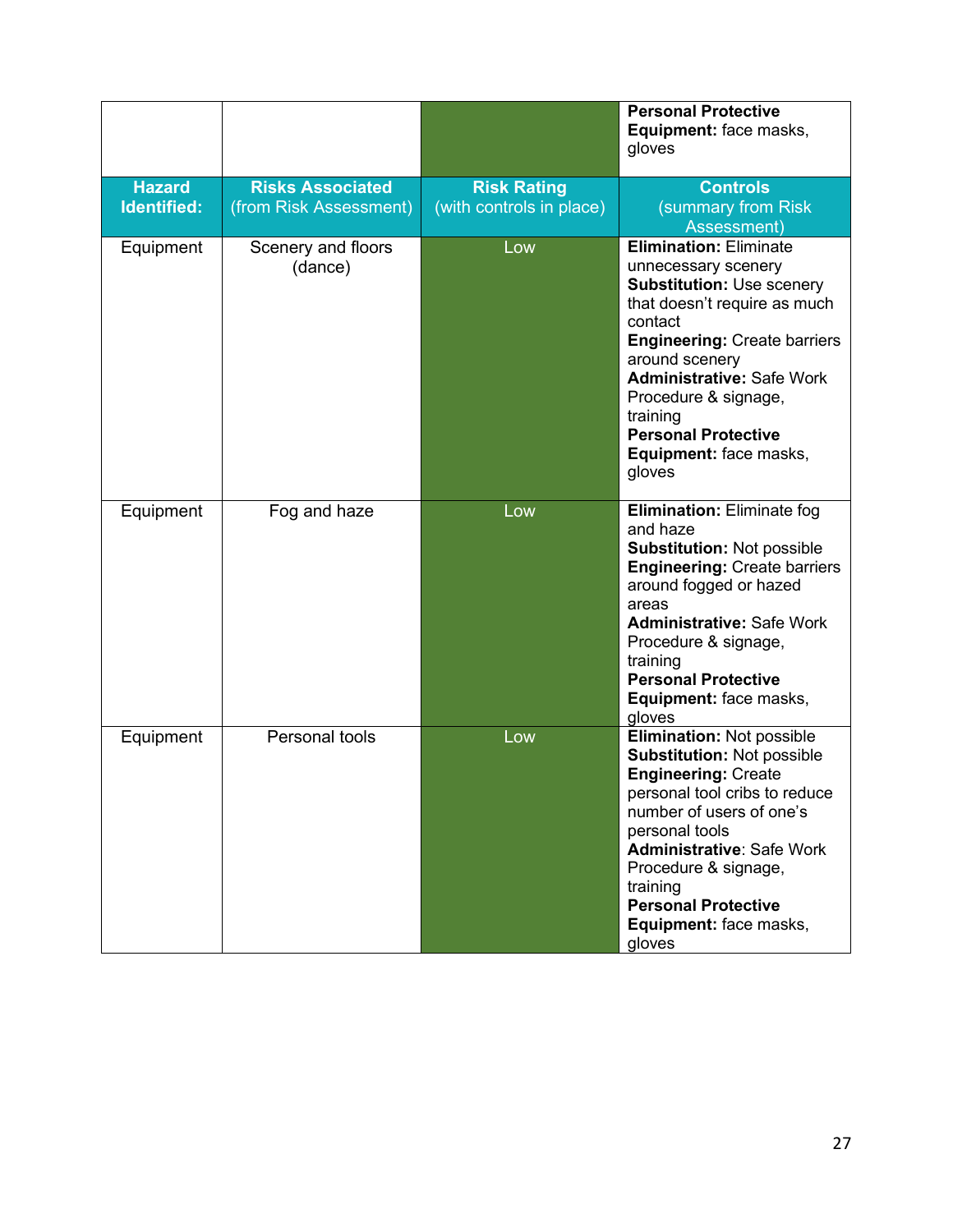# **Tidemark Theatre Covid-19 Risk Reduction and Safety Plan**

# **Appendix D Cleaning and Sanitizing**

# **Tidemark Theatre Pandemic Cleaning Protocols**

# **Table of Contents**

| Information                      |         | Page 29 |
|----------------------------------|---------|---------|
| <b>Box Office Opening</b>        |         | Page 30 |
| <b>Full Theatre Operation</b>    |         | Page 31 |
| Theater Zones                    |         | Page 33 |
| $\Box$ Zone 1a: Lobby            |         | Page 33 |
| □ Zone 1b: Lobby & Concession    |         | Page 33 |
| $\Box$ Zone 2: Lobby Washrooms   |         | Page 35 |
| □ Zone 3: Theatre House          |         | Page 36 |
| □ Zone 4: Green Room             |         | Page 37 |
| $\Box$ Zone 5: Stage             |         | Page 38 |
| □ Zone 6: Orchestra Pit          |         | Page 39 |
| $\Box$ Zone 7: Tech              |         | Page 40 |
| $\Box$ Zone 8: Upstairs Washroom |         | Page 41 |
| $\Box$ Zone 9: Offices           |         | Page 42 |
| $\Box$ Zone 10: Meeting Room     | $\circ$ | Page 43 |
| □ Zone 11: Upstairs Common Room  |         | Page 44 |
| Theatre Zone Maps                |         | Page 45 |
| Admin Clean                      |         | Page 46 |
| Post-Clean Routine               |         | Page 47 |
|                                  |         |         |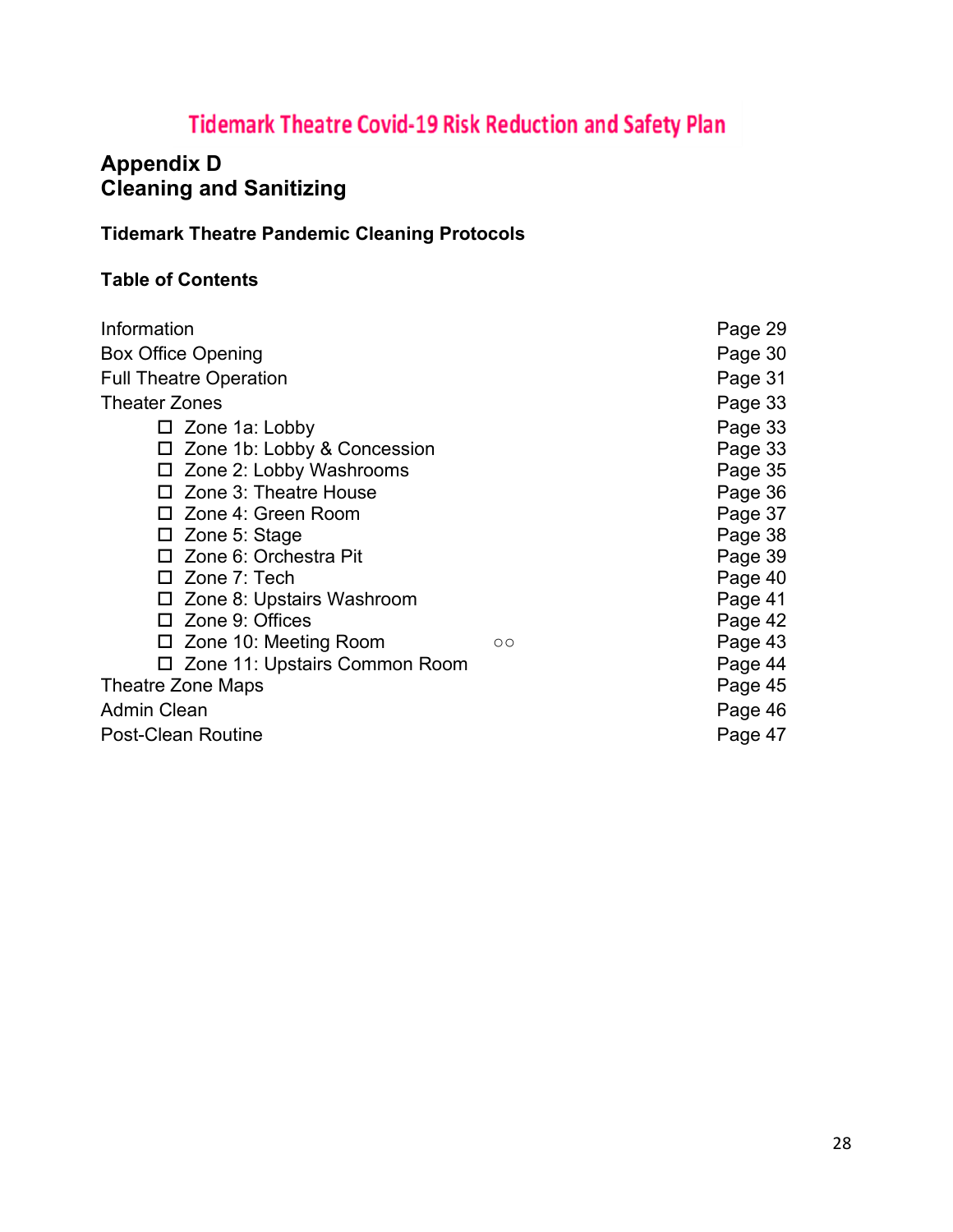## **Information**

### **Did you know?**

- $\Box$  The best way to prevent the spread of infectious disease is proper hand washing
- $\Box$  Wash your hands frequently with soap and water for a minimum of 20 seconds
- $\Box$  Wearing gloves while cleaning will help protect you from harsh chemicals and potential pathogens.
- $\Box$  Change gloves regularly to ensure they do not transfer dirt or pathogens.
- $\Box$  Ensure proper glove protocol when donning and doffing gloves.
- $\Box$  Microfibre clothes are among the best tools for cleaning, however, if they are not changed regularly, they could transfer dirt and pathogens.
- $\Box$  Use green clothes for high touch areas and red clothes for bathrooms.
- $\Box$  Floors, windows, and mirrors are low contact areas, which means a good cleaning will suffice.
- $\Box$  The exception to that rule is the stage floor. As performers constantly use all parts of the stage, it is important to thoroughly clean the stage. Refer to Zone 5 for specifics.

### **Dwell time**

- $\Box$  A dwell time, or contact time, is the amount of time disinfectants need to remain wet on surfaces to properly disinfect.
- $\square$  Dwell time varies depending on the product.
- $\Box$  Percept (one of our disinfectants) requires 30 seconds of dwell time on a non-food contact surface to sanitize. In order to fully disinfect, it requires five minutes of dwell time.
- $\Box$  Bleach also has a dwell time of at least five minutes, depending on the concentration.
- $\Box$  Remember to follow proper dilution ratios for any disinfectant. If products are improperly diluted, they could be ineffective.

# **For proper hand washing and glove and mask protocols, please refer to posted information in the janitor's closet.**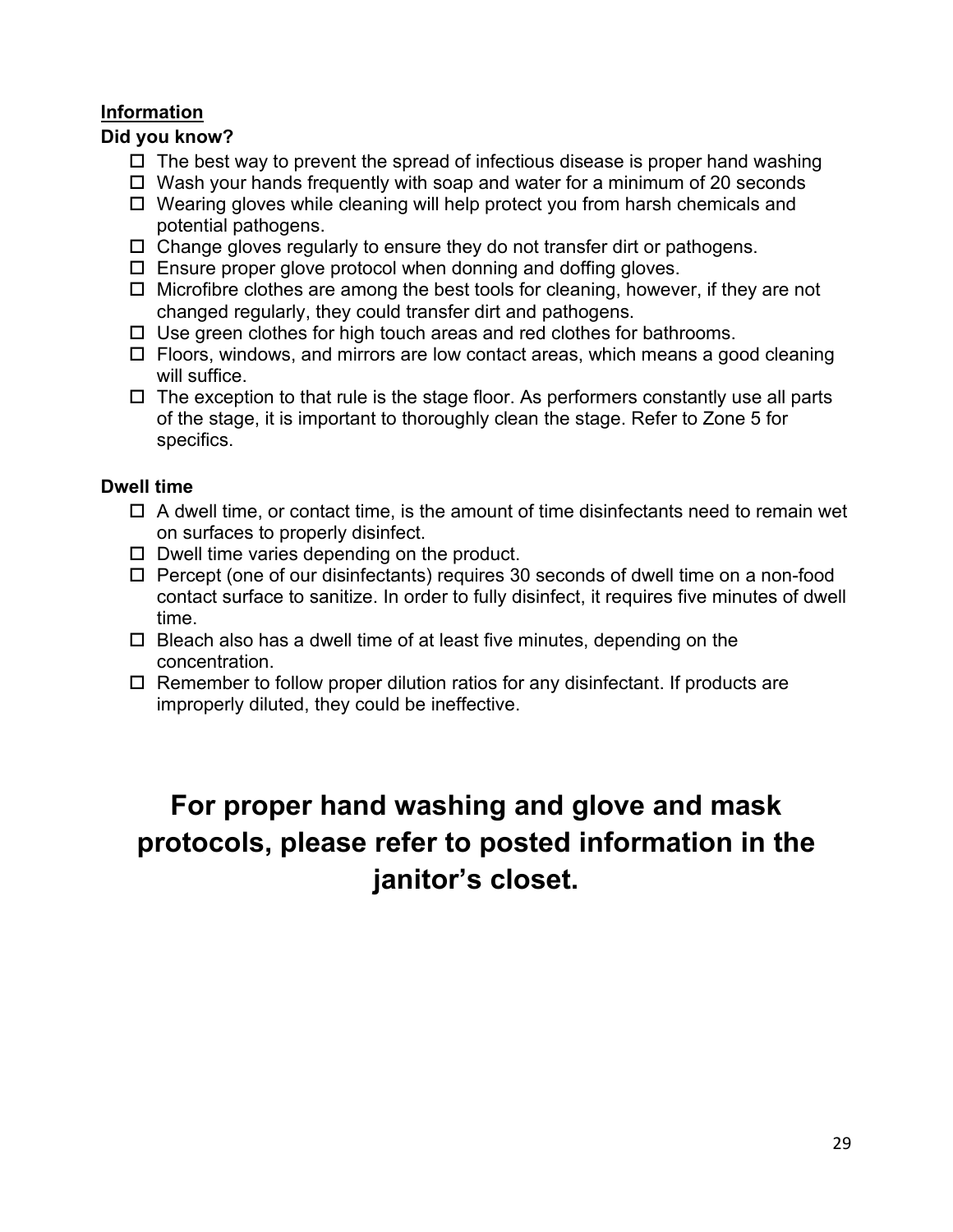# **Tidemark Theatre Covid-19 Cleaning Protocols for Opening to the Public**

### **Box Office:**

Regular Ticket Centre hours with public able to enter the building.

Most of the research states that the biggest form of transmission for Covid-19 is through the air, specifically in places with little to no ventilation, or with ventilation that moves the air back and forth in a concentrated area. That being said, when we open the box office up to the public, the following steps are important.

- 1. Prop open the front doors and the handicap ramp door to allow for good air flow, as well as to reduce touch points.
- 2. Designate one set of doors at the front of the building for entrance, and the other for exit.
- 3. Set up a sanitizing/hand washing station at the front door and potentially the same for the exit.
- 4. Use stanchions through the middle of the lobby, from the top of the stairs, to create at least a two-metre space between those entering the line, those in the line, and those leaving the line.
- 5. Additionally, use tape to mark two-metre intervals along the queuing area, so people can clearly see where to stand.
- 6. Remove the table from in front of the box office and provide the box office attendant with sanitation supplies in order to wipe down the counter in between each customer
- 7. Remove any additional furniture from the allocated queuing area. Stanchion off the remaining lobby.
- 8. Stanchion off the bathrooms from public use, as we cannot guarantee adhering to social distancing without a monitor.

A custodian will be scheduled in the morning on the days after the box office is in full use.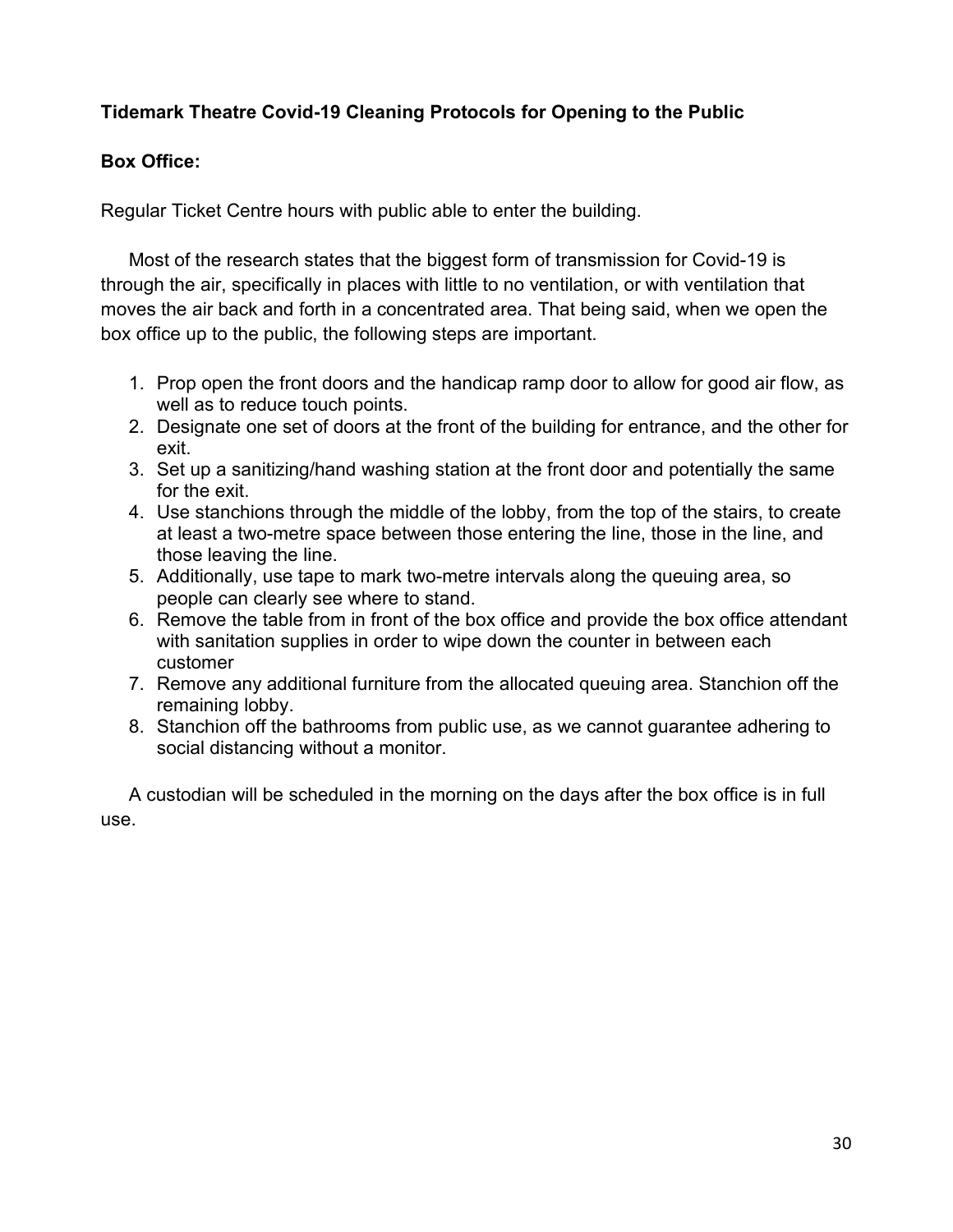# **Full Theatre:**

When we are producing shows at the theatre, there may be multiple different scenarios that we face. This may include being open with a limited audience, with only artists and staff, or with only staff. As such, I have broken the theatre down into different zones. For each show, we can compile the zones that will be used, based on need, in order for the custodian to focus on the areas that have been used.

The zones are as such:

- Zone 1a: Lobby
	- o Which includes: front doors, entrance, lobby, box office, mother's room, recycling room, all lobby furniture, all doors leading into/out of the lobby, light switches
- Zone 1b: Lobby
	- o Which includes: front doors, entrance, lobby, box office, mother's room, recycling room, all lobby furniture, all doors leading into/out of the lobby, light switches
	- o AND concession, concession closet, coatroom
- Zone 2: Lobby Washrooms
	- o Which includes: women's washroom, men's washroom, hallway leading to the two
- Zone 3: House
	- $\circ$  Which includes: the house, doors leading to and from the house, light switches, all used seats and seats within a two-metre radius of those which were used
- Zone 4: Green Room
	- $\circ$  Which includes: the greenroom, women's changeroom and washroom, men's changeroom and washroom, light switches, stage door entrance area, doors leading to and from the greenroom
- Zone 5: Stage
	- o Which includes: stage area, all doors leading to and from the stage, stage access areas, light switches
- Zone 6: Orchestra Pit
	- o Which includes: orchestra pit, doors leading to and from the area, light switches, stairs and hallway
- Zone 7: Tech
	- o Which includes: lighting booth, sound booth, monitor's area on stage, doors leading to and from these areas, light switches, railings and doors in both stairwells
- Zone 8: Upstairs Washrooms
	- o Which includes: men's washroom, women's washroom, doors leading to and from these areas, light switches
- Zone 9: Offices
	- o Which includes: all offices, copy room, doors leading to and from these areas, light switches
- Zone 10: Boardroom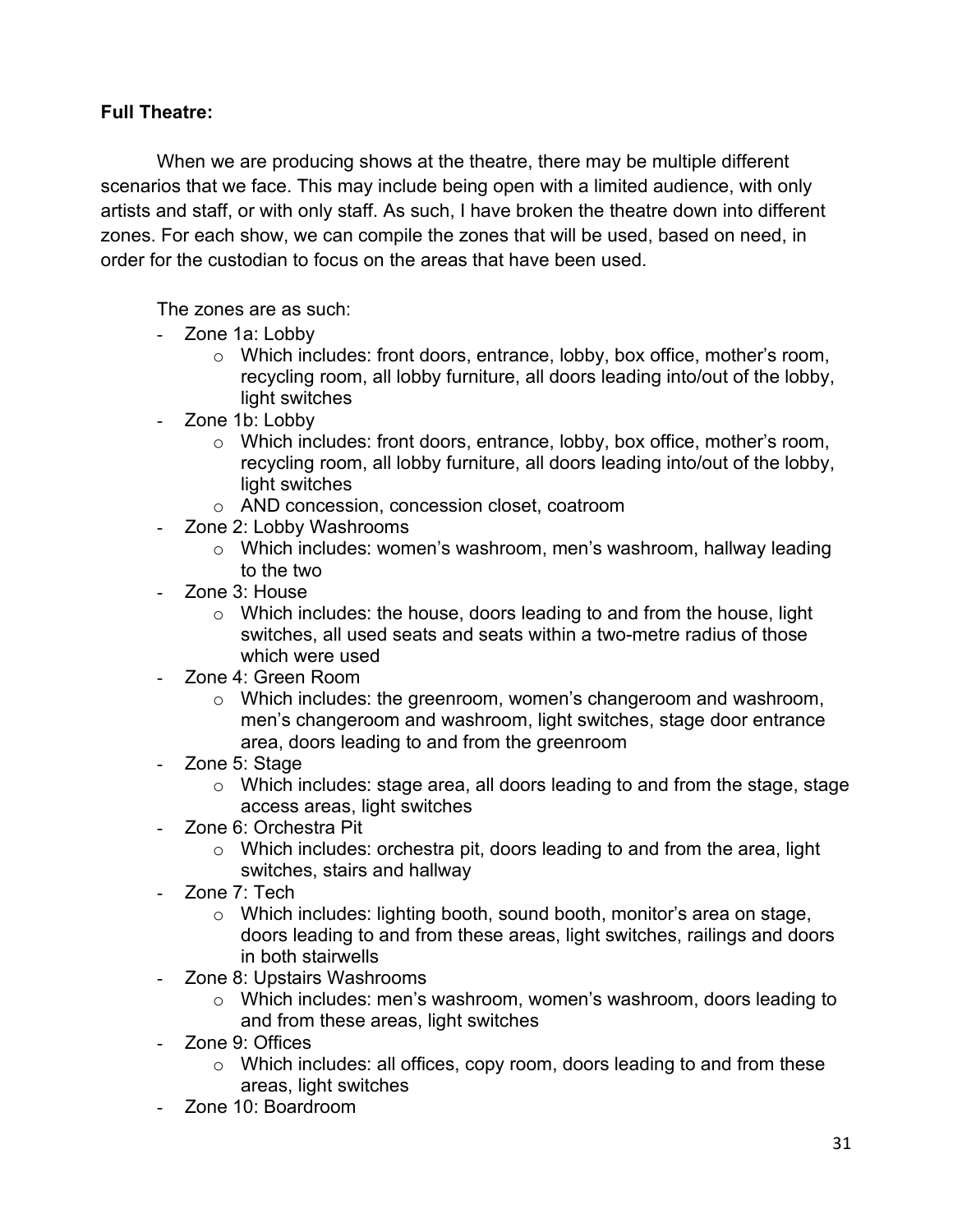- o Which includes: boardroom, doors leading to and from this area, light switches
- Zone 11: Upstairs Common Room
	- o Which includes: common room, light switches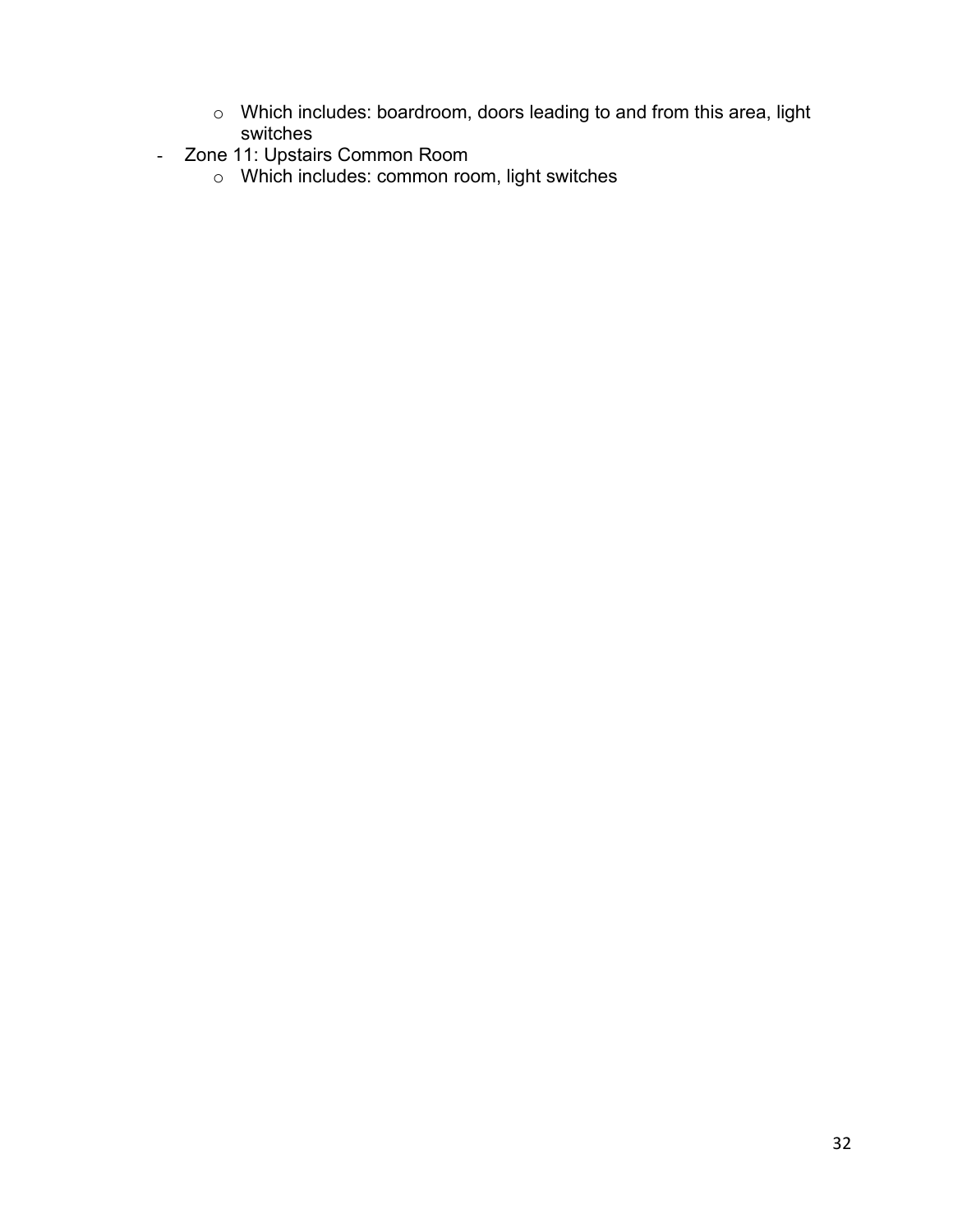# **Theatre Zones:**

**Zone 1:** Depending on the type of service offered during a show, either Zone 1a or Zone 1b will apply.

# **Zone 1a: Lobby**

This zone includes the following areas: front doors, entrance, lobby, box office, mother's room, recycling room, all lobby furniture, all doors leading into/out of the lobby, light switches.

Regular cleaning and sanitation procedures will be followed to ensure the area is clean and safe for all occupants.

- 1. Remove all garbage from garbage cans to recycling room and replace bags. Remove recycling and garbage from box office to recycling room and replace bags.
- 2. Vacuum full lobby floor, including mat at front doors, and mother's room floor.
- 3. Sweep box office, recycling room, and move mat at front doors and sweep area.
- 4. With hot water and neutral cleaner, mop box office, recycling room, and front entrance way. Ensure safety by using wet floor signs.
- 5. Using the all-purpose cleaner wipe down all door handles, doors, automatic door buttons, light switches, railings, surfaces (including front concession counter), mother's room chairs and railing, and water fountain.
- 6. Follow up by using a sanitizing product (percept or properly diluted bleach mixture) over all the previously cleaned surfaces. Where necessary, revisit surfaces with the all-purpose cleaner to remove any streaks left behind by the sanitizing product.
- 7. Using the window cleaner, wipe down all glass surfaces, including front doors, handicap accessible door, round windows on house doors, window in mother's room.

### **Zone 1b: Lobby with Concession in use**

This zone includes all areas mentioned in Zone 1a **PLUS** the concession, concession closet, and coatroom.

- 1. Follow the above stated list for Zone 1a.
- 2. Remove all garbage and recycling from concession to recycling room and replace bags.
- 3. Sweep concession, concession closet, and coatroom closet.
- 4. With hot water and neutral cleaner mop concession, concession closet, and coatroom. Ensure safety by using wet floor signs.
- 5. Using the all-purpose cleaner wipe down all door handles and doors that lead to or from the concession, concession closet, and coatroom. Use the same cleaner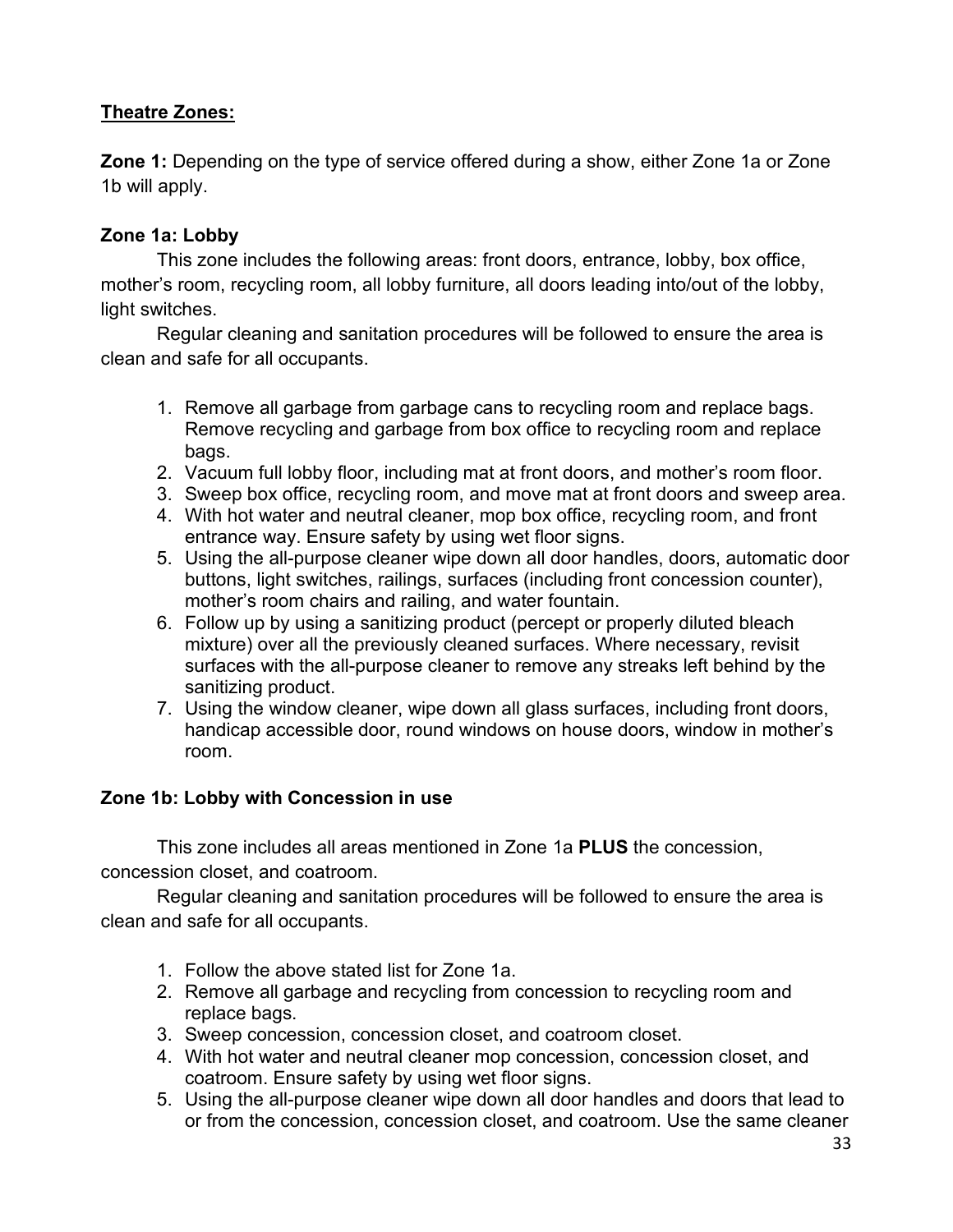to wipe down concession counters, cupboard handles, faucets, paper towel and soap dispensers, fridge handles (including fridge in concession closet), dishwasher front, and stools.

- 6. Follow up by using a sanitizing product (percept or properly diluted bleach mixture) over all the previously cleaned surfaces. Where necessary, revisit surfaces with the all-purpose cleaner to remove any streaks left behind by the sanitizing product.
- 7. Check all dispensers and refill paper towel, and soap as required.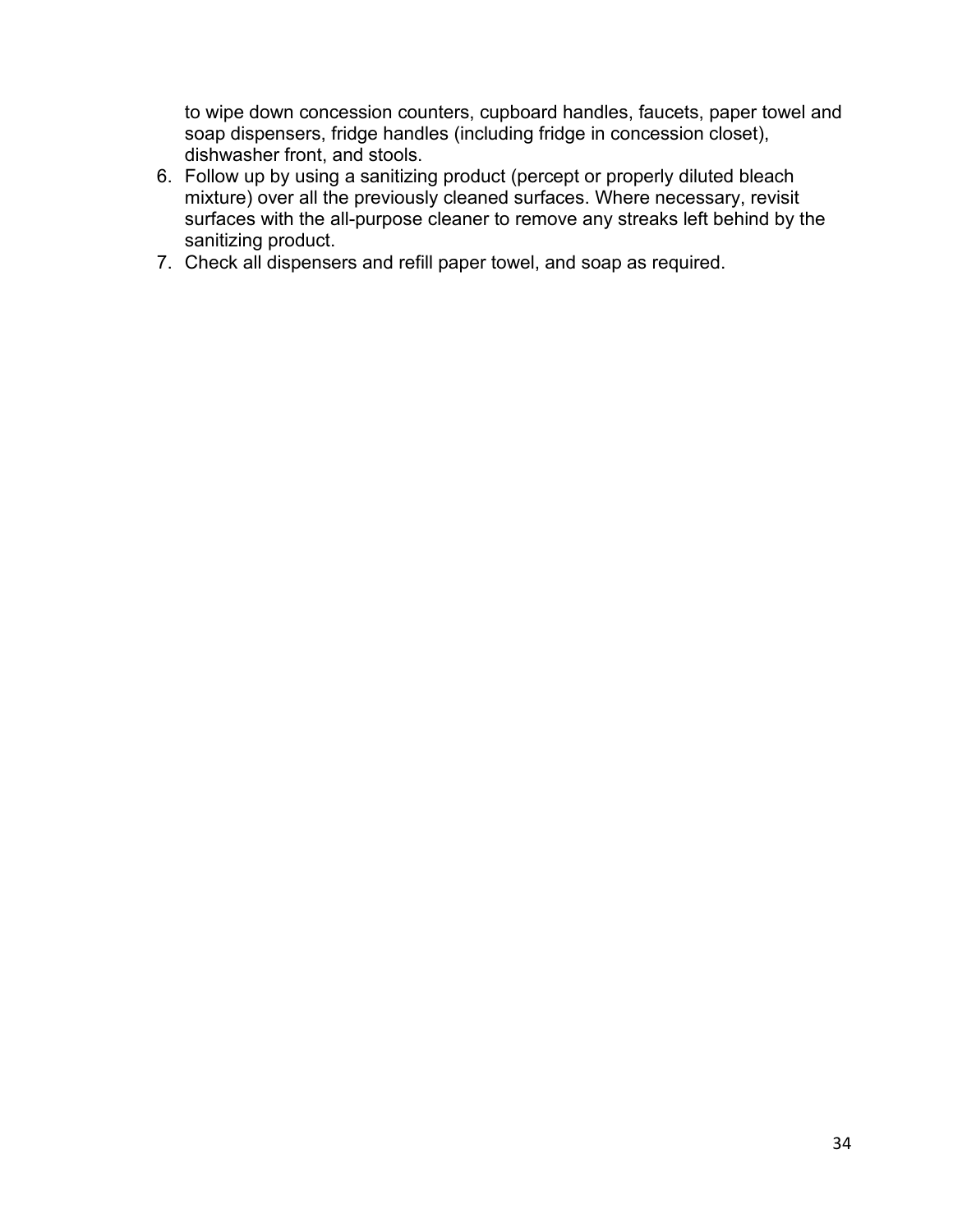### **Zone 2: Lobby Washrooms**

This zone includes the following areas: Zone 2: women's washroom, men's washroom, hallway access leading to the washrooms, light switches.

- 1. Remove all garbage from garbage cans to recycling room and replace bags.
- 2. Vacuum hallway area leading to the washrooms.
- 3. Sweep floors in both washrooms.
- 4. With hot water and neutral cleaner, mop both washrooms. Ensure safety by using wet floor signs.
- 5. Using the all-purpose cleaner wipe down all door handles, doors, automatic door buttons, light switches, surfaces, faucets, sinks, soap dispensers, toilet paper dispensers, paper towel dispensers (including stainless steel dispensers), railings, and stall doors and locks.
- 6. Using the toilet bowl cleaner, clean all toilet bowls and urinals.
- 7. Using the bathroom cleaner, clean all toilets including flushing handles, seats, and bowls.
- 8. Follow up by using a sanitizing product (percept or properly diluted bleach mixture) over all the previously cleaned surfaces. Where necessary, revisit surfaces with the all-purpose cleaner, bathroom cleaner, or stainless-steel cleaner to remove any streaks left behind by the sanitizing product.
- 9. Using the window cleaner, wipe down all mirrors.
- 10.Check all dispensers and refill toilet paper, paper towel, and soap as required.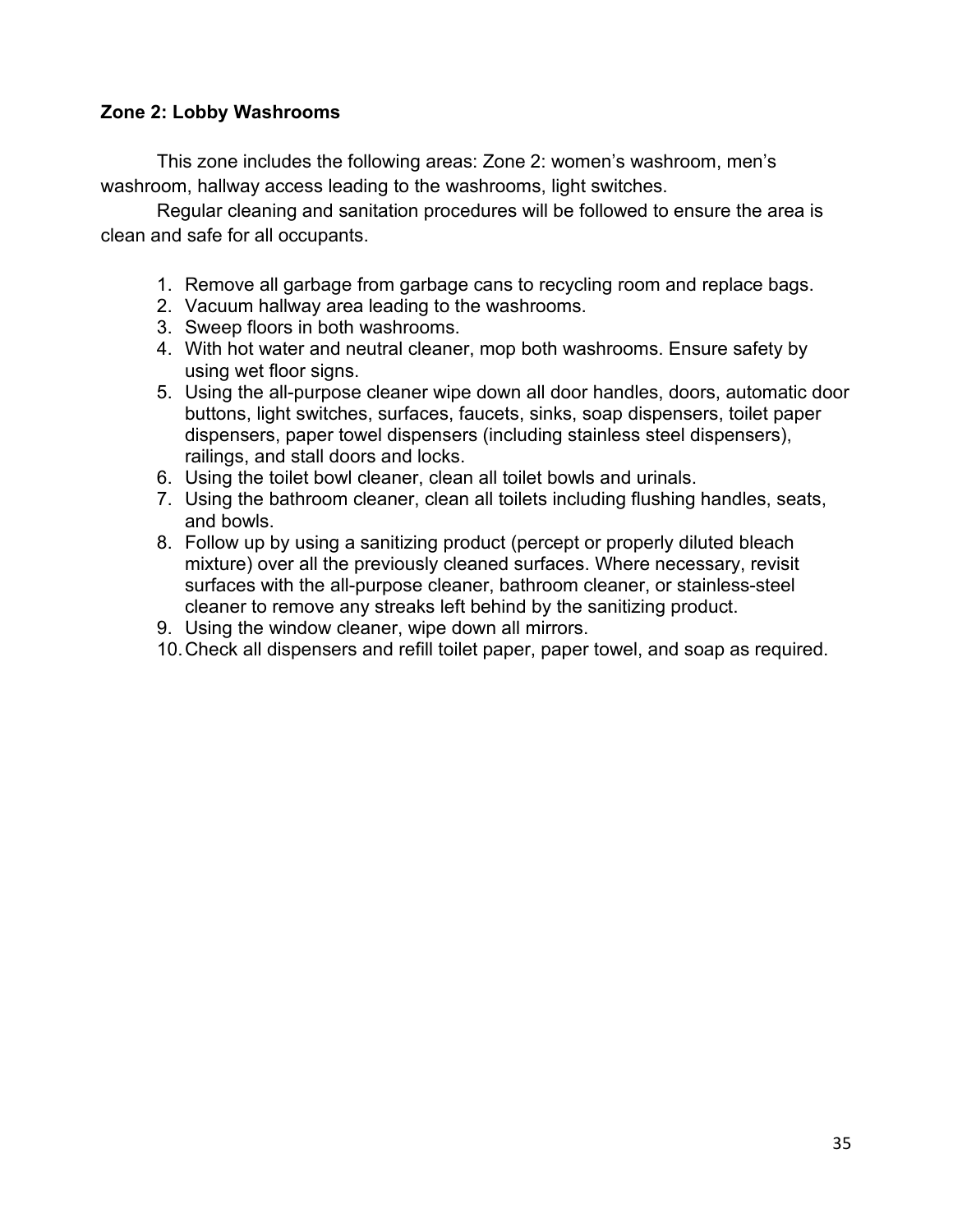#### **Zone 3: House**

This zone includes the house, doors leading to and from the house, light switches, all used seats and all seats within a two-metre radius of those which were used.

- 1. Vacuum house floor, including stairs leading to the stage, and stairs leading into hallway.
- 2. As required, mop floor between house seats with hot water and neutral cleaner.
- 3. Refer to a seating chart to determine which seats were occupied during the show. Using a sanitizing product (percept or properly diluted bleach mixture), wipe down all used seats (armrests, backs, front, sides) and any seats within a two-metre radius of the used seats.
- 4. Using the all-purpose cleaner, wipe down all surfaces, light switches, and doors leading to and from the house.
- 5. Follow up by using a sanitizing product (percept or properly diluted bleach mixture) over all the previously cleaned surfaces. Where necessary, revisit surfaces with the all-purpose cleaner to remove any streaks left behind by the sanitizing product.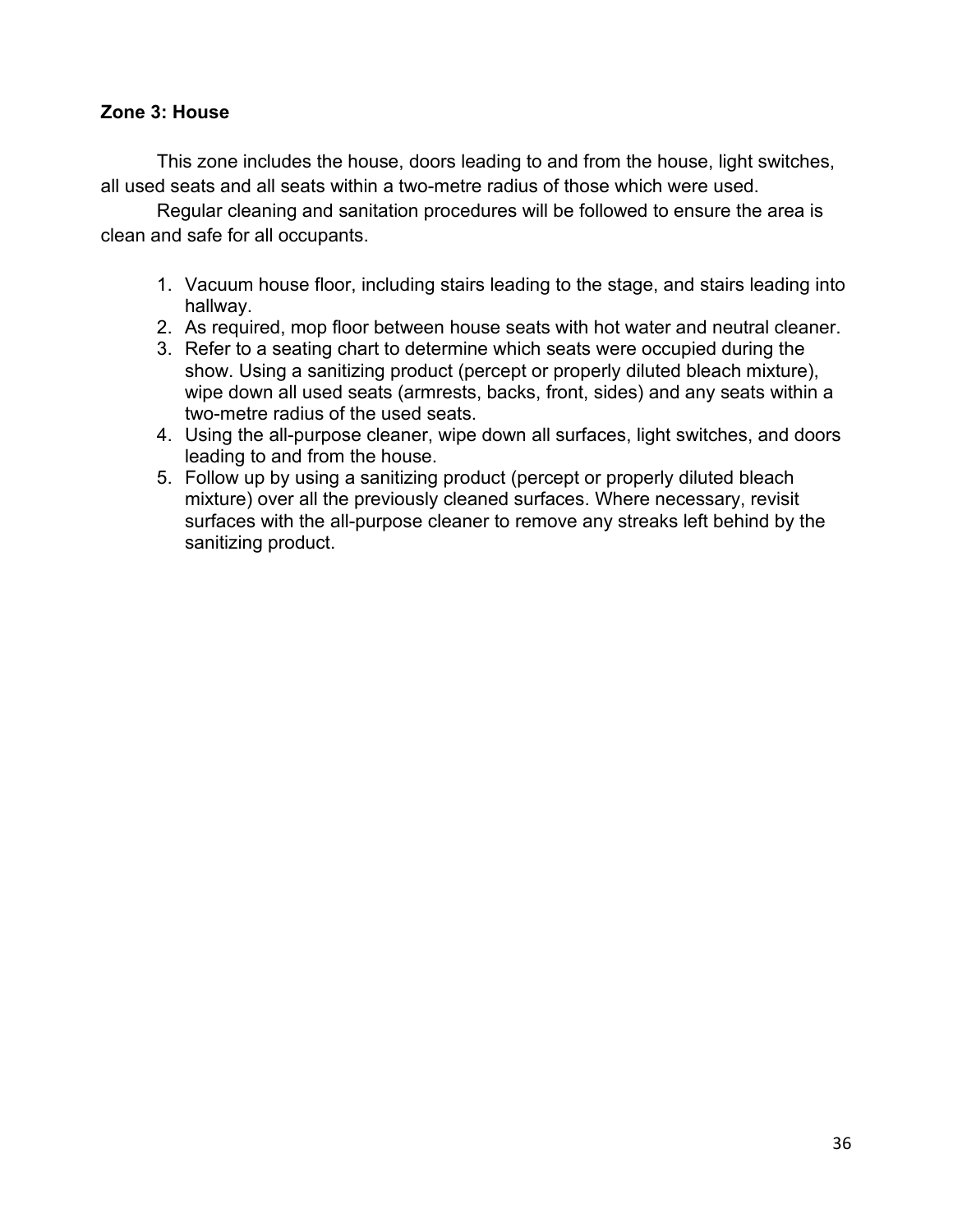#### **Zone 4: Green Room**

This zone includes the greenroom, women's changeroom and washroom, men's changeroom and washroom, light switches, stage door entrance area, and doors leading to and from the greenroom.

- 1. Turn on fans (switches are located behind the changeroom doors)
- 2. Remove all garbage from garbage cans to recycling room and replace bags.
- 3. Vacuum rug, stairs, and mats by door.
- 4. Sweep green room, both changerooms, and both washrooms.
- 5. With hot water and neutral cleaner, mop the greenroom, both changerooms, both washrooms, and stage door entrance area. Ensure safety by using wet floor signs.
- 6. Using the all-purpose cleaner wipe down all door handles, doors, railings, light switches, counters, tables, surfaces, faucets, sinks, toilet paper dispensers, paper towel dispensers, soap dispensers, stall doors and stall locks. Also wipe fridge down fridge handles, fridge doors, and inside of fridge. Wipe down the alarm code box.
- 7. Using the toilet bowl cleaner, clean all toilet bowls and urinals.
- 8. Using the bathroom cleaner, clean all toilets including flushing handles, seats, and bowls.
- 9. Follow up by using a sanitizing product (percept or properly diluted bleach mixture) over all the previously cleaned surfaces. Where necessary, revisit surfaces with the all-purpose cleaner, bathroom cleaner, or stainless-steel cleaner to remove any streaks left behind by the sanitizing product.
- 10.Using the window cleaner, wipe down all mirrors.
- 11.Using Tilex Mold and Mildew spray down the shower stalls. Let sit for ten to fifteen minutes. Scrub with long handled scrub brush. Rinse with a bucket and hot water.
- 12.Check all dispensers and refill toilet paper, paper towel, and soap as required.
- 13.Turn off fans.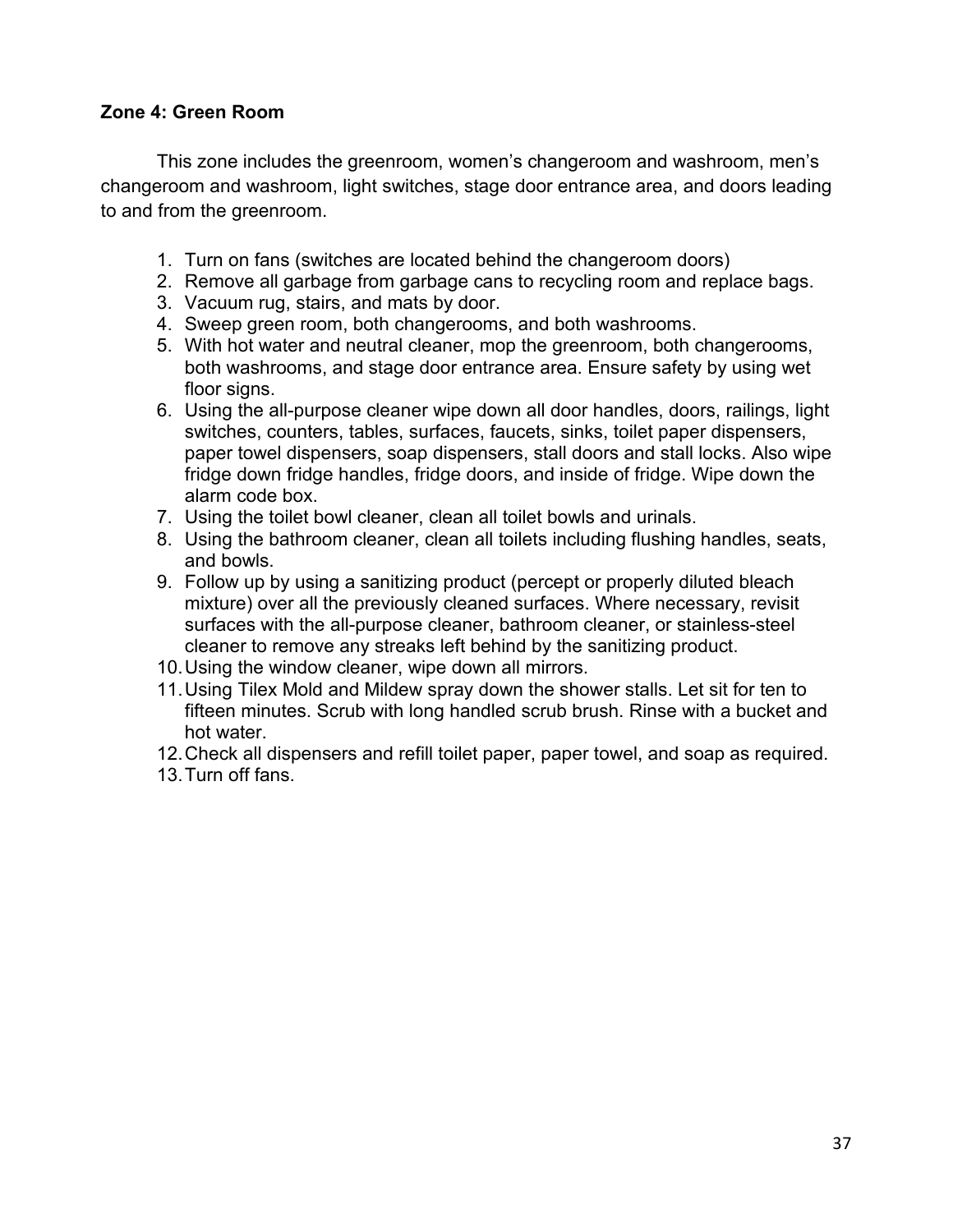#### **Zone 5: Stage and Stage Access**

This zone includes the stage area, all doors leading to and from the stage, plus the backstage access to the stage.

- 1. Remove all garbage and recycling from garbage cans and recycling bins to recycling room and replace bags. Check the whole stage area, as there are often multiple garbage cans in use.
- 2. Vacuum mats in hallway leading to stage.
- 3. Move mats. Sweep hallway and ramp leading to stage.
- 4. With hot water and neutral cleaner, mop the hallway access to stage. Ensure safety by using wet floor signs.
- 5. Using the all-purpose cleaner wipe down all light switches, door handles and doors in hallway and leading to and from the stage. Wipe down all surfaces on the stage, including the light controls.
- 6. Follow up by using a sanitizing product (percept or properly diluted bleach mixture) over all the previously cleaned surfaces. Where necessary, revisit surfaces with the all-purpose cleaner to remove any streaks left behind by the sanitizing product.
- 7. Sweep the stage, including the wings, using the dry mop on the stage.
- 8. Run the floor cleaning machine over the entire stage area. Use neutral cleaner in the water reserve. Ensure safety by using wet floor signs.
- 9. Follow up by using the mop and bucket from the stage, with hot water with neutral cleaner, to re-mop the entire stage area. Ensure safety by using wet floor signs.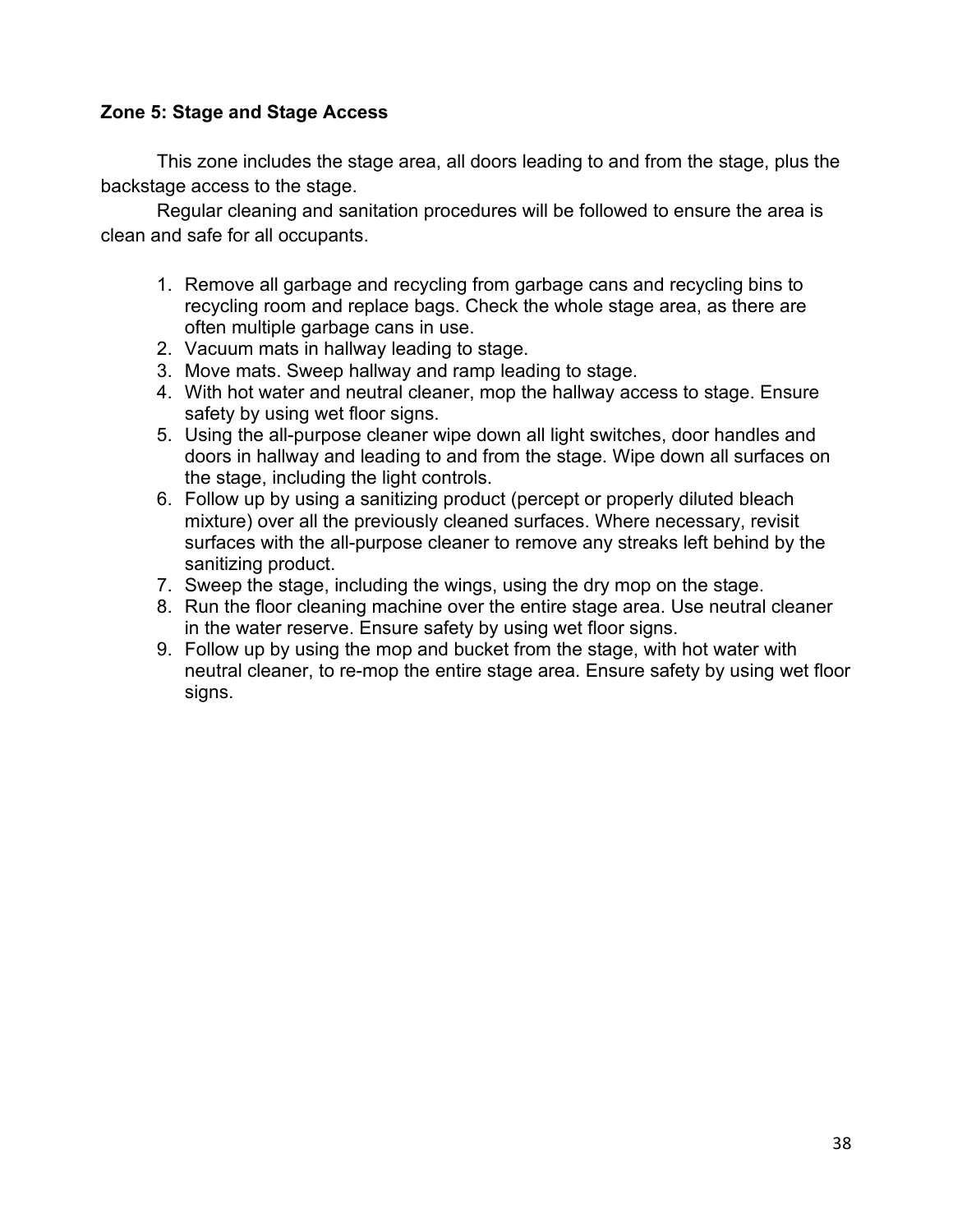## **Zone 6: Orchestra Pit**

This zone includes the orchestra pit, stairs and hallway leading to it, door handles, handrails, and light switches.

- 1. Remove all garbage and recycling from garbage cans and recycling bins to recycling room and replace bags.
- 2. Sweep stairs, hallway, and orchestra pit
- 3. With hot water and neutral cleaner, mop stairs, hallway and orchestra pit. Ensure safety by using wet floor signs.
- 4. Using the all-purpose cleaner, wipe down all door handles, doors, railings, light switches and all surfaces.
- 5. Follow up by using a sanitizing product (percept or properly diluted bleach mixture) over all the previously cleaned surfaces. Where necessary, revisit surfaces with the all-purpose cleaner to remove any streaks left behind by the sanitizing product,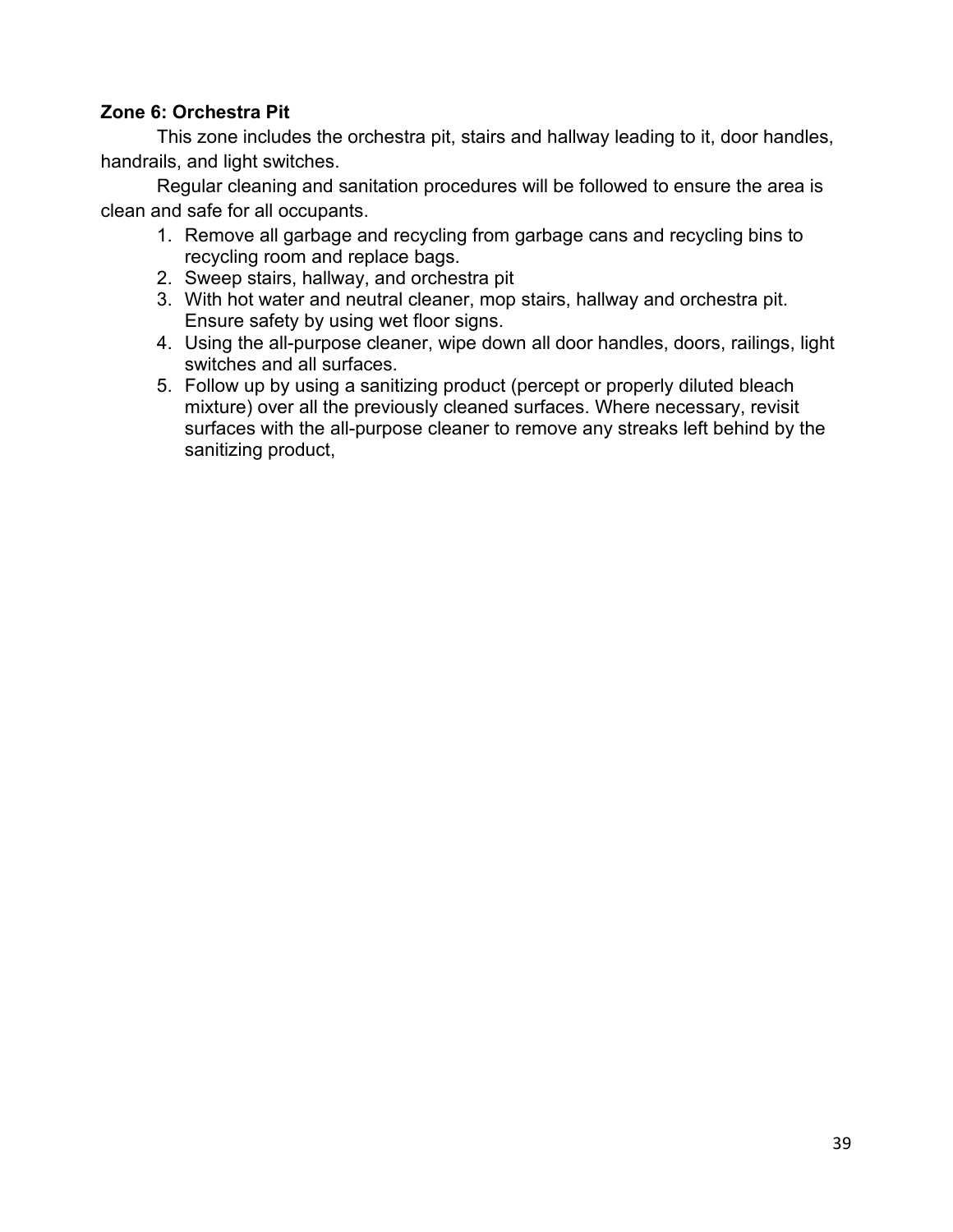## **Zone 7: Tech**

This zone includes the lighting booth, sound booth, monitors' area on stage, light switches, doors leading to and from these areas, and the railings and doors in both stairwells leading upstairs.

- 1. Remove all garbage and recycling from garbage cans and recycling bins to recycling room and replace bags. **NOTE**: There is one garbage can in the sound booth, and one recycling bin and one garbage in the lighting booth.
- 2. As needed, vacuum sound booth and carpeted staircase.
- 3. Sweep lighting booth and back staircase.
- 4. As required, mop back staircase and floor in lighting booth with hot water and neutral cleaner. Ensure safety by using wet floor signs.
- 5. Using the all-purpose cleaner wipe down all door handles, doors, and railing leading two and from the tech areas. This includes the railings and doors in both stairwells. Also wipe down surfaces in the sound and lighting booths. **DO NOT WIPE DOWN TECHNICAL EQUIPMENT.** The techs will take care of any equipment they use.
- 6. Follow up by using a sanitizing product (percept or properly diluted bleach mixture) over all the previously cleaned surfaces. Where necessary, revisit surfaces with the all-purpose cleaner to remove any streaks left behind by the sanitizing product.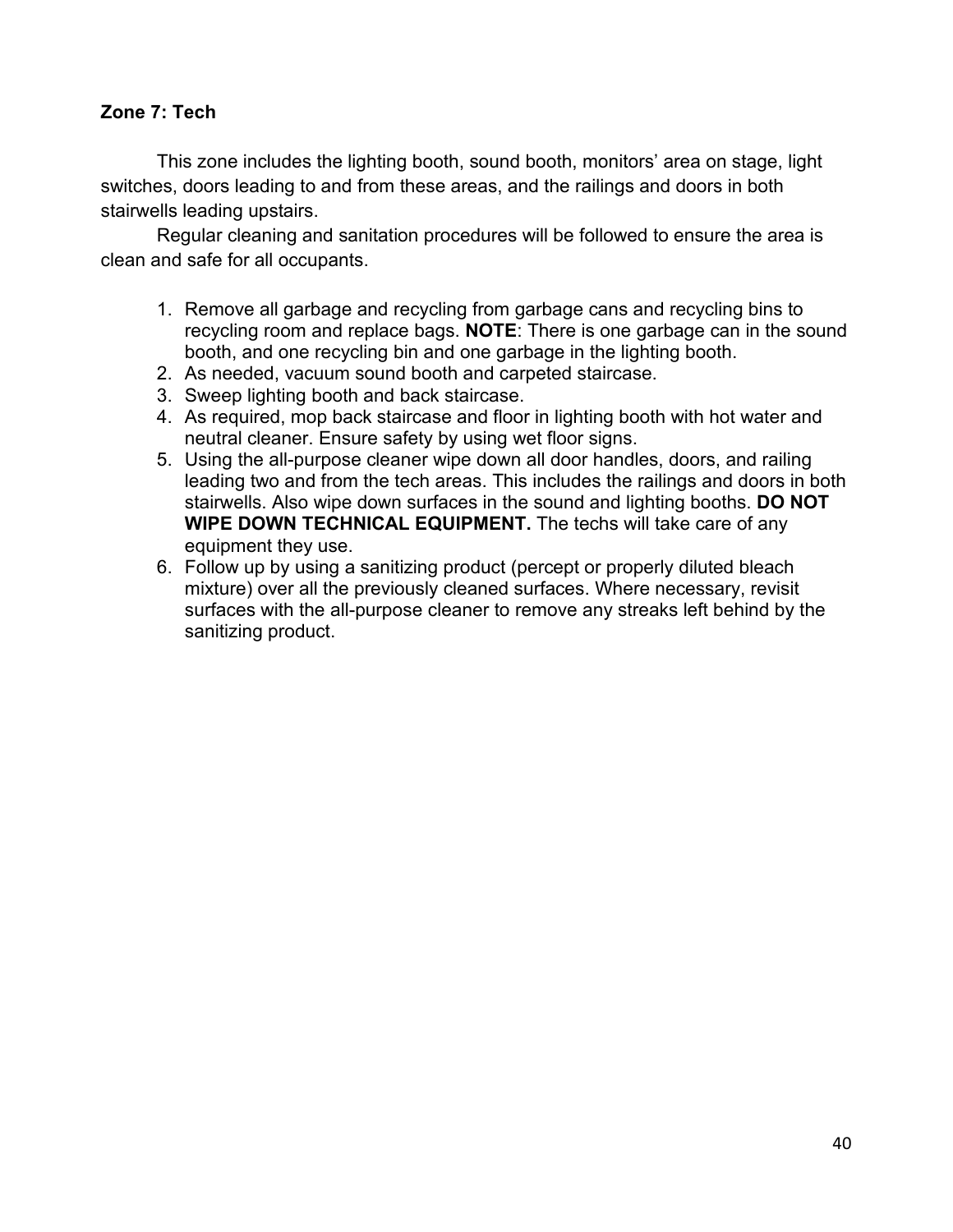### **Zone 8: Upstairs Washrooms**

This zone includes the men's washroom, women's washroom, and the hallway and doors leading to and from these areas.

- 1. Remove all garbage from garbage cans to recycling room and replace bags.
- 2. Vacuum hallway area leading to the washrooms.
- 3. Sweep floors in both washrooms.
- 4. As necessary, mop both washrooms with hot water and neutral cleaner. Ensure safety by using wet floor signs.
- 5. Using the all-purpose cleaner wipe down all door handles, doors, automatic door buttons, surfaces, faucets, sinks, soap dispensers, toilet paper dispensers, paper towel dispensers, and stall doors and locks.
- 6. Using the toilet bowl cleaner, clean all toilet bowls and urinals.
- 7. Using the bathroom cleaner, clean all toilets including tanks, seats, and bowls.
- 8. Follow up by using a sanitizing product (percept or properly diluted bleach mixture) over all the previously cleaned surfaces. Where necessary, revisit surfaces with the all-purpose cleaner or bathroom cleaner to remove any streaks left behind by the sanitizing product.
- 9. Using the window cleaner, wipe down all mirrors.
- 10.Check all dispensers and refill toilet paper, paper towel, and soap as required.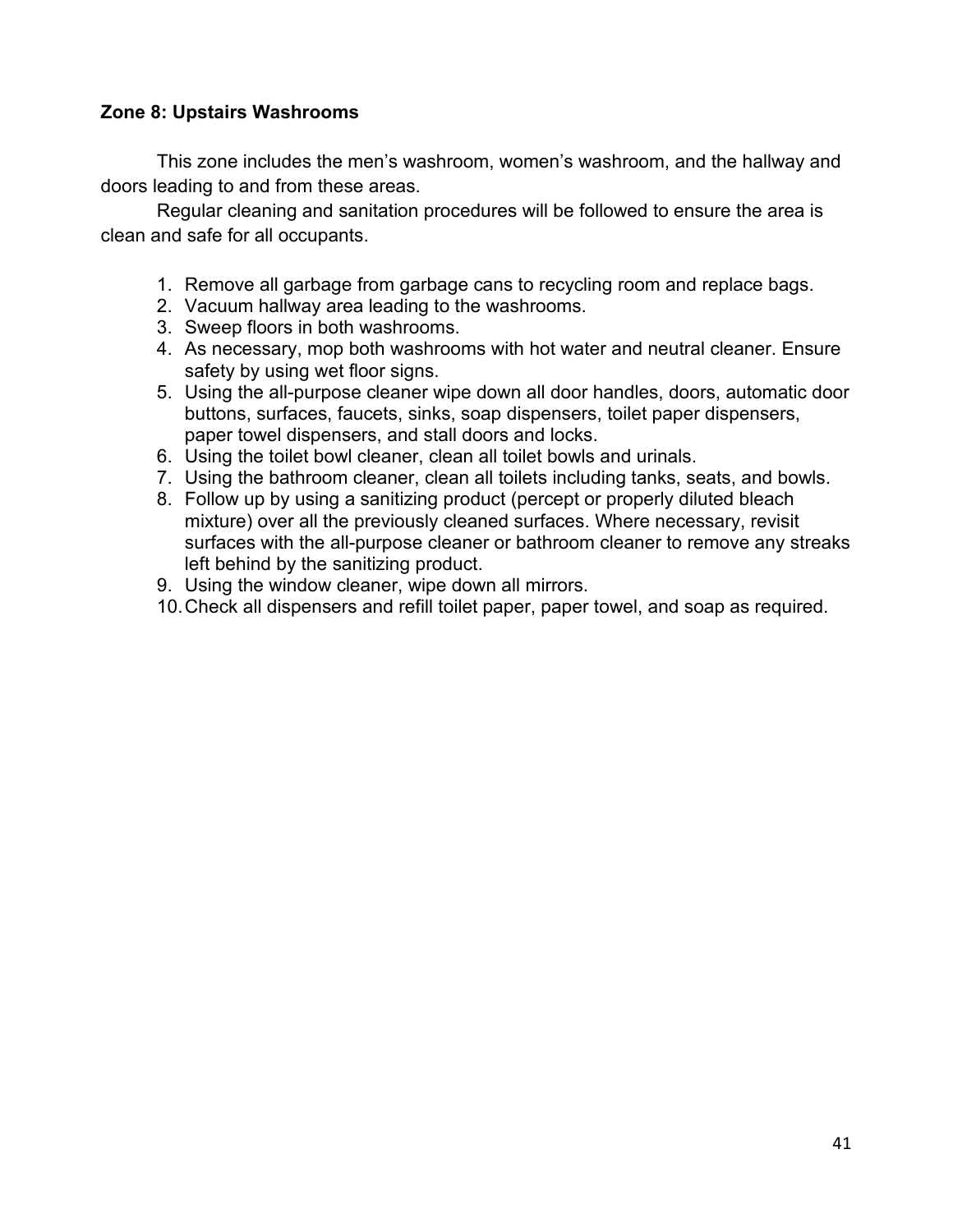### **Zone 9: Offices**

This zone includes all offices, copy room and doors leading to and from these areas. NOTE: If the sign in sheets are still in use, check to see which offices were used and which require cleaning, and then mark the date and initial when you have finished cleaning it.

- 1. Remove all garbage and recycling from garbage cans and recycling bins to recycling room and replace bags.
- 2. Vacuum all offices floors, copy room floor, and hallway between the offices.
- 3. Using the all-purpose cleaner wipe down all door handles, doors, light switches, desks, surfaces, windowsills and any chair armrests that are not made of fabric.
- 4. Follow up by using a sanitizing product (percept or properly diluted bleach mixture) over all the previously cleaned surfaces. Where necessary, revisit surfaces with the all-purpose cleaner to remove any streaks left behind by the sanitizing product.
- 5. Using the window cleaner, wipe down all glass surfaces, including windows and glass table tops.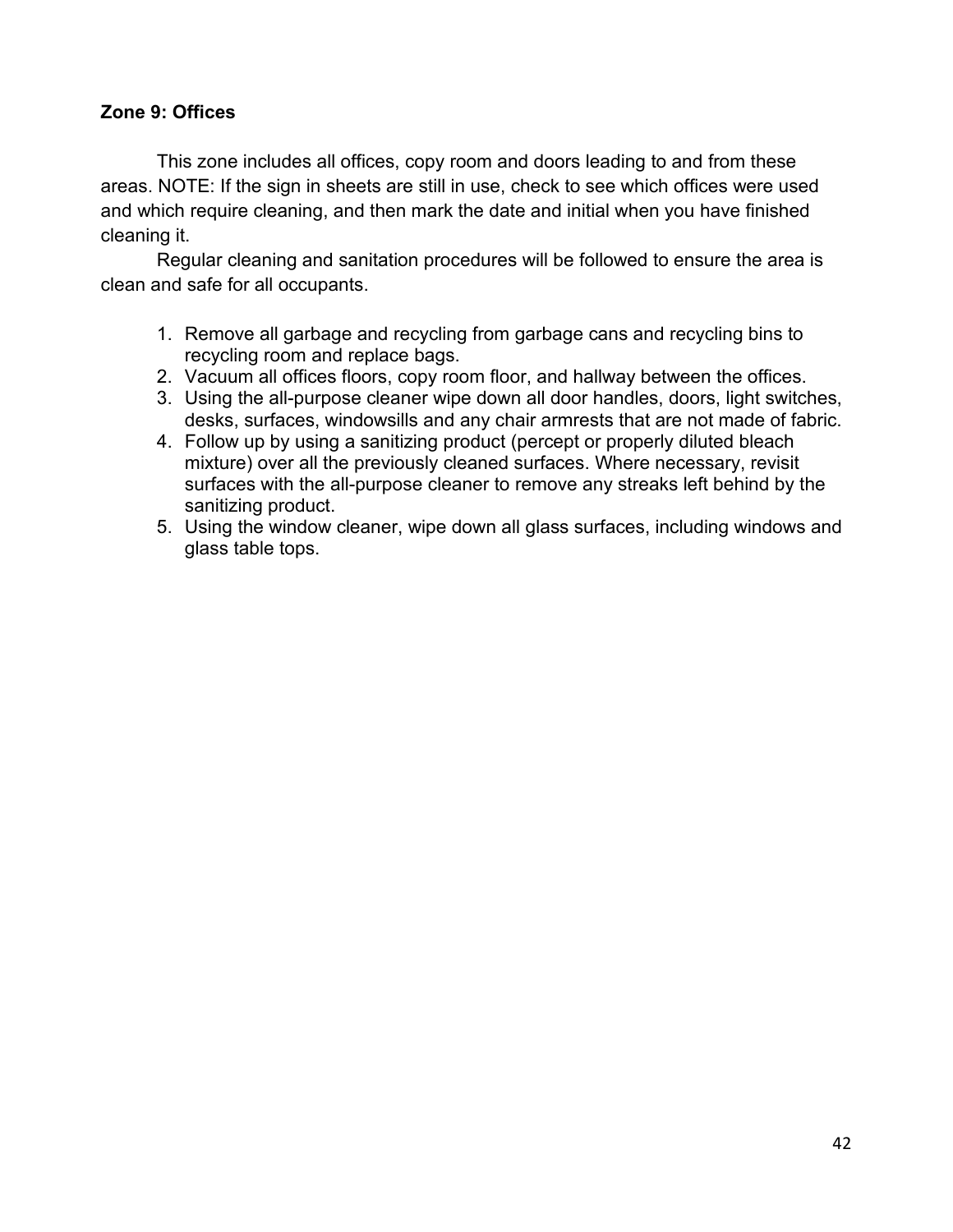#### **Zone 10: Meeting Room**

This zone includes the boardroom and doors leading to and from this area. Regular cleaning and sanitation procedures will be followed to ensure the area is clean and safe for all occupants.

- 1. Remove garbage and recycling from garbage can and recycling bin to recycling room and replace bags.
- 2. Vacuum floor, including moving chairs in order the reach under the table.
- 3. Using the all-purpose cleaner wipe down door handles, door, light switches, tables, fridge, fridge door, inside of fridge, chair frames, and any other surfaces.
- 4. Follow up by using a sanitizing product (percept or properly diluted bleach mixture) over all the previously cleaned surfaces. Where necessary, revisit surfaces with the all-purpose cleaner to remove any streaks left behind by the sanitizing product.
- 5. Using the window cleaner wipe down windows.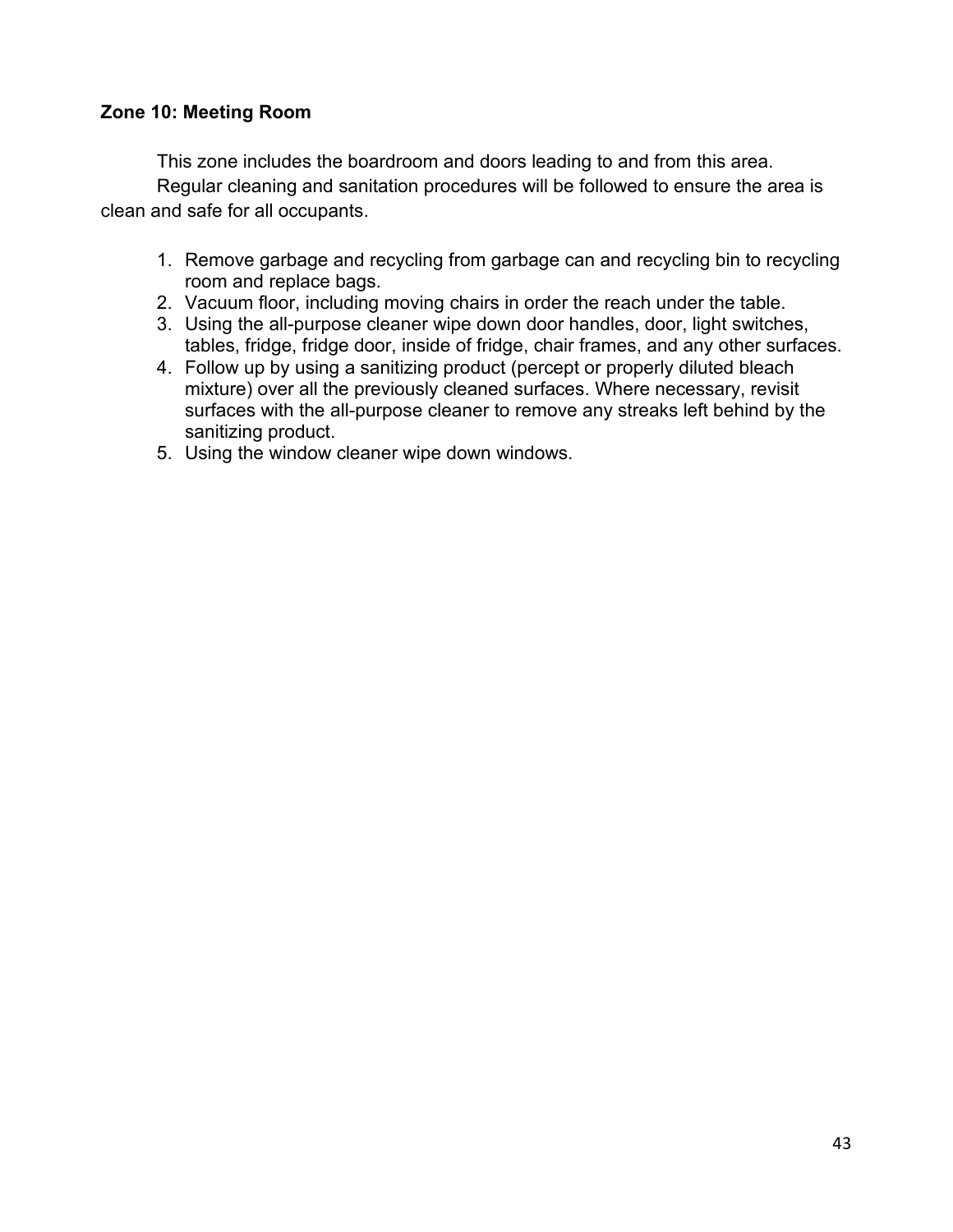### **Zone 11: Upstairs Common Areas**

This zone includes the upstairs common areas, including the large room, and the smaller spaces adjacent to it.

- 1. Remove garbage from garbage can to recycling room and replace bag.
- 2. Vacuum floor, including moving chairs to reach the area under them.
- 3. Using the all-purpose cleaner wipe down light switches, window sill and door handles and doors leading to the area.
- 4. Follow up by using a sanitizing product (percept or properly diluted bleach mixture) over all the previously cleaned surfaces. Where necessary, revisit surfaces with the all-purpose cleaner to remove any streaks left behind by the sanitizing product.
- 5. Using the window cleaner wipe down windows.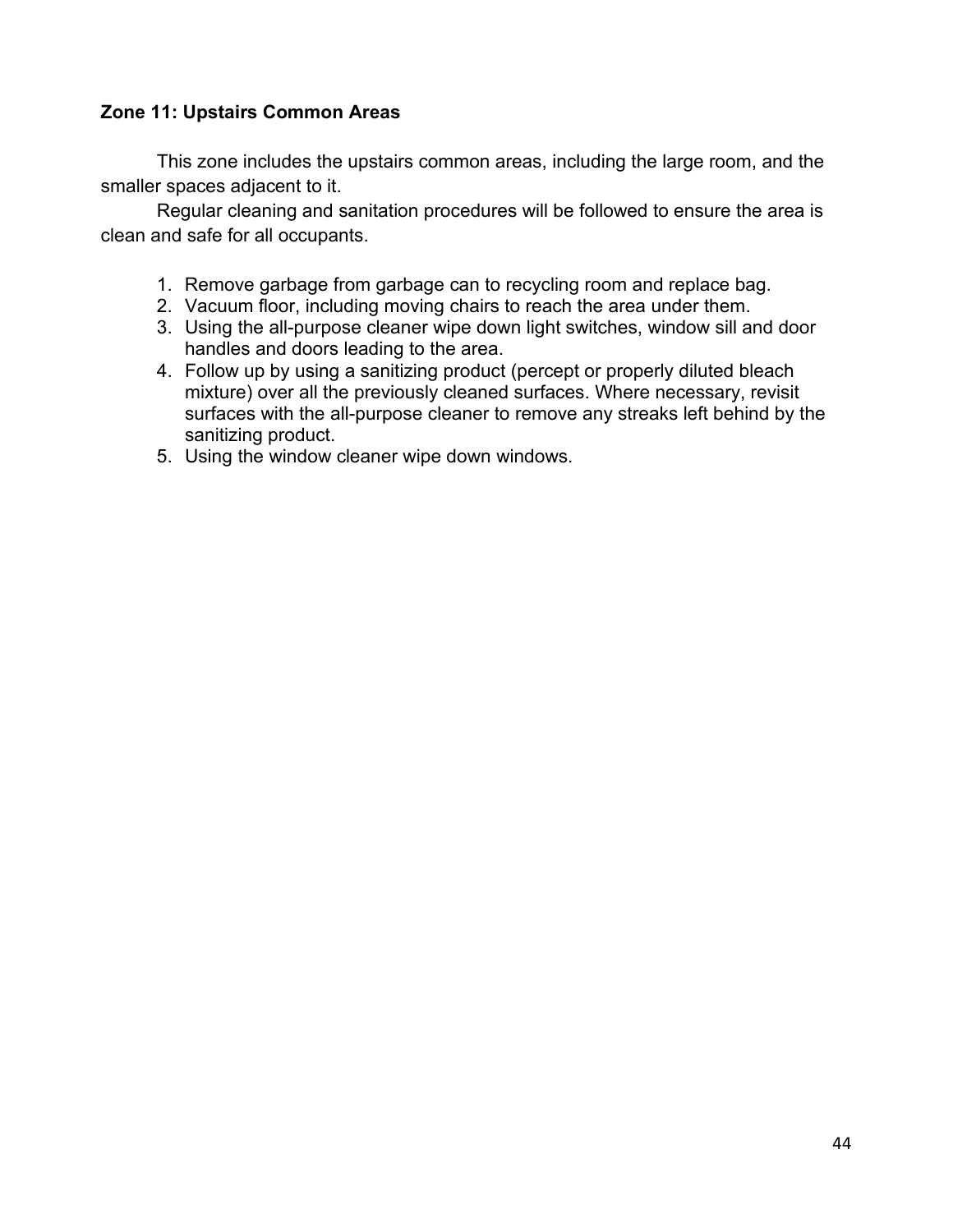# **Tidemark Theater Zone Map**

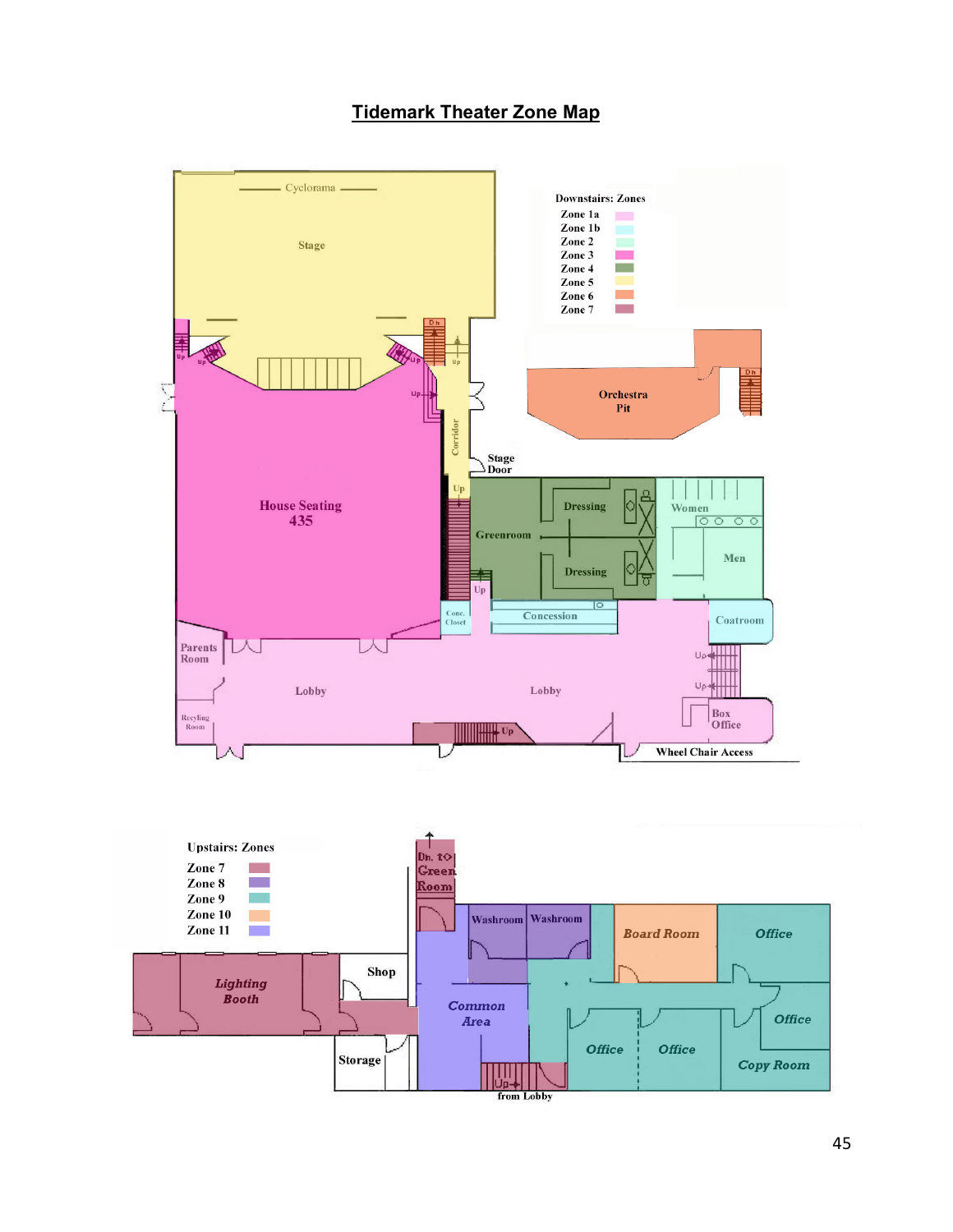#### **Admin Clean**

As we transition to our new normal, the admin spaces of the theatre will have to be cleaned. Additionally, some regular weekly cleaning is required to keep the theatre in working order.

The admin clean will include all offices, boardroom, lighting booth, upstairs washrooms, plus all common touch points. The common touch points would be door handles, railings, and light switches. The admin clean should also include the box office and the lobby washrooms. Refer to the specific zones on pages 8 – 18 if you are uncertain about what the cleaning and disinfecting requirements are.

**NOTE:** There are sign in sheets on the office doors, copy room door, lighting booth door, and boardroom door. Check these on a regular basis to determine if extra cleaning is needed, or if no cleaning is required.

At minimum, on a weekly basis, please make sure to run the water in all sinks and showers, and flush all the toilets.

Every two weeks, assuming there have been no occupants in the greenroom, the admin clean should include cleaning the toilets in both greenroom bathrooms.

As needed, vacuum, sweep, and mop the floors on the main level and the staircases.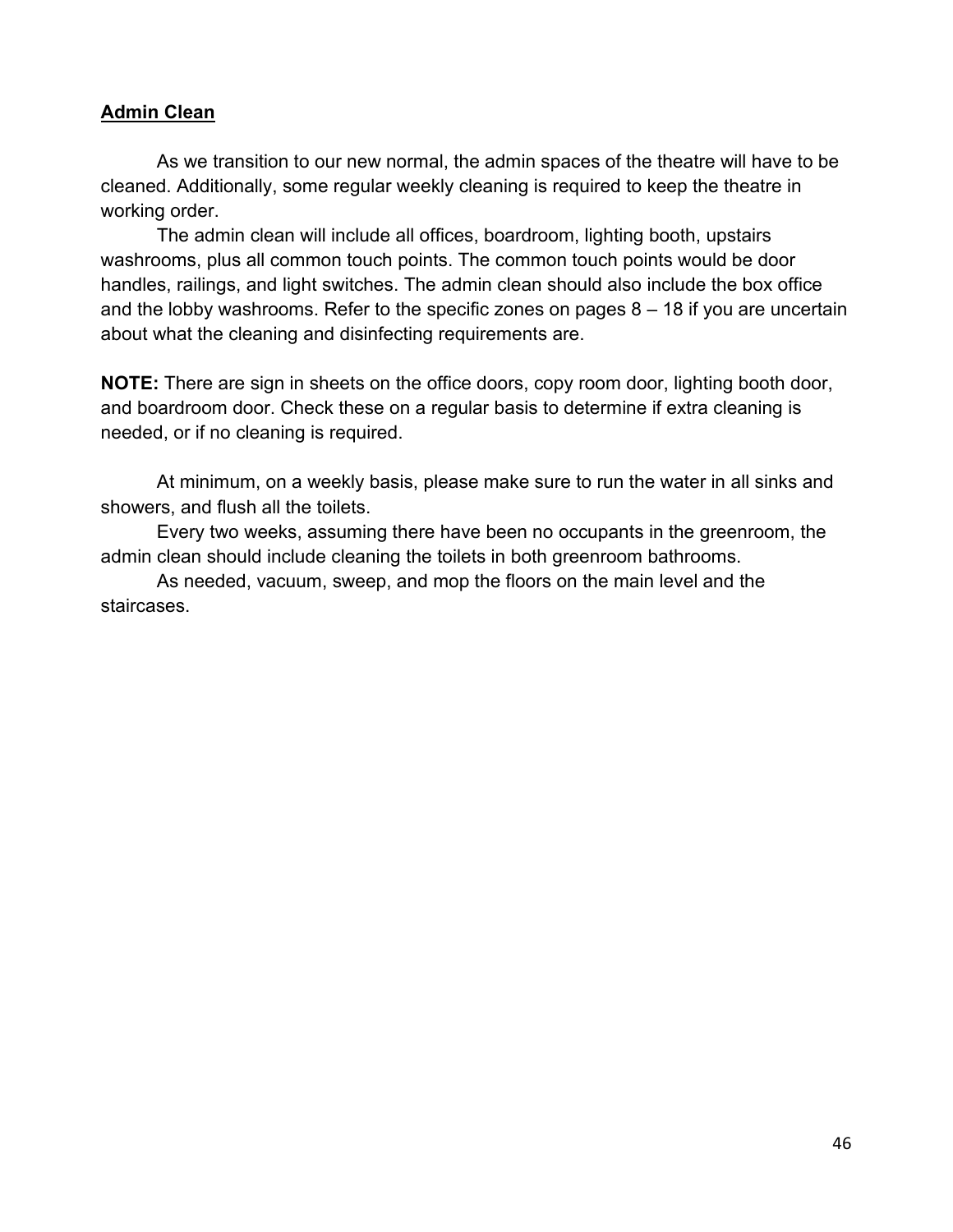## **Post-Clean Routine**

- 1. Remove all garbage from recycling room to dumpster located in back alley.
- 2. Remove all paper and cardboard from recycling room to recycling shed.
- 3. Check levels of plastic, aluminum, and glass recycling. If necessary, remove bags and place in recycling shed.
- 4. Replace all garbage bags and recycling bags.
- 5. As necessary, bring laundry, including clothes, dishtowels, and security shirts, over to the laundry mat. Make sure to double check the hamper in the recycling room to ensure that you bring everything. Leave a note in the janitor's closet so the next person in knows to collect the laundry.
- 6. As necessary, bring blue table clothes over to the drycleaners. Ask when they will be clean, and leave a note in the janitor's closet to ensure timely pick up.
- 7. If necessary, go to the laundry mat and/or drycleaners for pick up. Return the items to proper locations. Microfibre cleaning clothes to the janitor's closet. Dish rags go underneath the sink in the concession. Security shirts hang up in the recycling room. Table clothes hang in the recycling room.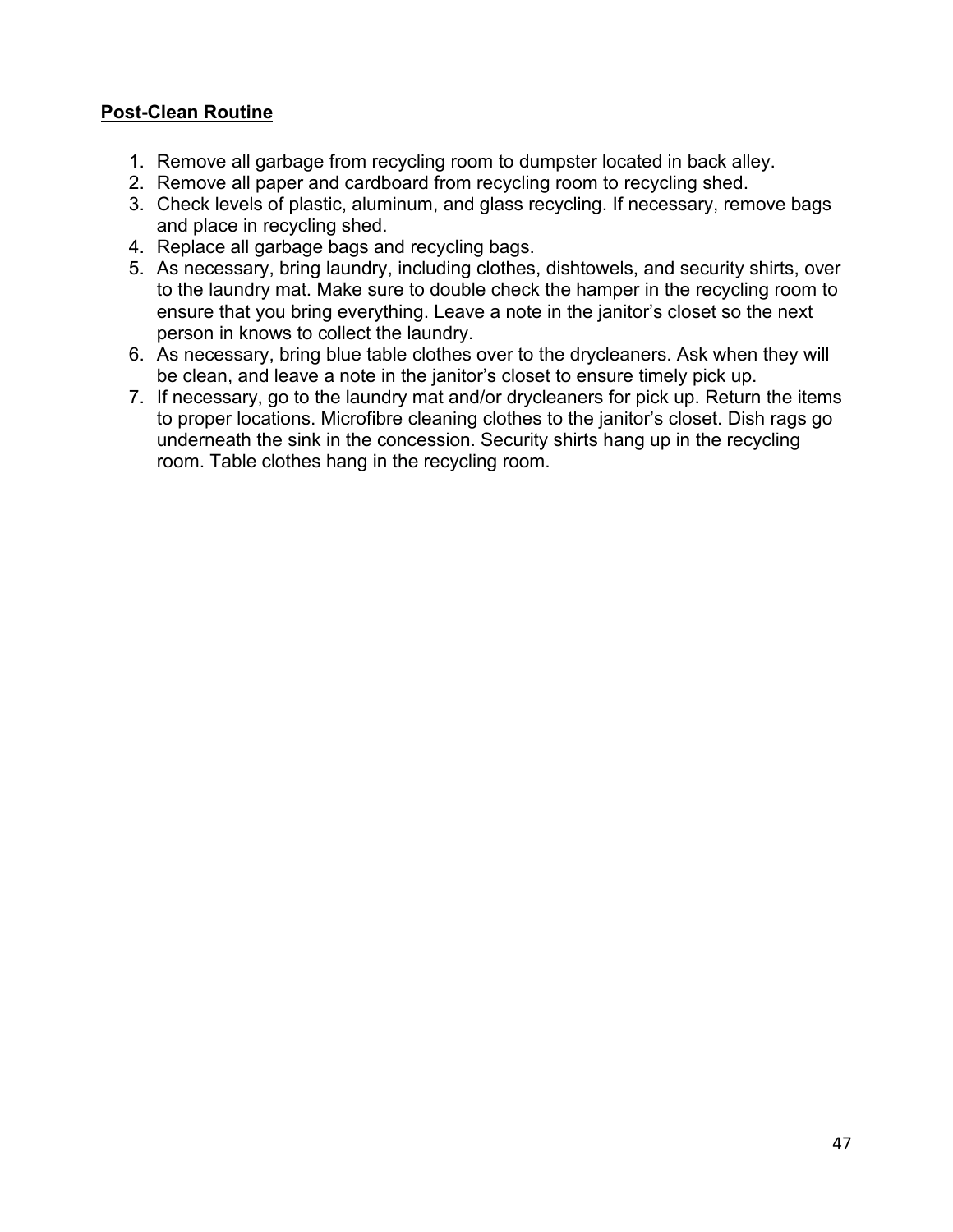# **Appendix E Tidemark Theatre**

# COVID-19 Risk Reduction and Safety Plan Short Form **There shall be NO Public Performances of any type and the public shall not be invited to enter. 16/2/21**

Following current provincial health guidelines, our Risk Reduction and Safety Plan serves as the road map for the safe reopening and ongoing operations of the Tidemark Theatre, including live events, recording and broadcasting, and rentals. Although following the procedures outlined below does not guarantee an illness-free event, we ask your cooperation as we aim to minimize the risk of infection as much as possible by adhering to these best practices.

The following is a summary of what it will be like to attend a performance at the Tidemark. We look forward to welcoming you back to the building.

#### **Tidemark Theatre**

All performances at the Tidemark Theatre will be limited to audiences of 40-50 people. New seating maps have been created that allow for a minimum of a six-foot (two metre) distance between patrons. Tickets can be purchased singly, or in groups of 2-6 people. Patrons must sit in their assigned seat during the performance. Unfortunately, aisle seats are not available for purchase to maintain physical distancing guidelines. Seats that are not sold will be covered with fabric covers. The theatre will be thoroughly cleaned after each performance.

All events will be under 90 minutes and will not include an intermission.

### **Box Office and Ticket Purchases**

At this time, ticket purchases will be done on-line or by telephone only. Please ensure that the contact information on your account is accurate and up to date, as this information will be used for contact tracing in the event of a confirmed infection.

Ticket holders will be phoned in the week before the event with a health survey, a review of instructions for safety procedures in effect, and an opportunity to pre-order concession items.

#### **Masks**

Tidemark staff and volunteers will wear face masks when interacting with the performers, guests and each other. Patrons are required to wear masks in the lobby, in washrooms, and when moving to and from their seats. Masks are not required to be worn when sitting in your seat in the auditorium. If you have health issues that prevent you from wearing a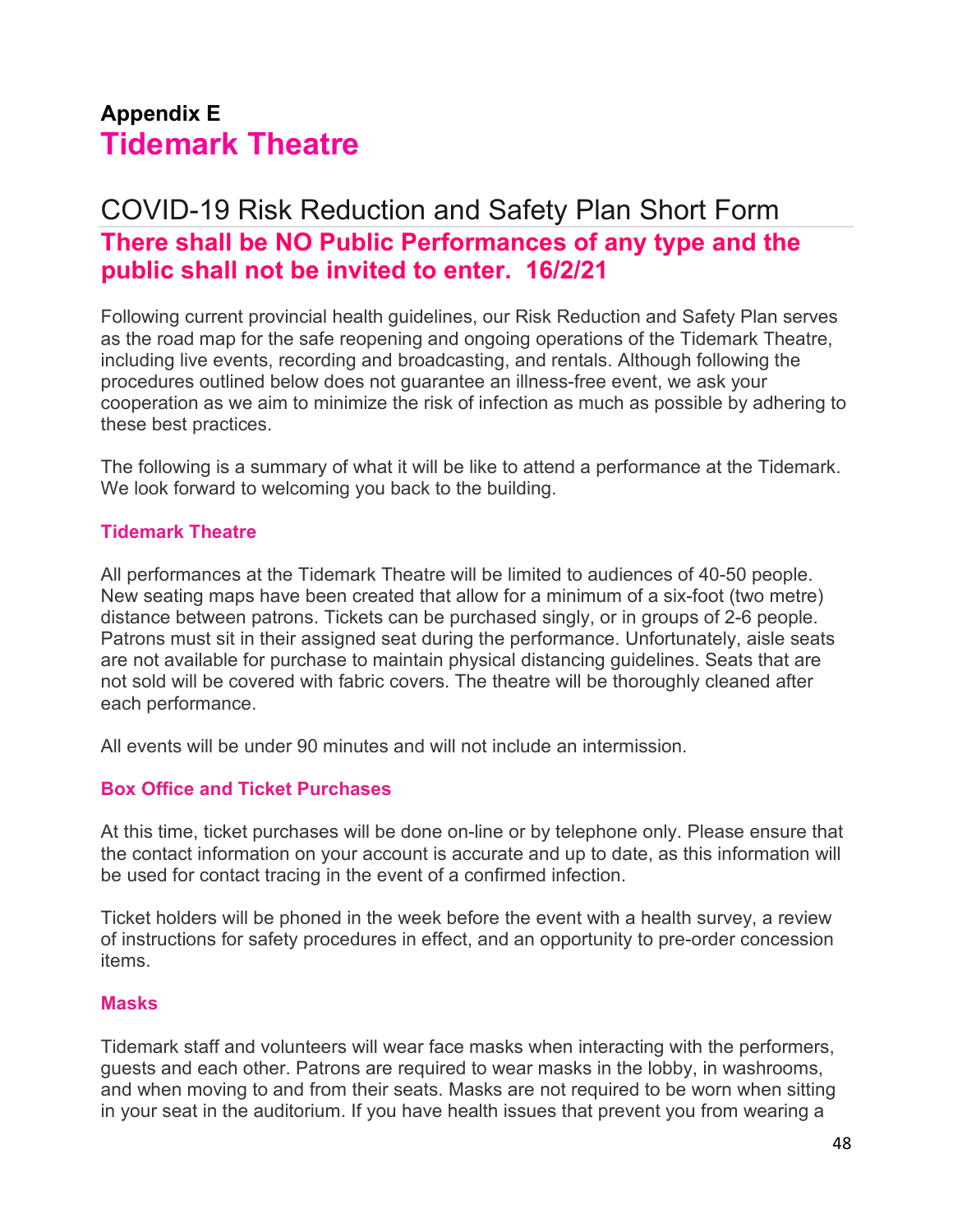mask, or you do not wish to wear a mask, we recommend purchasing live-stream event tickets and viewing the event from the comfort of your home.

#### **Washrooms**

Because entering and exiting the washrooms is through a single entrance, masks are required to mitigate the lack of physical distancing. You are asked to self-distance and abide by the capacity for each washroom, which will be posted outside of the washroom entrance.

# **Arriving at the Theatre**

Upon arrival at the venue, please social distance in line while you wait for your ticket to be scanned. Entry will be staggered, starting 30 minutes before the show begins, to ensure proper physical distancing is maintained.

Tidemark Theatre volunteers stationed at the door will ask health questions prior to entry to the theatre. Entry will be denied if illness is apparent.

Although every attempt will be made to ensure physical distancing, patron movement may result in some situations where a 6-foot (2 metre) distance is not possible. For this reason, the wearing of masks/face coverings is required while entering and exiting the building, the auditorium and the washrooms. Once seated in the auditorium, masks/face coverings are optional. Hand sanitizing stations will be available for patrons at the theatre entrance and other high trafficked areas.

### **Concession**

We are pleased to announce that our concession will be open. Plexiglass shields have been installed to ensure patron, volunteer, and staff safety. We encourage ticket holders to pre-order their concession items for pick up upon arrival at the theatre. Limited cash sales will be available prior to the event start.

### **Leaving the Theatre**

Patrons are asked to remain in their seats at the end of the performance and only exit at the direction of the Staff and Volunteers who will address the audience at the end of the performance. Patrons will be asked not to loiter in the lobby area after the performance and to proceed directly to their designated exits.

### **Refund Policies**

**In Person Only Events**: If a patron is ill and cannot attend due to this policy, ticket-holders may choose from the options below. Refunds incur added non-recoverable banking and credit card charges that altogether would have a significant financial impact on the Tidemark Theatre Society.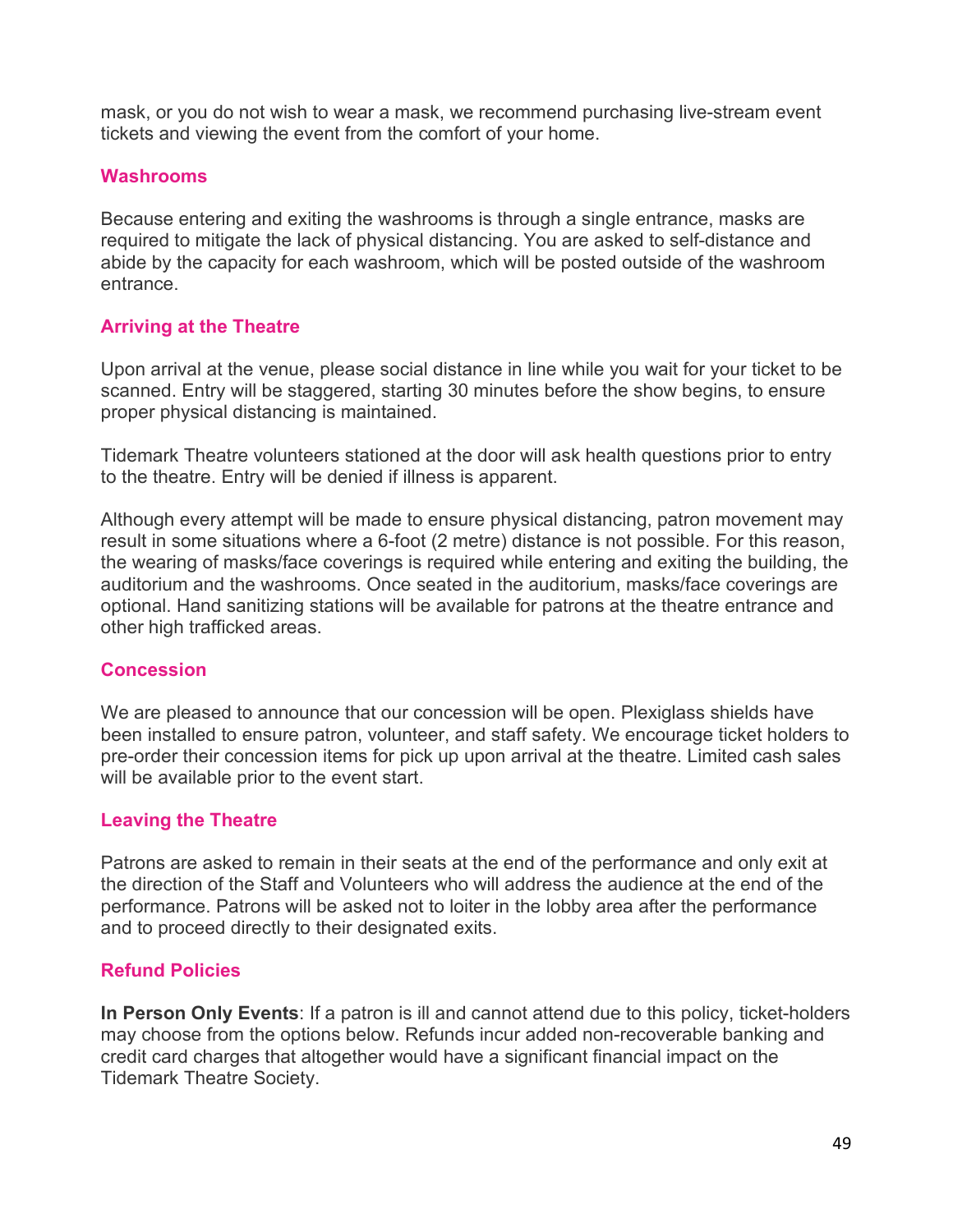**Hybrid In Person and Streamed Events:** If a patrons who has purchased an in-person ticket for a hybrid event is ill and cannot attend, their ticket will be exchanged for a streaming ticket.

**Rescheduled Performance:** If a performance needs to be rescheduled due to artist illness or other considerations, patrons will be offered a straight exchange for the rescheduled performance, or they may choose from the options below.

### *Refund Options*

• A tax receipt for the full amount of your ticket purchase. Donated funds will be used to ensure the Tidemark Theatre Society will continue to operate in the future.

• A gift certificate for use at future performances for the amount of your purchase, less the order fees.

• A refund for your purchase, less the order fees and a small refund fee to cover the bank charges incurred.

# **The above is subject to change at any time.**